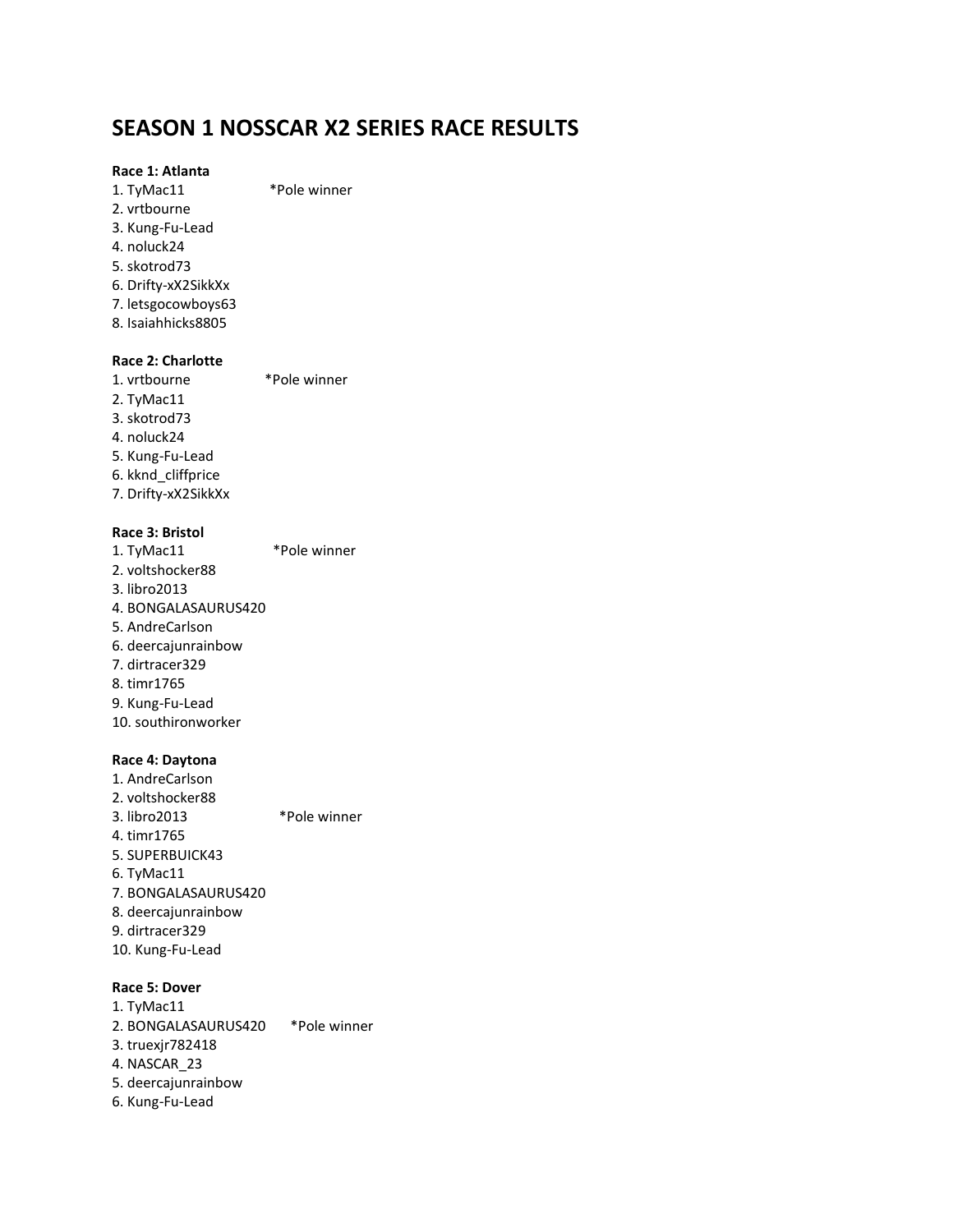7. ricky\_bobby\_04 8. ohiogamer23 9. TwitchWhiskers 10. warren\_gaming 11. GavinGaming 12. MAVERICK\_RCN\_42

### **Race 6: Watkins Glen**

1. TyMac11 \*Pole winner 2. MAVERICK\_RCN\_42 3. NASCAR\_23 4. GavinGaming 5. BONGALASAURUS420 6. Kung-Fu-Lead 7. ohiogamer23 8. ricky\_bobby\_04 9. warren\_gaming 10. TwitchWhiskers 11. herbie527

#### **Race 7: Chicagoland**

1. BONGALASAURUS420 2. TyMac11 3. truexjr782418 4. NASCAR 23 \*Pole winner 5. AndreCarlson 6. MAVERICK\_RCN\_42 7. deercajunrainbow 8. iodaddy 9. ricky\_bobby\_04 10. Kung-Fu-Lead 11. DeafTaz88 12. ohiogamer23 13. MTN\_Dew\_RCN\_8 14. TwitchWhiskers

### **Race 8: Texas**

1. TyMac11 2. BONGALASAURUS420 \*Pole winner 3. Gunner0831 4. ZarrelAster 5. COWBOYS\_228 6. CHEVY\_GUY\_Z28 7. warren\_gaming 8. NASCAR\_23 9. TwitchWhiskers 10. Kung-Fu-Lead

### **Race 9: Las Vegas**

1. trubelforu 2. TyMac11 \*Pole winner 3. Punishr38LaFavor 4. shawn741265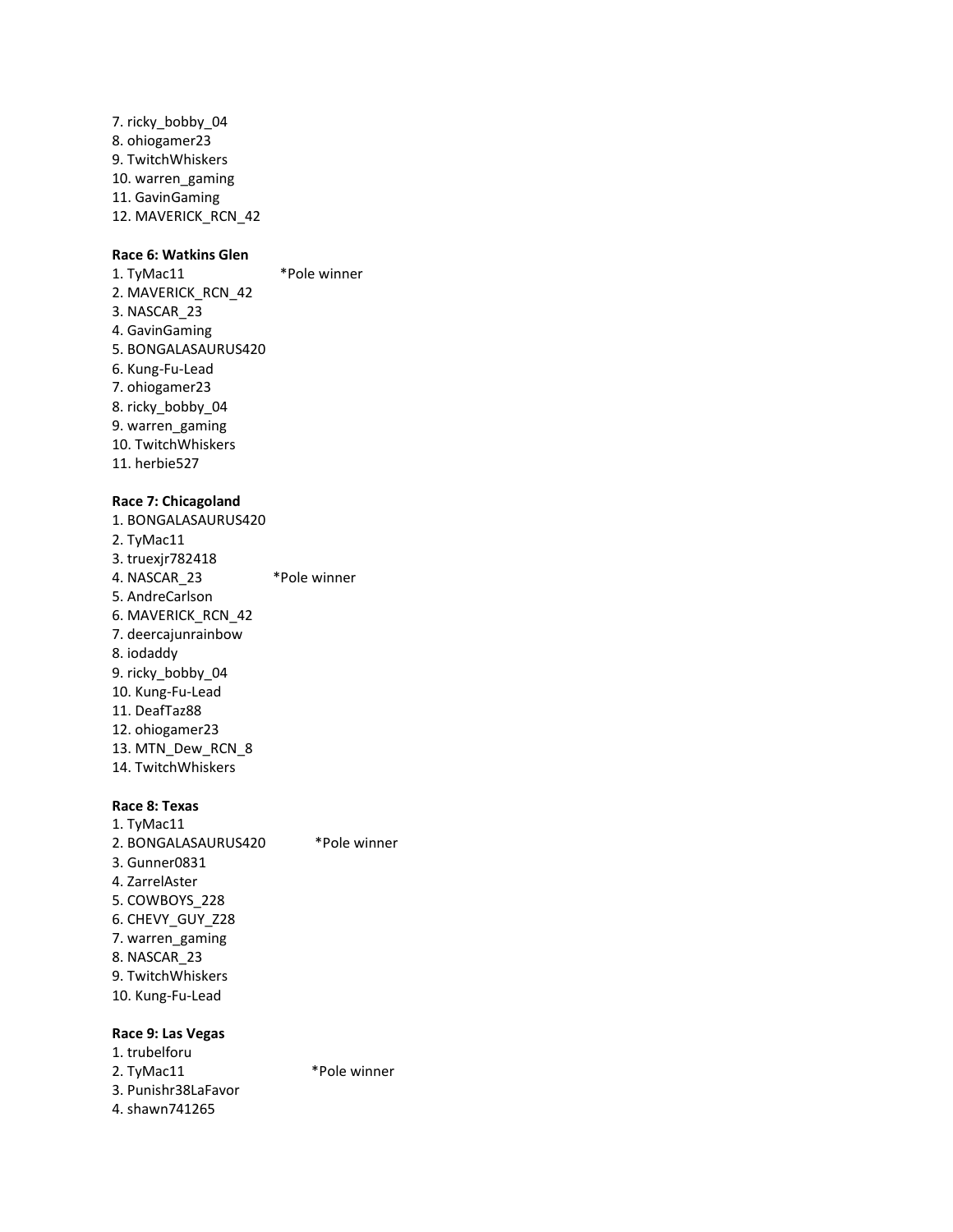5. jayjay240216 6. BIG\_CHIEF\_OF\_405 7. ATMRACING2 8. truexjr782418 9. Drifty-xX2SikkXx 10. herbie527

### **Race 10: Kentucky**

1. J\_Taylor\_388 \*Pole winner 2. Mr\_Jitter\_Bug 3. TyMac11 4. trubelforu 5. jayjay240216 6. shawn741265 7. THROBBINGVEIN31 8. Kung-Fu-Lead 9. BONGALASAURUS420 10. AndreCarlson

### **Race 11: Richmond**

1. J\_Taylor\_388 2. Mr\_Jitter\_Bug 3. TyMac11 \*Pole winner 4. jayjay240216 5. trubelforu 6. shawn741265 7. BIG\_CHIEF\_OF\_405 8. THROBBINGVEIN31

### **Race 12: New Hampshire**

1. TyMac11 2. doneal97 3. trubelforu 4. shawn741265 \*Pole winner 5. nascar567 6. TwitchWhiskers 7. calebstarr15 8. BONGALASAURUS420 9. Kung-Fu-Lead

### **\*\*All-Star Race at Charlotte\*\***

1. TyMac11 2. trubelforu 3. THROBBINGVEIN31 4. shawn741265 5. J\_Taylor\_388 6. NASCAR\_23 7. Kung-Fu-Lead 8. TwitchWhiskers 9. calebstarr15 10. doneal97 11. BIG\_CHIEF\_OF\_405 12. deercajunrainbow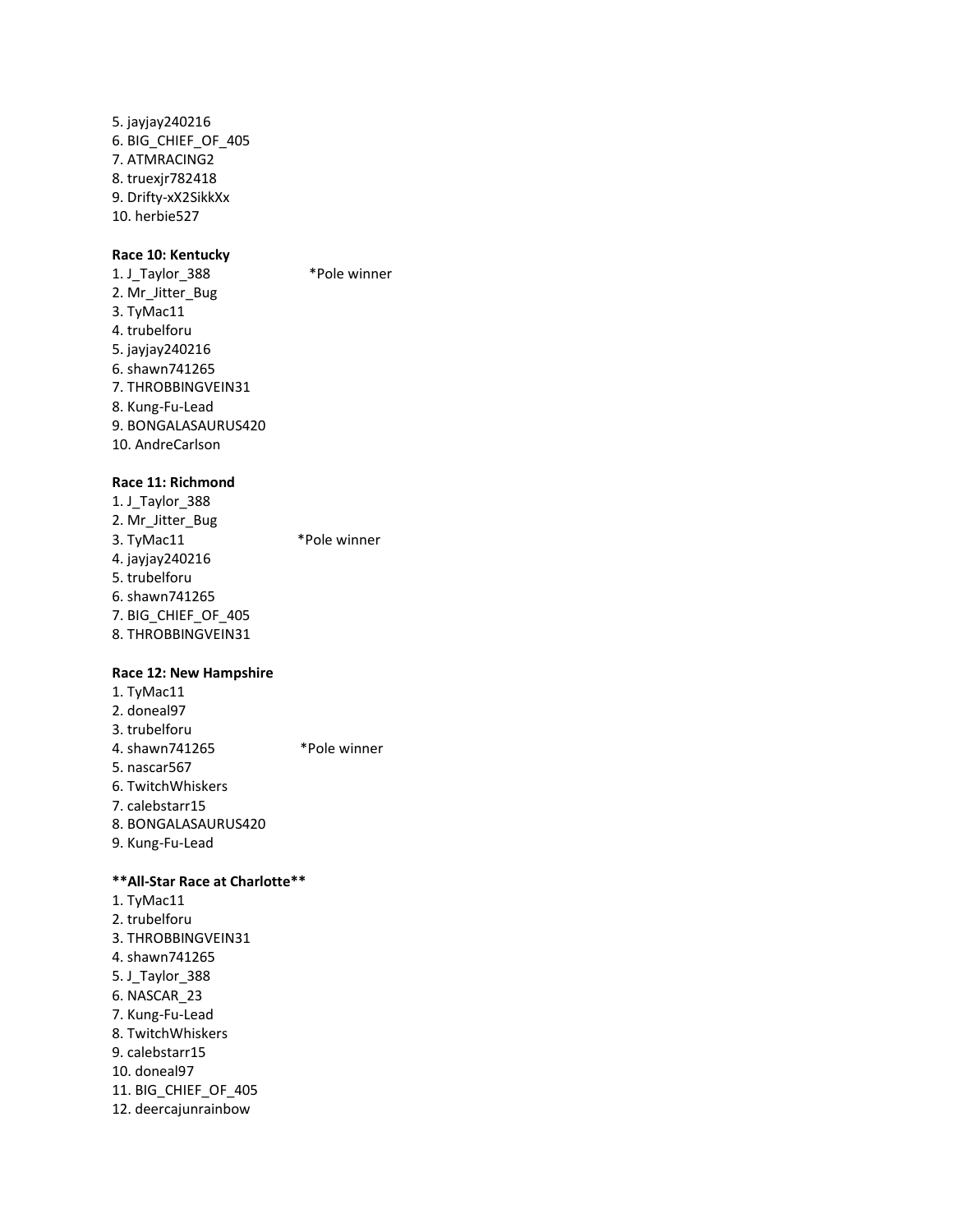## **SEASON 1 NOSSCAR X2 SERIES FINAL STANDINGS**

| 1. TyMac11: 125 pts          | *6 wins             |
|------------------------------|---------------------|
| 2. BONGALASAURUS420: 104 pts | *1 win              |
| 3. Kung-Fu-Lead: 82 pts      |                     |
| 4. trubelforu: 70 pts        | *1 win              |
| 5. NASCAR 23: 70 pts         |                     |
| 6. TwitchWhiskers: 62 pts    | *ROOKIE OF THE YEAR |
| 7. deercajunrainbow: 62 pts  |                     |
| 8. AndreCarlson: 59 pts      | *1 win              |
| 9. truexjr782418: 54 pts     |                     |
| 10. shawn741265: 52 pts      |                     |
| 11. jayjay240216: 52 pts     |                     |
| 12. J Taylor 388: 50 pts     | *2 wins             |
| 13. MAVERICK_RCN_42: 48 pts  |                     |
| 14. vrtbourne: 47 pts        | *1 win              |
| 15. voltshocker88: 44 pts    |                     |
| 16. MR_Jitter_Bug: 44 pts    |                     |
| 17. ricky_bobby_04: 42 pts   |                     |
| 18. libro2013: 40 pts        |                     |
| 19. ohiogamer23: 39 pts      |                     |
| 20. Skotrod7: 37 pts         |                     |
| 21. noluck24: 36 pts         |                     |
| 22. timr1765: 34 pts         |                     |
| 23. Drifty-xX2SikkXx: 31 pts |                     |
| 24. BIG_CHIEF_OF_405: 31 pts |                     |
| 25. nascar567: 30 pts        |                     |
| 26. warren_gaming: 30 pts    |                     |
| 27. GavinGaming: 29 pts      |                     |
| 28. THROBBINGVEIN31: 29 pts  |                     |
| 29. dirtracer 329: 28 pts    |                     |
| 30. doneal97: 22 pts         |                     |
| 31. Gunner0831: 20 pts       |                     |
| 32. Punishr38LaFavor: 20 pts |                     |
| 33. ZarrelAster: 18 pts      |                     |
| 34. COWBOYS_228: 17 pts      |                     |
| 35. SUPERBUICK43: 17 pts     |                     |
| 36. kind_cliffprice: 16 pts  |                     |
| 37. CHEVY_GUY_Z28: 16 pts    |                     |
| 38. calebstarr15: 15 pts     |                     |
| 39. ATMRACING2: 15 pts       |                     |
| 40. iodaddy: 14 pts          |                     |
| 41. letsgocowboys63: 14 pts  |                     |
| 42. Isaiahhicks8805: 13 pts  |                     |
| 43. DeafTaz: 11 pts          |                     |
| 44. south ironworker: 11 pts |                     |
| 45. herbie527: 11 pts        |                     |
| 46. MTN Dew RCN 8: 9 its     |                     |
| 47. Isaiahhicks8805: 13 pts  |                     |
| 48. southironworker: 12 pts  |                     |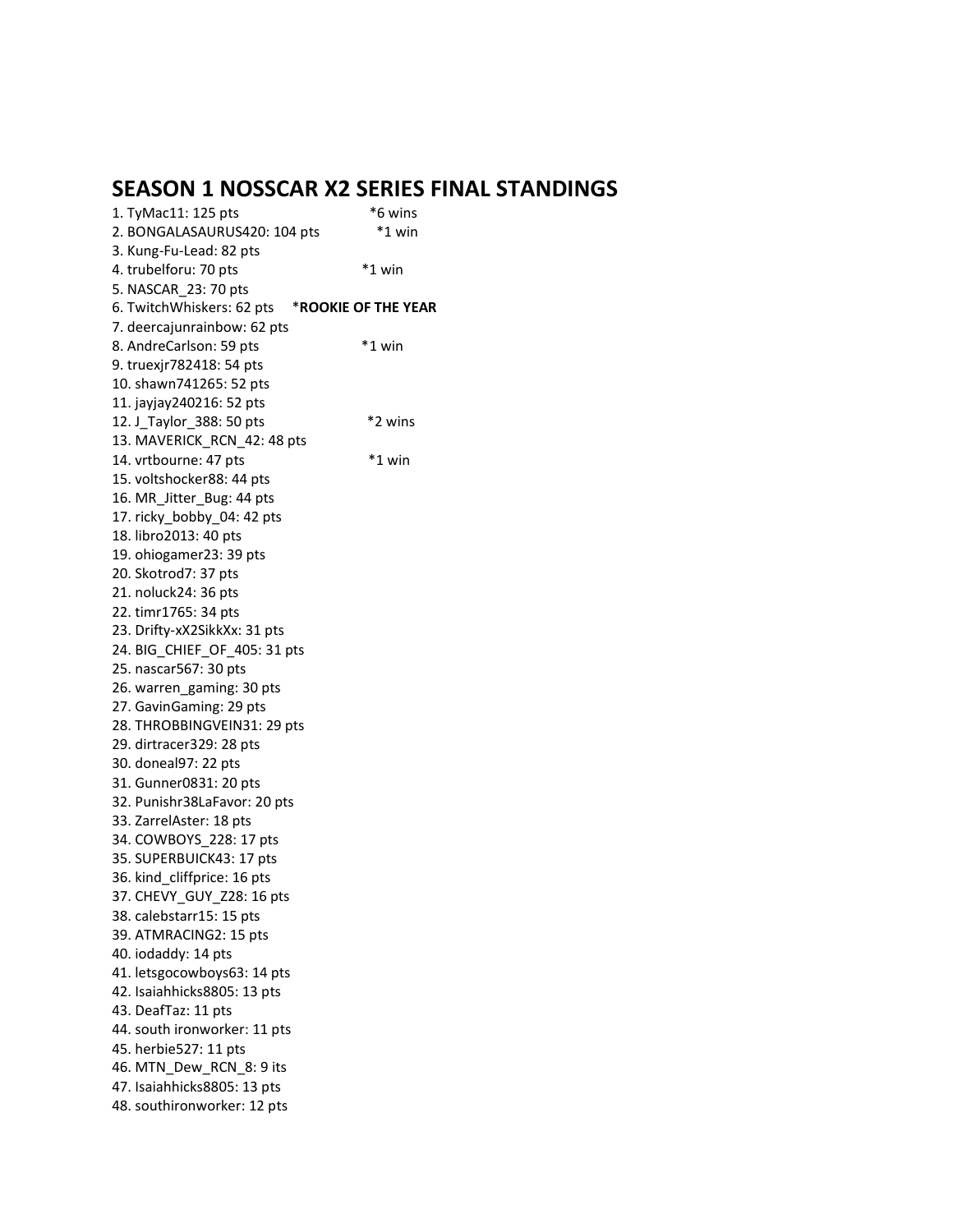## **Season 2 NOSSCAR X2 Series Results**

### **Race 1: Phoenix**

- 1. justken03 \*led most laps \*pole winner
- 2. TyMac11
- 3. Bpotts94
- 4. BONGALASAURUS420
- 5. trubelforu
- 6. BIG\_CHIEF\_OF\_405
- 7. TwitchWhiskers
- 8. ohiogamer23

### **Race 2: Dover**

- 1. justken03 \*led most laps
- 2. TyMac11
- 3. Bpotts94
- 4. kennythepunisher \*pole winner
- 5. BONGALASAURUS420
- 6. Kung-Fu-Lead
- 7. MVP-RACING
- 8. shawn741265

### **Race 3: New Hampshire**

- 1. BONGALASAURUS420
- 2. TyMac11 \*led most laps
- 3. NASCAR\_23 \*pole winner
- 4. shawn741265
- 5. Bpotts94
- 6. DeafTaz88
- 7. MVP-RACING

### **Race 4: Kentucky**

- 1. TyMac11 \*led most laps \*pole winner
- 2. THROBBINGVEIN31
- 3. shawn741265
- 4. voltshocker88
- 5. Bpotts94
- 6. NASCAR\_23
- 7. BONGALASAURUS420
- 8. DeafTaz88
- 9. AndreCarlson
- 10. herbie527

### **Race 5: Charlotte**

- 1. TyMac11 \*led most laps \*pole winner
- 2. BONGALASAURUS420
- 3. MVP-RACING
- 4. kennythepunisher
- 5. humppy1799
- 6. MorisUIC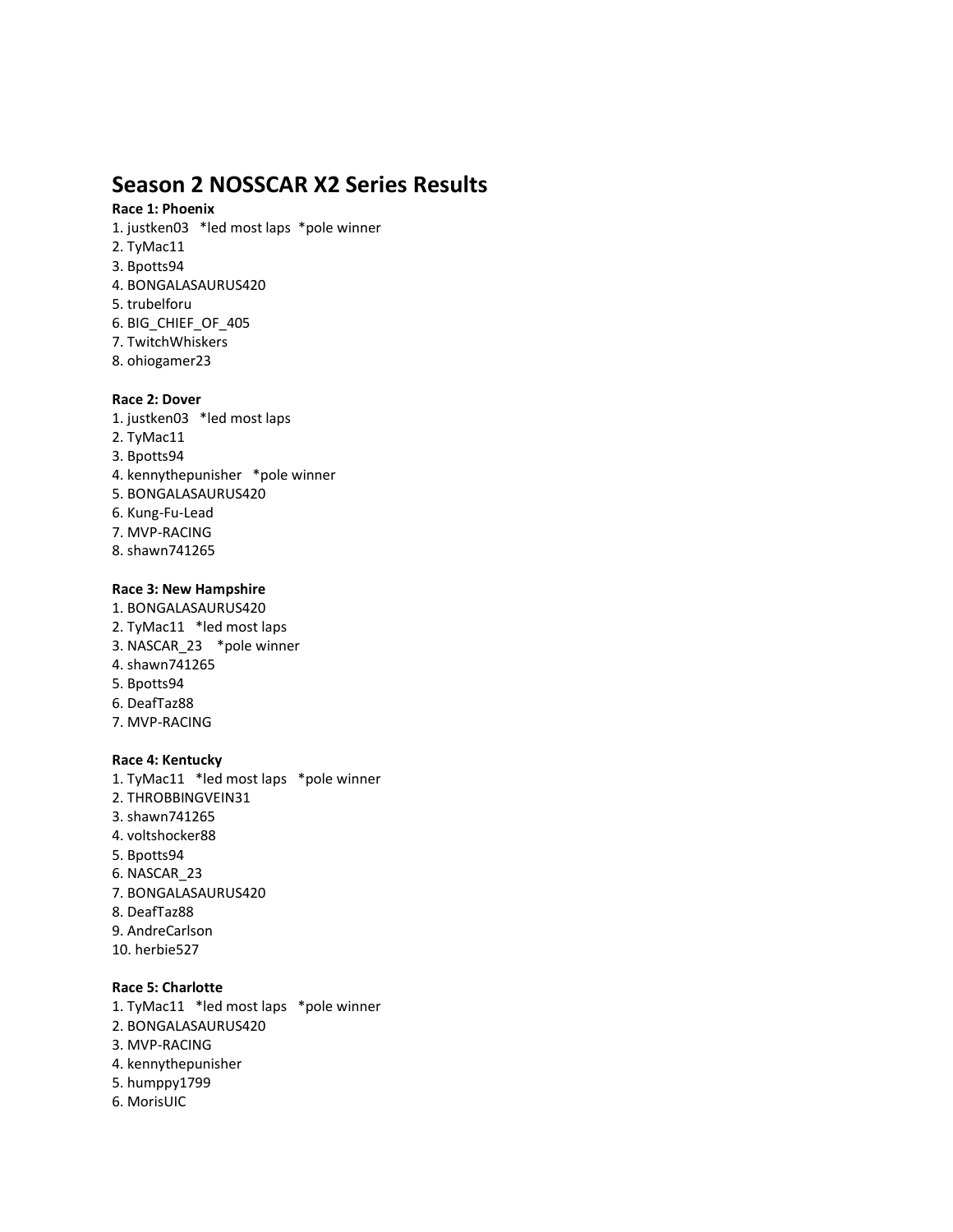7. AndreCarlson 8. shawn741265 9. vrtbourne 10. DeafTaz88 11. Irish\_Minor

### **Race 6: Bristol**

1. TyMac11 2. voltshocker88 \*led most laps 3. MorisUIC 4. vrtbourne \*pole winner 5. AndreCarlson 6. BONGALASAURUS420 7. shawn741265 8. timr1765 9. Drifty-xX2SikkXx 10. herbie527

### **Race 7: Atlanta**

1. BONGALASAURUS420 \*pole winner 2. calebstarr15 \*led most laps 3. Mr\_Jitter\_Bug 4. NASCAR\_23 5. TwitchWhiskers 6. shawn741265 7. TyMac11 8. trubelforu 9. deercajunrainbow 10. herbie527

### **Race 8: Talladega**

1. THR\_HardPickel \*led most laps 2. justken03 3. TyMac11 \*pole winner 4. Bpotts94 5. shawn741265 6. NASCAR\_23 7. CharFried 8. BONGALASAURUS420

### **Race 9: Watkins Glen**

- 1. NASCAR\_23 \*led most laps
- 2. TyMac11 \*pole winner
- 3. shawn741265
- 4. Wild70sman
- 5. BONGALASAURUS420
- 6. yourdoneson50
- 7. scottjr200
- 8. vrtbourne
- 9. libro2013
- 10. J bonham5
- 11. TwitchWhiskers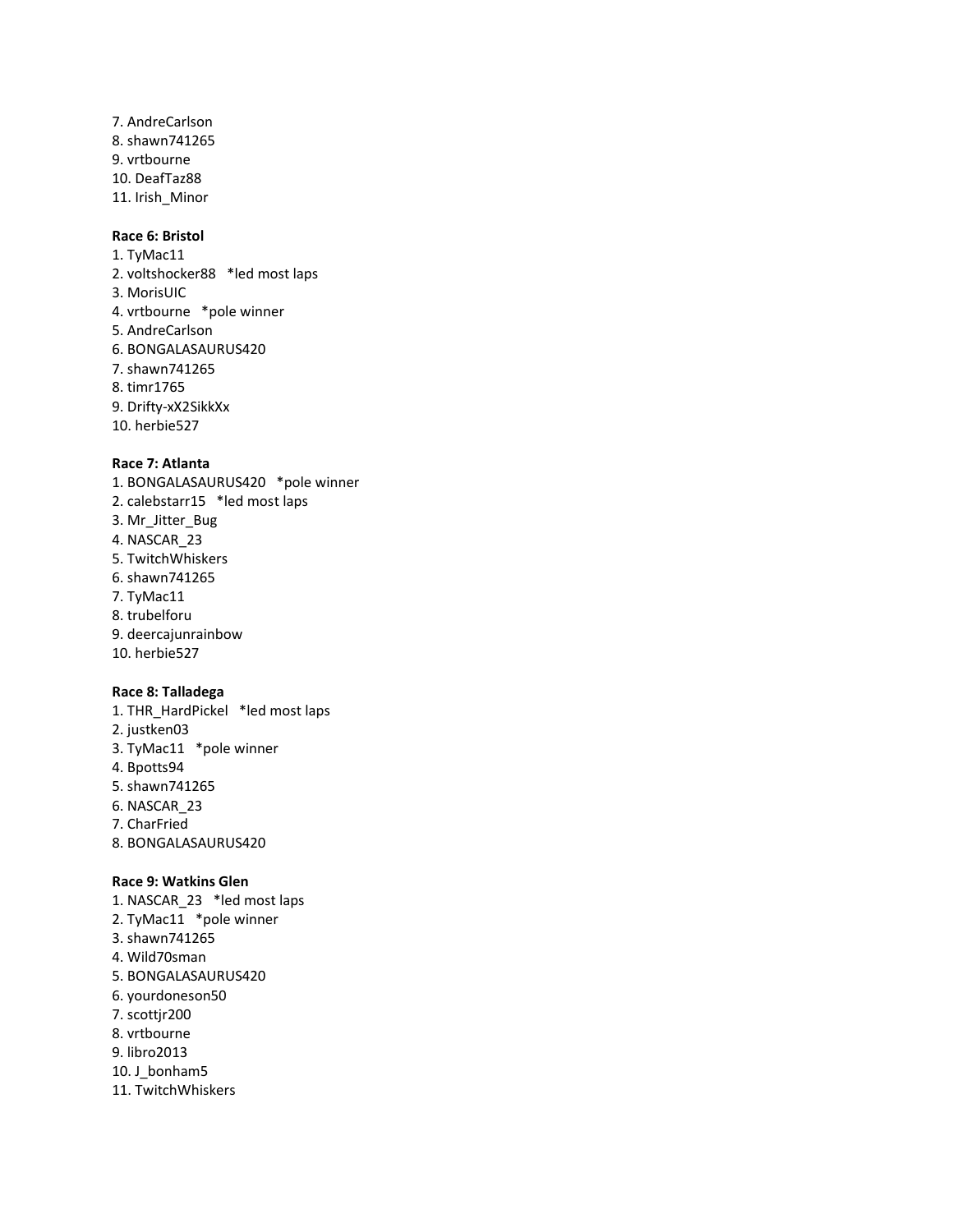### **Race 10: Richmond**

1. BONGALASAURUS420 2. Wild70sman \*pole winner \*led most laps 3. TyMac11 4. libro2013 5. NASCAR\_23 6. vrtbourne 7. shawn741265 8. TwitchWhiskers 9. J bonham5 10. scottjr200

### **Race 11: Texas**

1. calebstarr15 \*led most laps 2. trubelforu 3. MorisUIC 4. TyMac11 5. Mr\_Jitter\_Bug 6. shawn741265 7. J\_bonham5 \*pole winner 8. ManCaveRacing 9. randojj 10. herbie527 11. TwitchWhiskers 12. BONGALASAURUS420 13. Drifty-xX2SikkXx

### **Race 12: Sonoma**

1. TyMac11 \*led most laps 2. shawn741265 3. randojj 4. BONGALASAURUS420 5. ManCaveRacing 6. TwitchWhiskers 7. J bonham5 8. calebstarr15 \*pole winner 9. Bpotts94

### **Race 13: Las Vegas**

- 1. BONGALASAURUS420
- 2. trubelforu
- 3. TyMac11
- 4. tonys-KD-1-0
- 5. MorisUIC \*led most laps
- 6. shawn741265
- 7. TwitchWhiskers
- 8. Kung-Fu-Lead
- 9. J\_bonham5 \*pole winner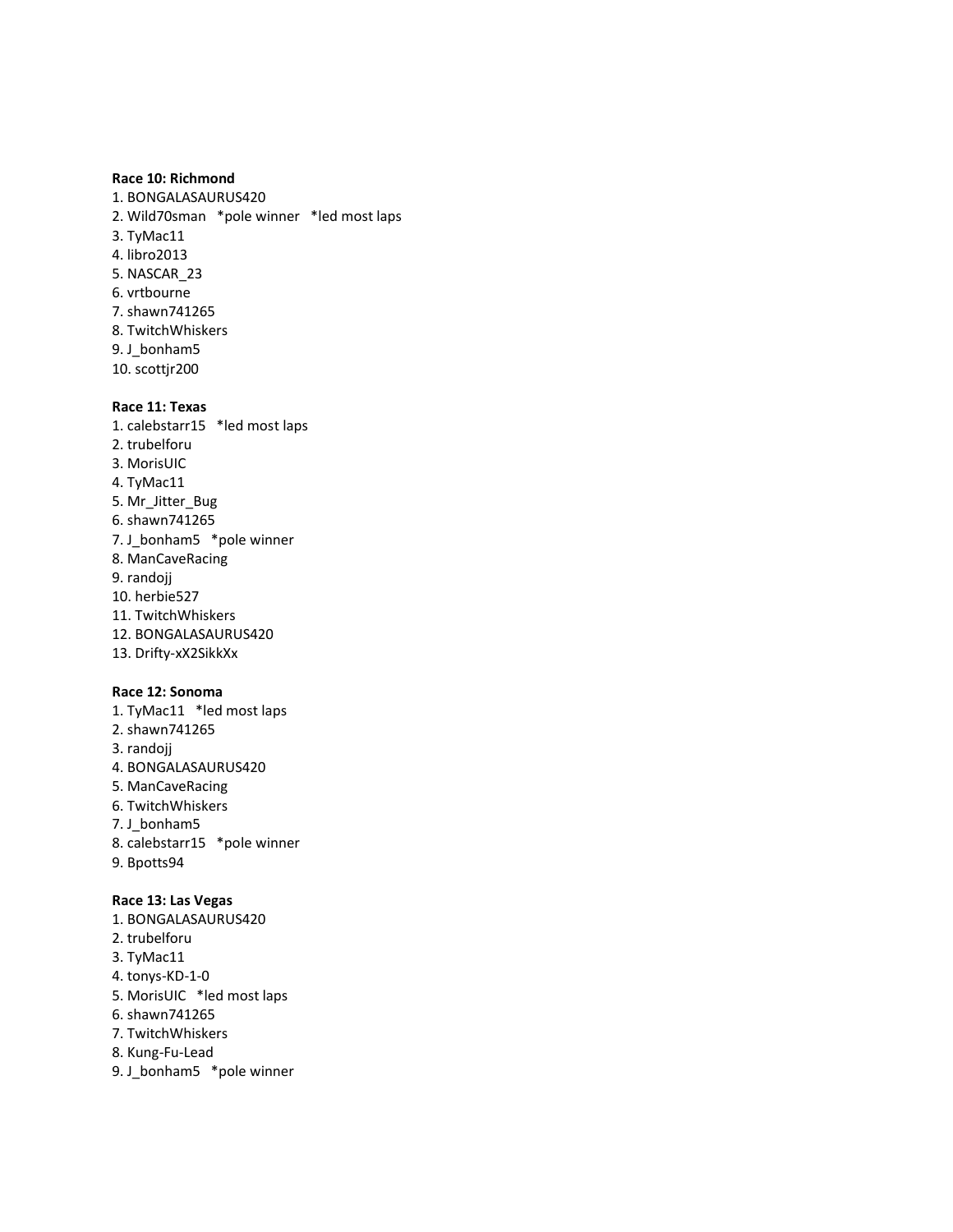### **Race 14: Kansas**

- 1. BONGALASAURUS420 2. TyMac11 \*led most laps 3. vrtbourne 4. tonys-KD-1-0 5. trubelforu 6. shawn741265 \*pole winner 7. TwitchWhiskers 8. dirtracer329 9. Kung-Fu-Lead 10. Drifty-xX2SikkXx
- 11. MorisUIC

### **Race 15: Chicagoland**

1. TyMac11 \*led most laps \*pole winner 2. tonys-KD-1-0 3. hamlinbabynbm1 4. Dusty-Possum 5. BONGALASAURUS420 6. Irish\_Minor 7. humppy1799 8. ManCaveRacing 9. scottjr200 10. dirtysouthfan14 11. GMGreger72 12. Drifty-xX2SikkXx 13. jimsaltszzz 14. randojj 15. DC4L\_310 16. shawn741265

### **Race 16: Atlanta 2**

1. TyMac11 2. vrtbourne 3. NASCAR\_23 \*pole winner 4. MorisUIC 5. Dusty-Possum 6. DC4L\_310 7. jimsaltszzz 8. scottjr200 9. BONGALASAURUS420 \*led most laps 10. shawn741265 11. GMGreger 12. randojj 13. hamlinbabynbm1 14. Irish\_Minor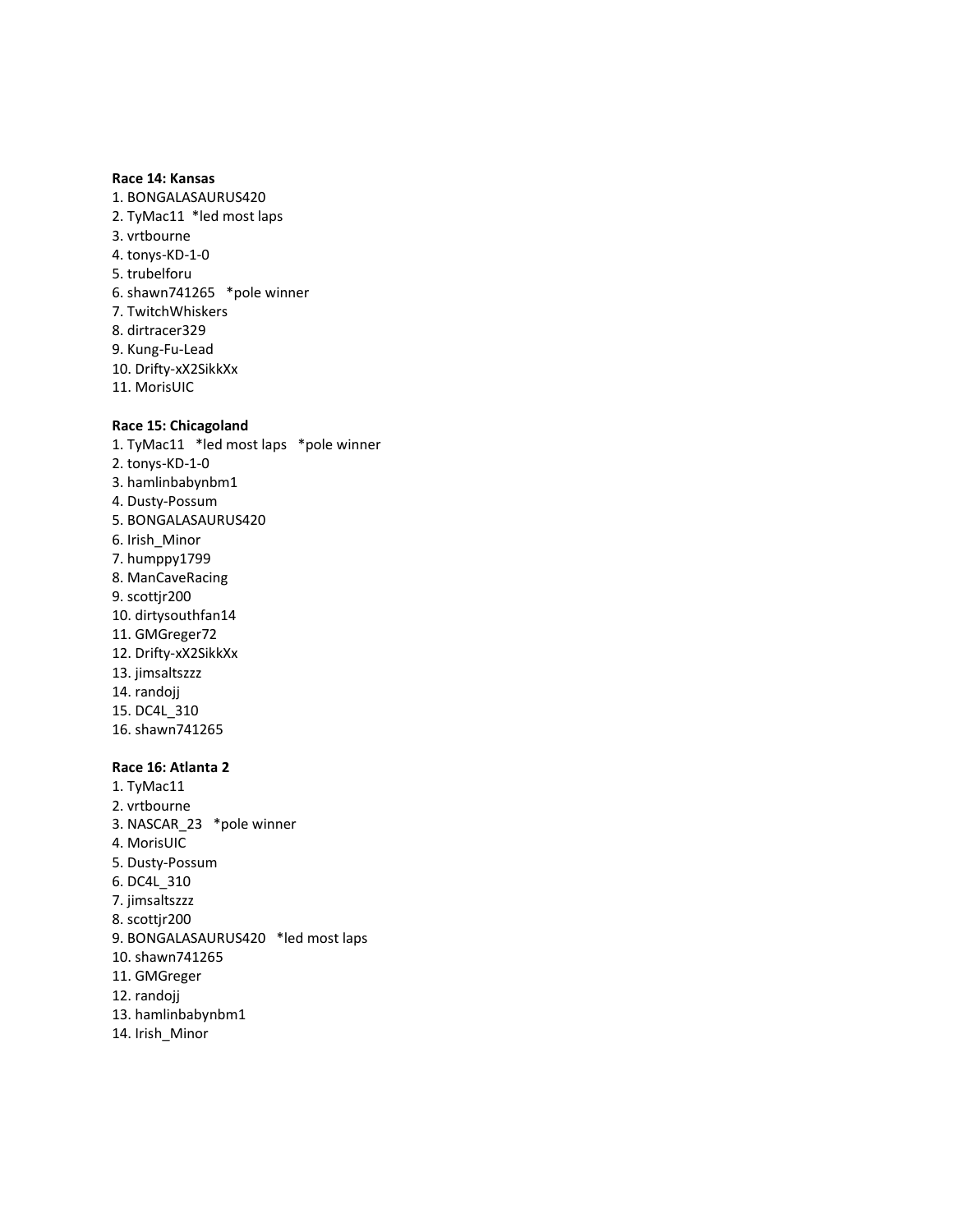**\*\*All-Star Race at Charlotte\*\*** 1. BONGALASAURUS420 2. justken03 3. TyMac11 4. calebstarr15 5. TwitchWhiskers 6. trubelforu 7. NASCAR\_23 8. kennythepunisher 9. THR\_HardPickel 10. herbie527 11. scottjr200 12. ManCaveRacing 13. MorisUIC 14. shawn741265 15. MVP-RACING

# **Season 2 NOSSCAR X2 Series Final Standings**

| 1. TyMac11: 130<br>2. BONGALASAURUS420: 127<br>3. NASCAR 23: 104<br>4. shawn741265: 98<br>5. Bpotts94: 96<br>6. trubelforu: 95<br>7. vrtbourne: 90<br>8. MorisUIC: 85 | *6 wins<br>*5 wins<br>$*1$ win |                             |
|-----------------------------------------------------------------------------------------------------------------------------------------------------------------------|--------------------------------|-----------------------------|
| 9. TwitchWhiskers: 78                                                                                                                                                 |                                |                             |
| 10. justken03: 75                                                                                                                                                     |                                | *2 wins *ROOKIE OF THE YEAR |
| 11. J bonham5: 69                                                                                                                                                     |                                |                             |
| 12. tonys-KD-1-0: 68                                                                                                                                                  |                                |                             |
| 13. calebstarr15: 66                                                                                                                                                  | *1 win                         |                             |
| 14. scottir200: 54                                                                                                                                                    |                                |                             |
| 15. herbie527: 48                                                                                                                                                     |                                |                             |
| 16. ManCaveRacing: 45                                                                                                                                                 |                                |                             |
| 17. AndreCarlson: 45                                                                                                                                                  |                                |                             |
| 18. Drifty-xX2SikkXx: 44                                                                                                                                              |                                |                             |
| 19. Kung-Fu-Lead: 43                                                                                                                                                  |                                |                             |
| 20. random: 43                                                                                                                                                        |                                |                             |
| 21. wild70sman: 43                                                                                                                                                    |                                |                             |
| 22. voltshocker88: 42                                                                                                                                                 |                                |                             |
| 23. DeafTaz88: 42                                                                                                                                                     |                                |                             |
| 24. Mr_Jitter_Bug: 39                                                                                                                                                 |                                |                             |
| 25. kennythepunisher: 37                                                                                                                                              |                                |                             |
| 26. Dusty-Possum: 36                                                                                                                                                  |                                |                             |
| 27. Irish_Minor: 35                                                                                                                                                   |                                |                             |
| 28. MVP-RACING: 35                                                                                                                                                    |                                |                             |
| 29. humppy1799: 33                                                                                                                                                    |                                |                             |
| 30. libro2013: 32                                                                                                                                                     |                                |                             |
| 31. hamlinbabynbm1: 30                                                                                                                                                |                                |                             |
| 32. THR HardPickel: 26                                                                                                                                                | *1 win                         |                             |
| 33. jimsaltszzz: 25                                                                                                                                                   |                                |                             |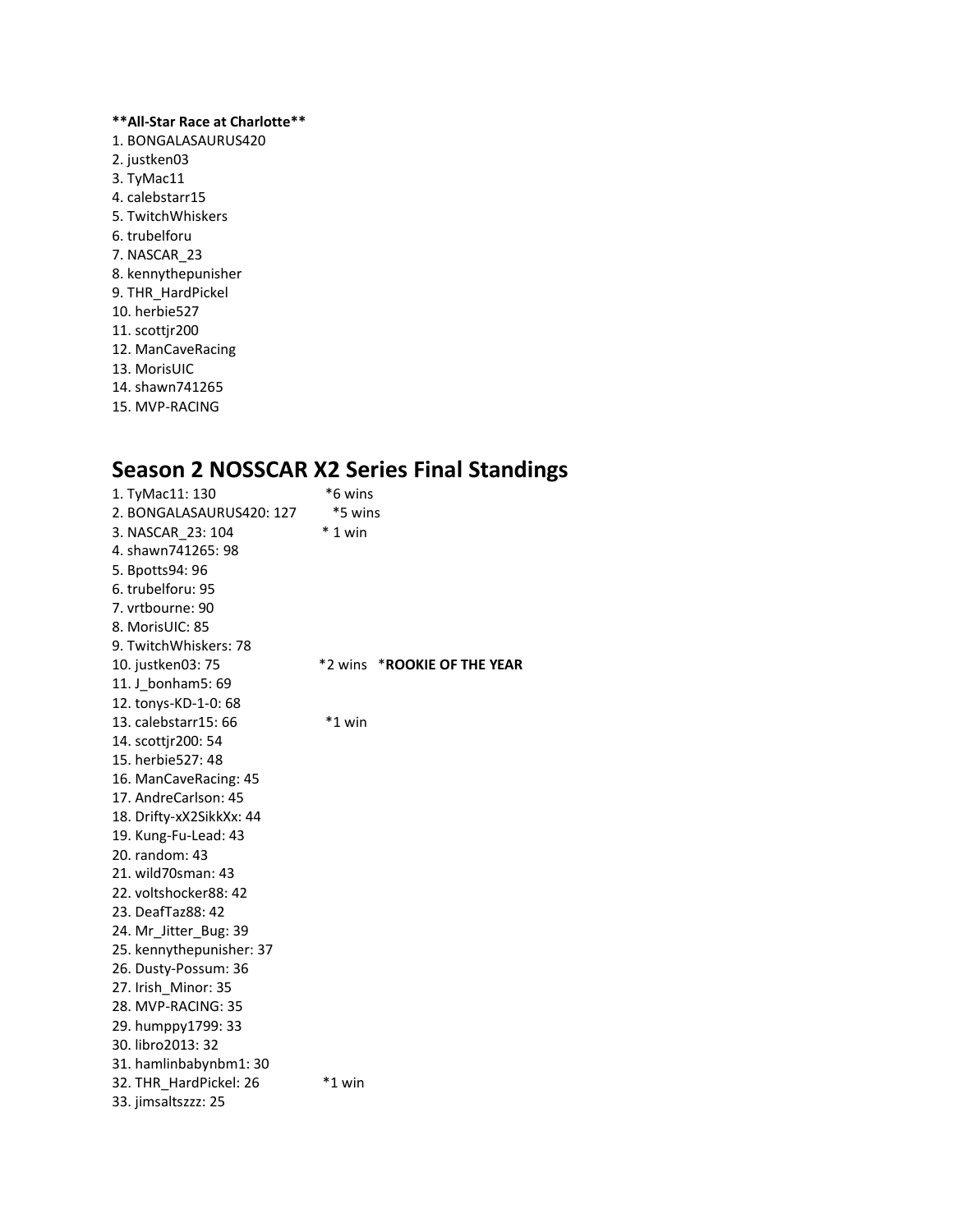34. THROBBINGVEIN31: 22 35. GMGreger: 22 36. DC4L\_310: 16 37. yourdoneson50: 16 38. BIG\_CHIEF\_OF\_405: 16 39. CharFried: 15 40. dirtracer327: 14 41. timr1765: 14 42. deercajunrainbow: 13 43. dirtysouthfan14: 12

### **Season 3 NOSSCAR X2 Series Race Results**

### **Race 1: Phoenix**

1. tylerscott1971 \*led most laps 2. TyMac11 3. BONGALASAURUS420 4. MorisUIC 5. vrtbourne 6. Dusty-Possum 7. jimsaltszzz 8. NASCAR\_23 9. libro2013 \*pole winner 10. DC4L\_310 11. scottjr200 12. Kung-Fu-Lead

### **Race 2: Dover**

1. BONGALASAURUS420 2. tonys-KD-1-0 \*pole winner 3. yourdoneson50 \*led most laps 4. MorisUIC 5. TyMac11 6. CrackerJack24 7. AWESOMEDawG274 8. doneal97 9. SAS-ZABZONKEY\_60 10. Kung-Fu-Lead 11. J\_Taylor\_388 12. GMGreger72 13. shawn741265

### **Race 3: New Hampshire**

1. TyMac11 2. AWESOMEDawG274 3. CrackerJack24 \*pole winner \*led most laps 4. doneal97 5. BONGALASAURUS420 6. MorisUIC 7. Bloodygetsum15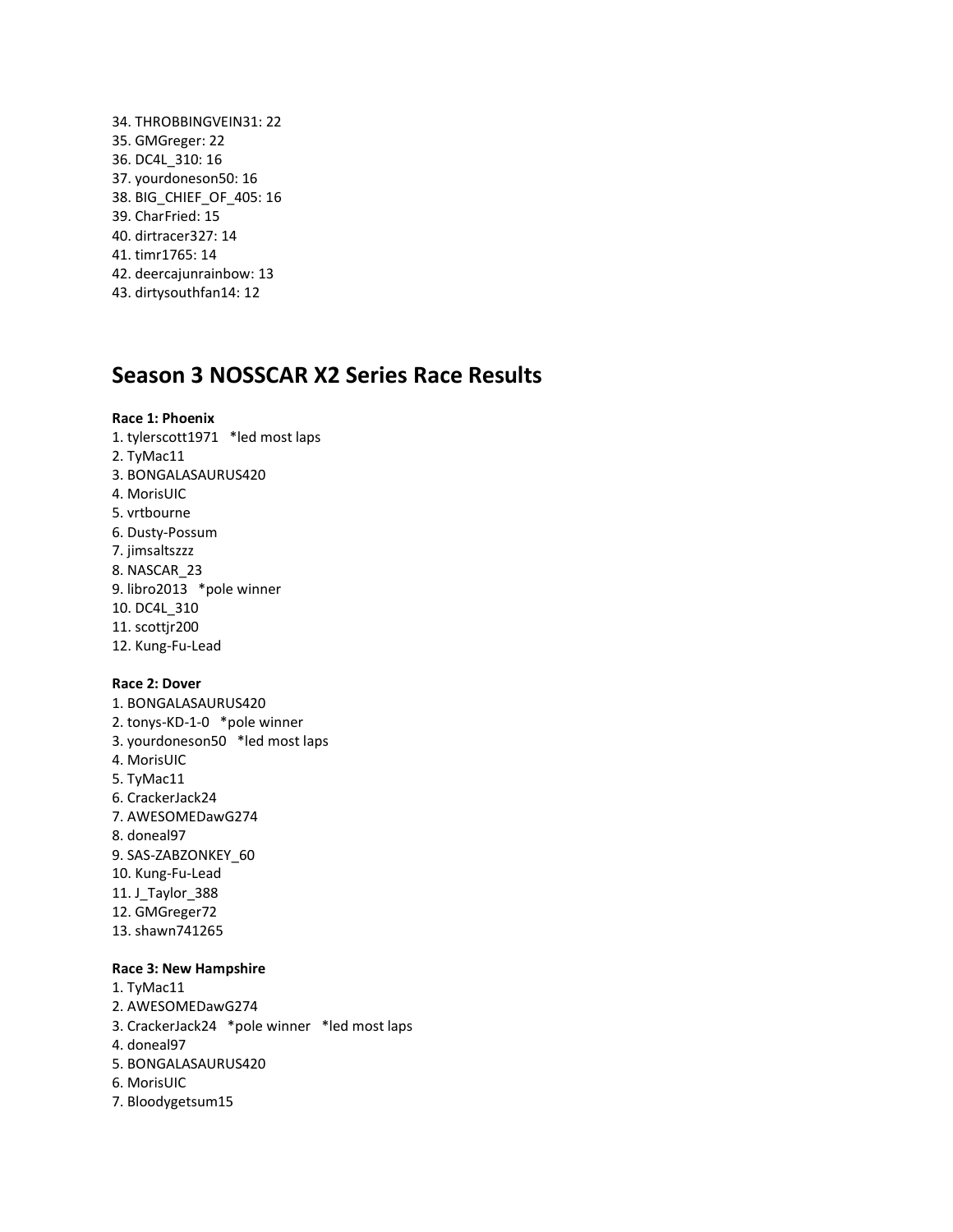8. mojobuddy48 9. tonys-KD-1-0 10. DC4L\_310 11. J\_Taylor\_388 12. RUNForestRUN1968 13. SAS-ZEBZONKEY\_60

### **Race 4: Bristol**

1. yourdoneson50 \*led most laps 2. TyMac11 3. BONGALASAURUS420 \*pole winner 4. justken03 5. rybus3500 6. deercajunrainbow 7. herbie527 8. shawn741265 9. TwitchWhiskers 10. MorisUIC 11. THR\_HardPickel (Disqualified)

#### **Race 5: Daytona**

1. shawn741265 \*pole winner 2. scottjr200 \*led most laps 3. CharFried 4. vrtbourne 5. randojj 6. yourdoneson50 7. MorisUIC 8. Drifty-xX2SikkXx 9. dirtysouthfan14 10. DC4L\_310 11. TyMac11 12. J\_Taylor\_388 13. BONGALASAURUS420 14. libro2013

### **Race 6: Atlanta**

1. justken03 2. BONGALASAURUS420 3. KODIAK-223 4. yourdoneson50 \*pole winner \*led most laps 5. TyMac11 6. dirtysouthfan14 7. shawn741265 8. NASCAR\_23 9. vrtbourne 10. Dusty-Possum 11. TwitchWhiskers 12. Drifty-xX2SikkXx 13. aToMiC\_LeapordZ 14. EmmanuelCG3103 15. DRIV3R881973 16. J\_Taylor\_388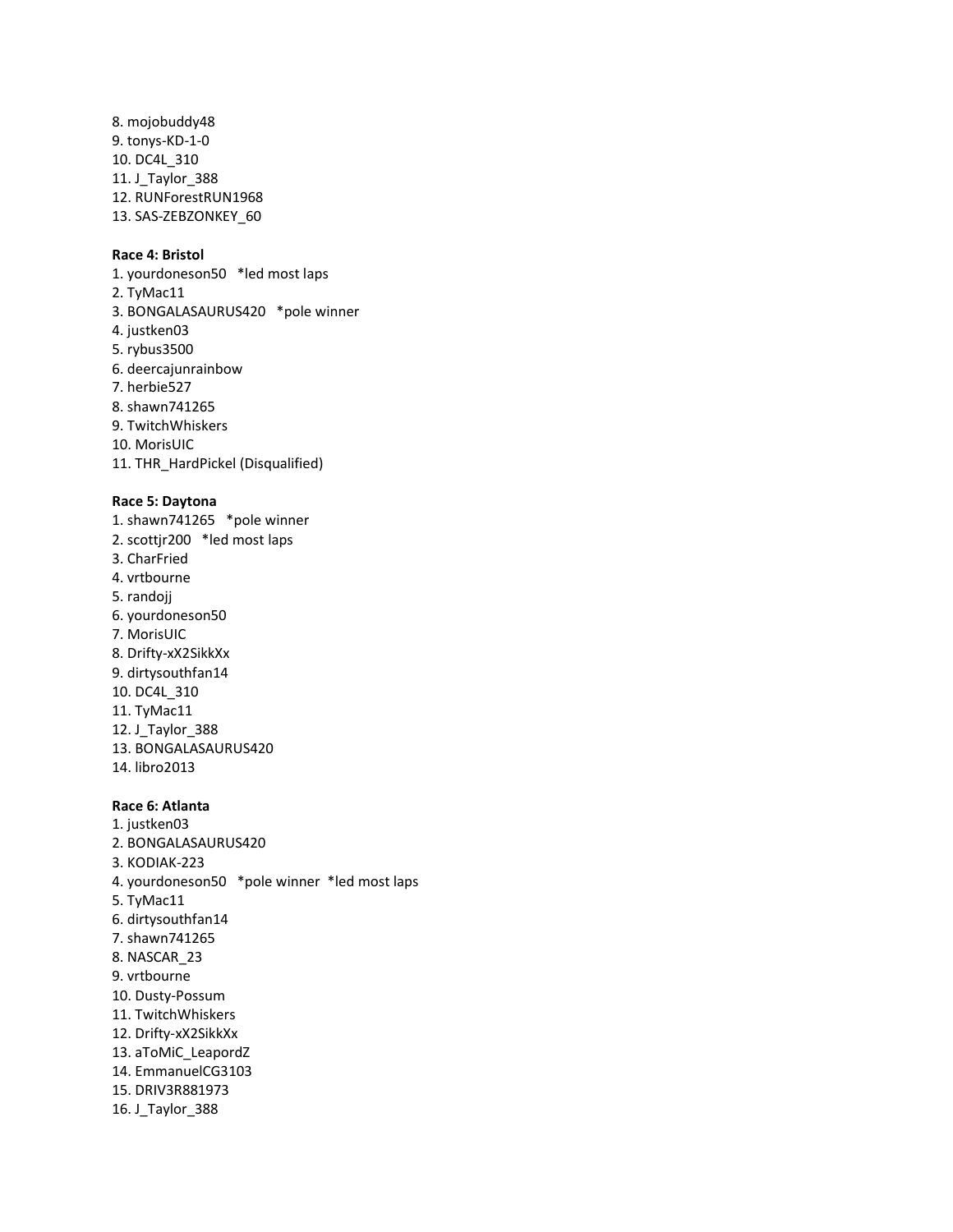17. calebstarr15

### **Race 7: Charlotte**

1. TyMac11 \*led most laps 2. kknd\_cliffprice 3. libro2013 4. kennythepunisher \*pole winner 5. DC4L\_310 6. Drifty-xX2SikkXx 7. sivad420 8. TwitchWhiskers 9. J\_Taylor\_388

### **Race 8: Watkins Glen**

1. LORDWISE\_14 2. J\_Taylor\_388 \*led most laps 3. TyMac11 4. CrackerJack24 5. justken03 \*pole winner 6. yourdoneson50 7. trubelforu 8. NASCAR\_23 9. libro2013 10. BONGALASAURUS420 11. AWESOMEDawG274 12. rjhaywood96 13. MTNDEW48103 14. vrtbourne 15. mason84015 16. dirtysouthfan14

### **Race 9: Richmond**

1. BONGALASAURUS420 2. justken03 \*pole winner \*led most laps 3. trubelforu 4. TyMac11 5. NASCAR\_23 6. BLAZN\_RCN\_187 7. libro2013 8. mason84015 9. rjhaywood96 10. piperjade36 11. LORDWISE\_14 12. Drifty-xX2SikkXx 13. shawn741265 14. TwitchWhiskers

**Race 10: Texas** \*Pole winner \*Led most laps 2. THROBBINGVEIN31 3. J\_Taylor\_388 4. yourdoneson50 5. BONGALASAURUS420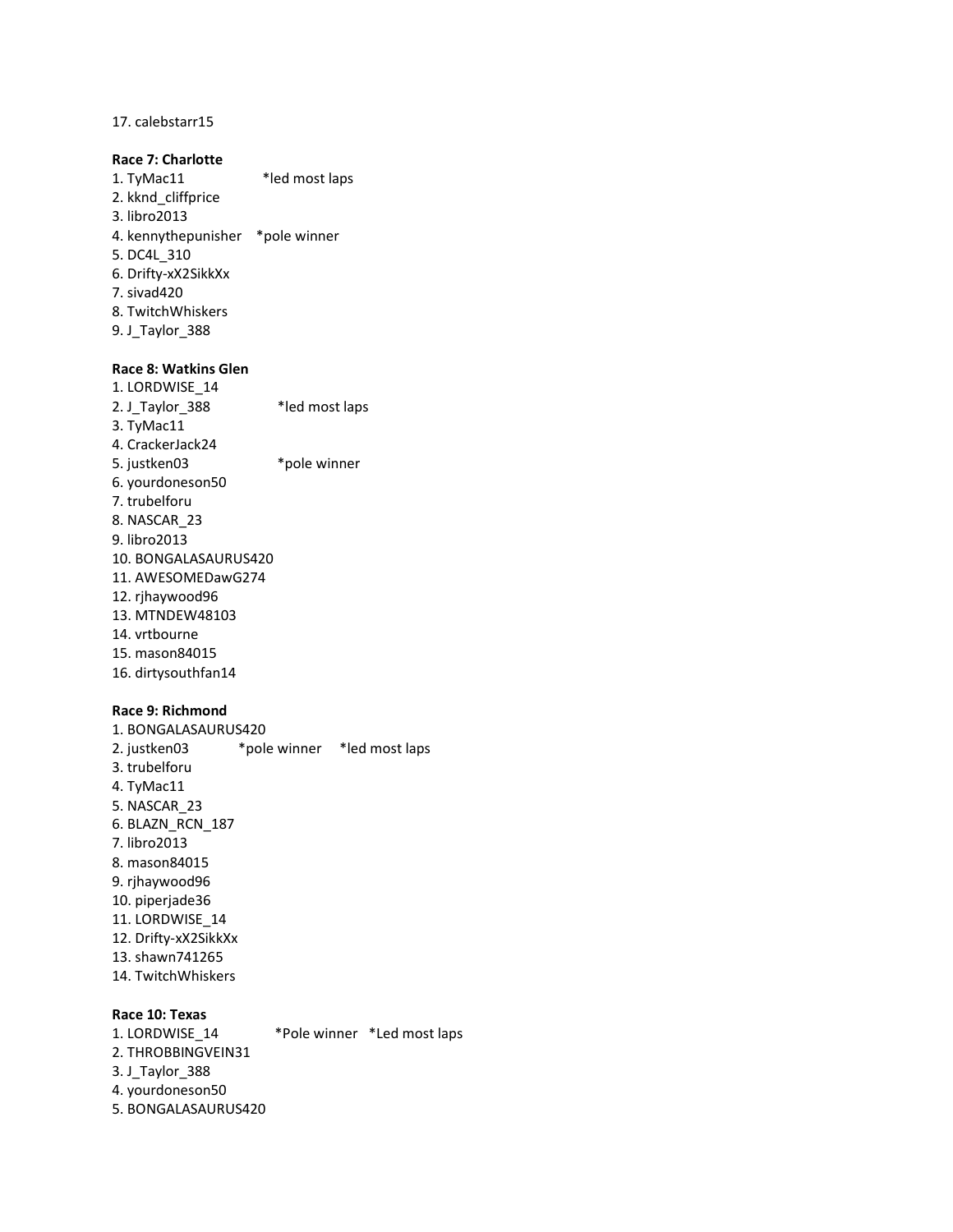6. AWESOMEDawG274 7. DanielJHarmon 8. trubelforu 9. tylerscott1971 10. libro2013 11. TyMac11 12. mananger 13. TwitchWhiskers 14. piperjade36 15. vrtbourne

### **Race 11: Las Vegas**

1. J\_Taylor\_388 \*Pole winner \*Led most laps 2. newWORLDorder125 3. GODPOWE1994R 4. trubelforu 5. THROBBINGVEIN31 6. DanielJHarmon 7. TyMac11 8. BONGALASAURUS420 9. TwitchWhiskers 10. kennythepunisher 11. BLAZN\_RCN\_187 12. rjhaywood96 13. MorisUIC 14. DNub52 15. jr88nascar 16. AWESOMEDawG274

### **Race 12: Talladega**

1. CrackerJack24 \*Led Most Laps 2. LORDWISE\_14 3. DanielJHarmon 4. J\_Taylor\_388 \*Pole Winner 5. BONGALASAURUS420 6. THR\_HardPickel 7. tylerscott1971 8. mason84015 9. trubelforu 10. TyMac11 11. rjhaywood96 12. piperjade36 13. TwitchWhiskers 14. calebstarr15 15. THROBBINGVEIN31 16. doneal97

#### **Race 13: Sonoma**

1. LORDWISE\_14 \*Pole Winner \*Led Most Laps 2. justken03 3. yourdoneson50 4. J\_Taylor\_388 5. CrackerJack24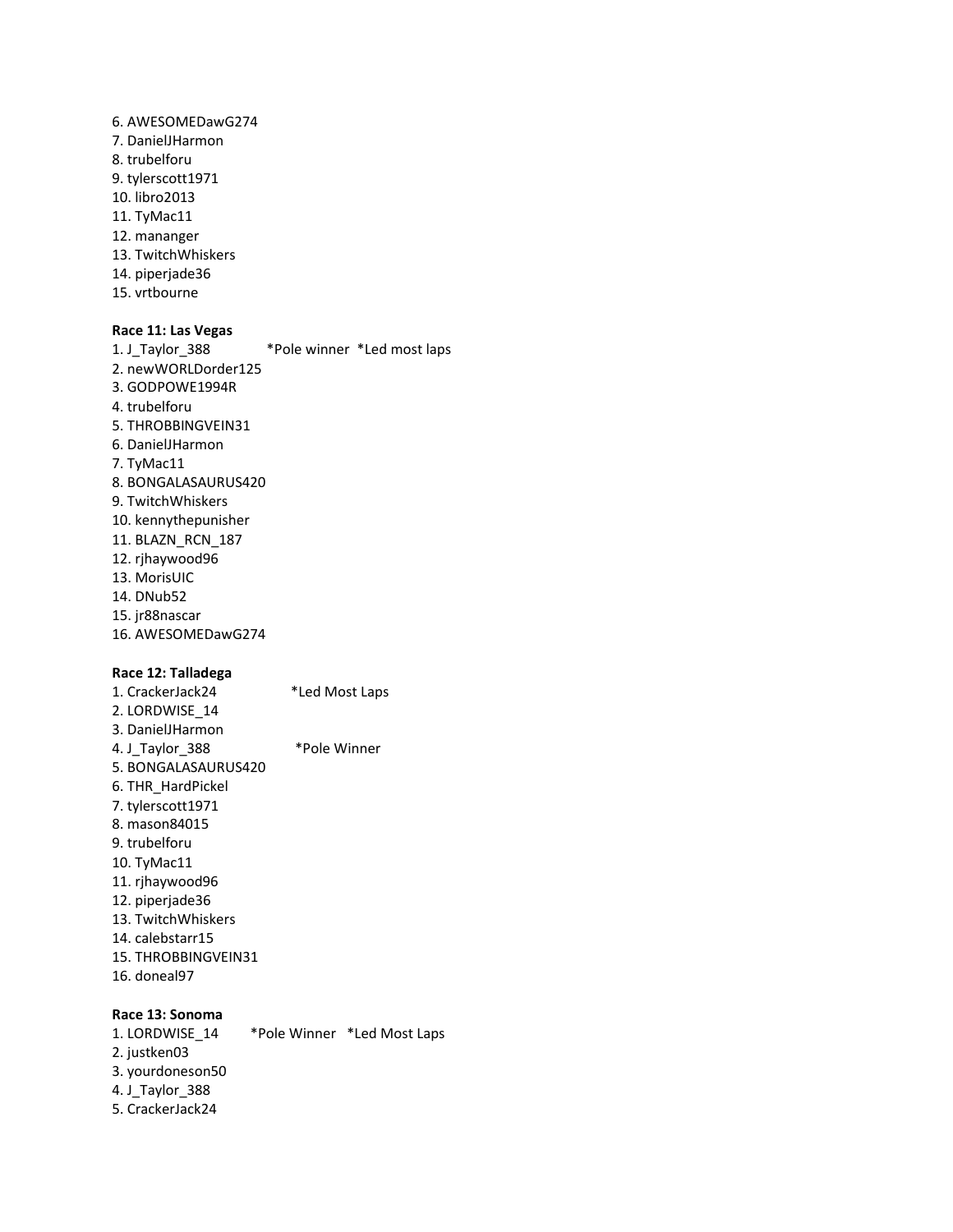6. TyMac11 7. trubelforu 8. rjhaywood96 9. mananger 10. BONGALASAURUS420 11. THROBBINGVEIN31 12. DRIV3R881973 13. TwitchWhiskers 14. doneal97 15. Fed\_Ex\_Rcn11\_ 16. Rickey104

### **Race 14: Martinsville**

| 1. newWORLDorder125 | *Led most laps |
|---------------------|----------------|
| 2. THROBBINGVEIN31  |                |
| 3. TyMac11          | *Pole winner   |
| 4. J Taylor 388     |                |
| 5. BONGALASAURUS420 |                |
| 6. mananger         |                |
| 7. MVP-RACING       |                |
| 8. rihaywood96      |                |
| 9. tylerscott 1971  |                |
| 10. TwitchWhiskers  |                |
| 11. shawn741265     |                |
| 12. one-eyed-ratt   |                |
| 13. kknd cliffprice |                |
| 14. NASCAR 23       |                |
| 15. Mr Jitter Bug   |                |
| 16. DanielJHarmon   |                |

### **Race 15: Kansas**

1. J\_Taylor\_388 \*Pole winner \*Led most laps 2. TyMac11 3. BONGALASAURUS420 4. MonteMotorsports 5. THROBBINGVEIN31 6. TwitchWhiskers 7. rjhaywood96 8. tylerscott1971 9. deercajunrainbow 10. NASCAR\_23 11. MVP-RACING 12. shawn741265 13. NASCARGUY3Sr 14. piperjade36

### **Race 16: Atlanta (Race 2)**

1. LORDWISE\_14 \*Led most laps 2. BONGALASAURUS420 3. justken03 4. mananger 5. yourdoneson50 6. TyMac11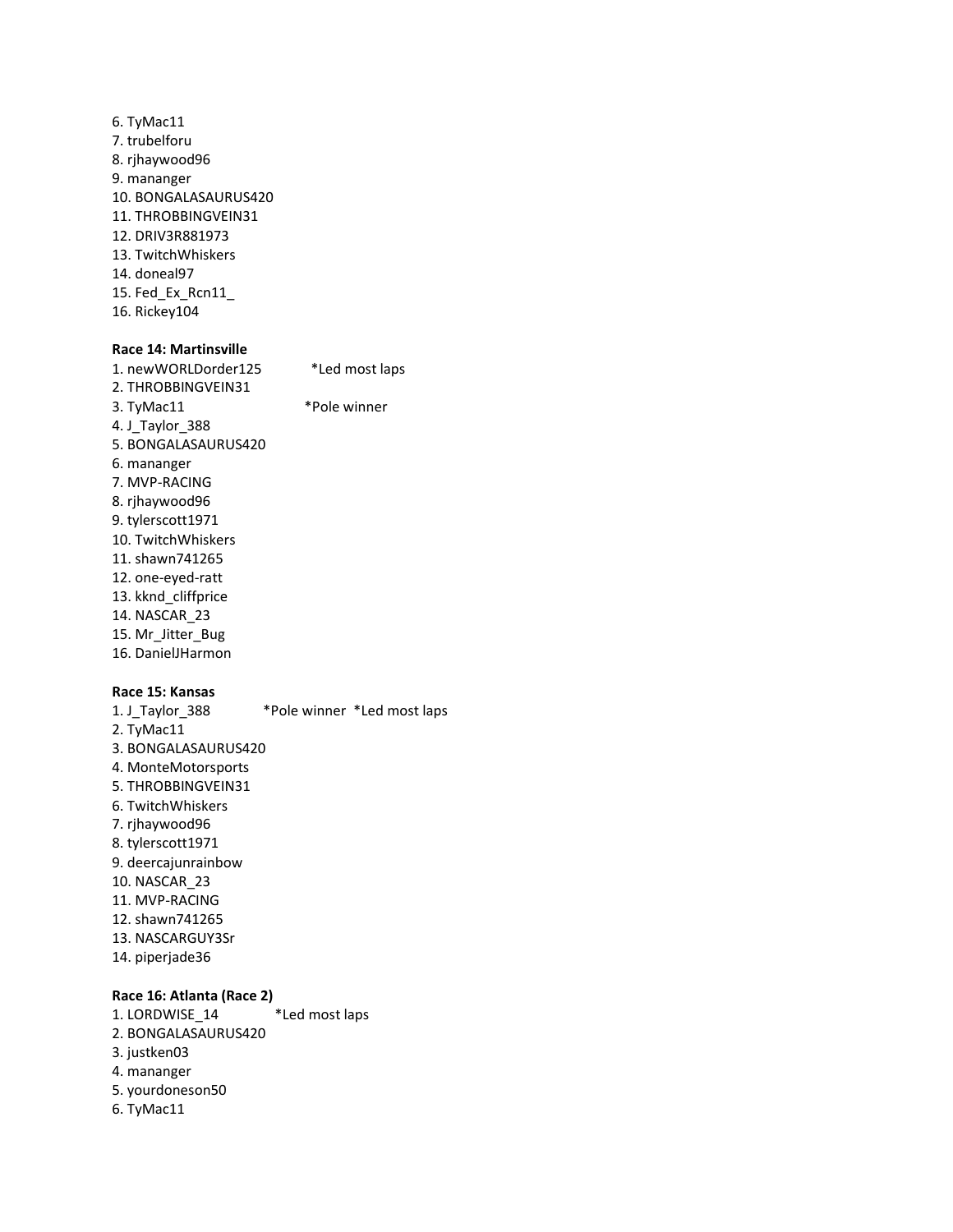7. THROBBINGVEIN31 8. J\_Taylor\_388 9. tylerscott1971 10. DanielJHarmon 11. trubelforu 12. rjhaywood96 13. piperjade36 14. TwitchWhiskers 15. Larson-ROCKS321 \*Pole winner 16. Virus\_Racing

### **\*\*All-Star Race at Charlotte\*\***

1. J\_Taylor\_388 2. TyMac11 3. yourdoneson50 4. justken03 5. BONGALASAURUS420 6. libro2013 7. tylerscott1971 8. trubelforu 9. DanielJHarmon 10. TwitchWhiskers 11. mananger 12. rjhaywood96

### **Season 3 NOSSCAR X2 Series Final Standings**

| 1. LORDWISE_14: 126      |          | *4 wins *ROOKIE OF THE YEAR |
|--------------------------|----------|-----------------------------|
| 2. TyMac11: 121          | *2 wins  |                             |
| 3. BONGALASAURUS420: 117 | *2 wins  |                             |
| 4. J_Taylor_388: 116     | *2 wins  |                             |
| 5. justken03: 110        | $*1$ win |                             |
| 6. CrackerJack24: 110    | *1 win   |                             |
| 7. yourdoneson50: 107    | $*1$ win |                             |
| 8. THROBBINGVEIN31: 97   |          |                             |
| 9. trubelforu: 84        |          |                             |
| 10. tylerscott1971: 81   | $*1$ win |                             |
| 11. MorisUIC: 81         |          |                             |
| 12. shawn741265: 76      | $*1$ win |                             |
| 13. libro2013: 74        |          |                             |
| 14. AWESOMEDawG274: 72   |          |                             |
| 15. NASCAR 23: 72        |          |                             |
| 16. DanielJHarmon: 71    |          |                             |
| 17. TwitchWhiskers: 69   |          |                             |
| 18. rjhaywood96: 67      |          |                             |
| 19. vrtbourne: 63        |          |                             |
| 20. mananger: 58         |          |                             |
| 21. DC4L_310: 53         |          |                             |
| 22. Drifty-xX2SikkXx: 51 |          |                             |
| 23. newWORLDorder125: 49 | *1 win   |                             |
| 24. piperjade36: 48      |          |                             |
|                          |          |                             |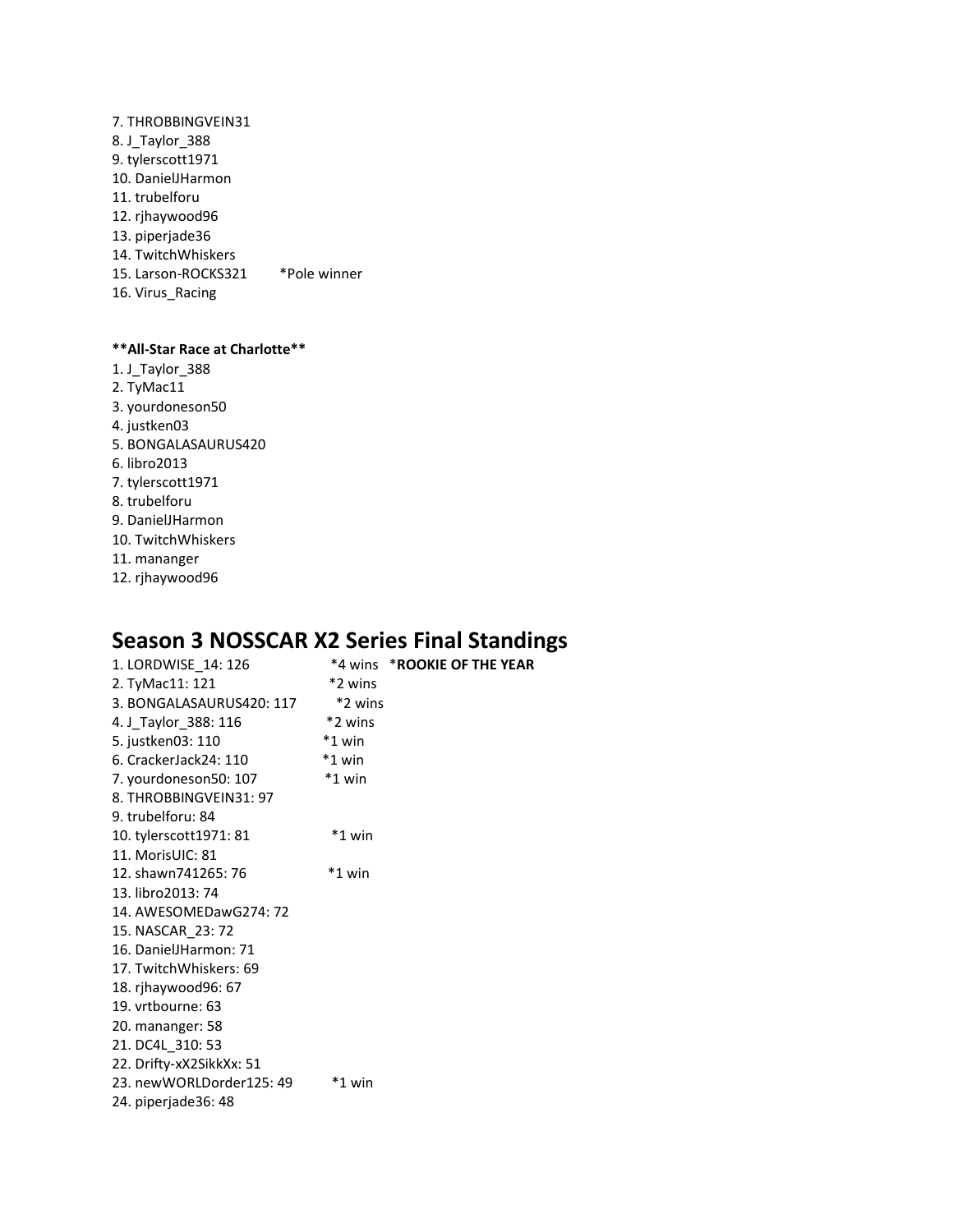25. doneal97: 46 26. tonys-KD-1-0: 36 27. scottjr200: 35 28. mason84015: 35 29. dirtysouthfan14: 35 30. kknd\_cliffprice: 31 31. kennythepunisher: 30 32. deercajunrainbow: 29 33. BLAZN\_RCN\_187: 28 34. Dusty-Possum: 28 35. MVP-RACING: 26 36. SAS-ZABZONKEY\_60: 23 37. Kung-Fu-Lead: 22 38. CharFried: 21 39. KODIAK-223: 21 40. GODPOWE1994R: 20 41. rybus3500: 18 42. randojj: 18 43. MonteMotorsports: 18 44. THR\_HardPickel: 17 45. DRIV3R881973: 17 46. herbie527: 16 47. sivad420: 15 48. jimsaltszzz: 15 49. mojobuddy48: 15 50. calebstarr15: 14 51. GMGreger: 11 52. RUNforestRUN1968: 11 53. one-eyed-ratt: 10 54. NASCARGUY3Sr: 9 55. MTNDEW48103: 9 56. aToMiC\_LeapordZ: 9 57. Larson-ROCKS321: 8 58. EmmanuelCG3103: 8 59. DNub52: 8 60. jr88nascar: 7 61. Mr\_Jitter\_Bug: 7 62. Fed\_Ex\_Rcn11\_: 7 63. Virus\_Racing: 6 64. Rickey104: 6

### **Season 4 NOSSCAR X2 Series Race Results**

### **Race 1A: Daytona 100** 1. Larson-ROCKS321 2. TyMac11 3. Thunder-Funkk \*Pole winner \*Led most laps 4. mananger 5. piperjade36 6. rjhaywood96 7. BONGALASAURUS420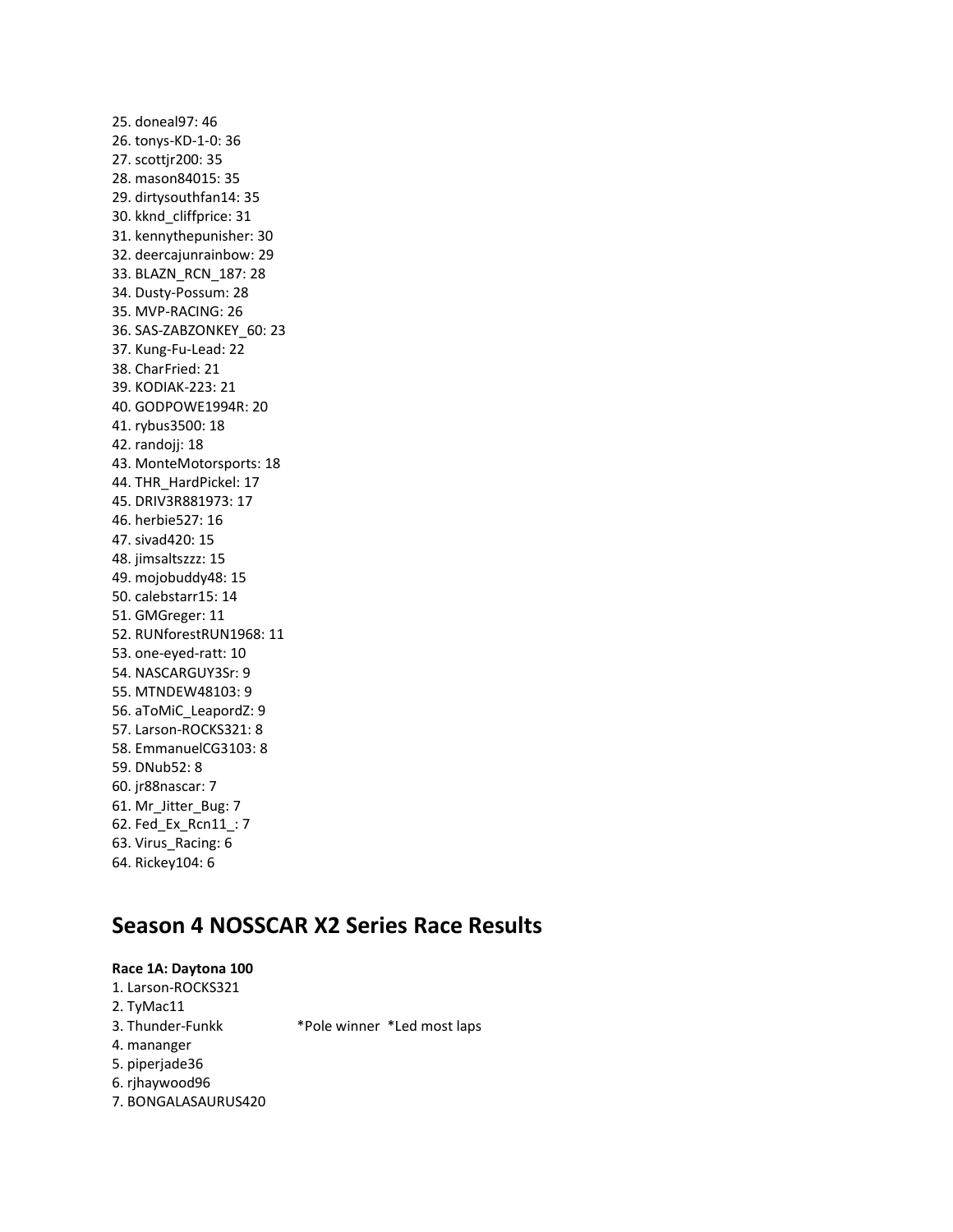8. TwitchWhiskers 9. libro2013 10. humppy1799 11. gavin8109 12. ATM2RACING 13. deercajunrainbow

**Race 1B: Daytona 100** \*Pole winner \*Led most laps 2. THROBBINGVEIN31 3. yourdoneson50 4. CharFried 5. justken03 6. DRIVER881973 7. dextor111 8. tylerscott1971 9. THR\_HardPickel 10. PUNISHERDRUMMER 11. shawn741265 12. NASCARGUY3Sr 13. zgreene51

### **Race 2: Phoenix**

| 1. J_Taylor_388     |                |
|---------------------|----------------|
| 2. justken03        | *Pole Winner   |
| 3. Larson-ROCKS321  | *Led Most Laps |
| 4. yourdoneson50    |                |
| 5. Squirrelnuts_88  |                |
| 6. coloradocuban420 |                |
| 7. TyMac11          |                |
| 8. BONGALASAURUS420 |                |
| 9. rihaywood96      |                |
| 10. DRIVER881973    |                |
| 11. doneal97        |                |
| 12. kknd cliffprice |                |
| 13. MVP-RACING      |                |
| 14. mananger        |                |
| 15. Thunder-Funkk   |                |
| 16. tylerscott1971  |                |
| 17. shawn741265     |                |
| 18. K3V1N Long-Isle |                |
| 19. piperjade36     |                |
| 20. smokin joe63    |                |
| 21. TwitchWhiskers  |                |
| 22. dextor 111      |                |
| 23. Virus Racing    |                |
| 24. PUNISHERDRUMMER |                |
| 25. NASCARGUY3Sr    |                |
| 26. Milam007        |                |

**Race 3: Kansas**

1. GODPOWE1994R \*Led Most Laps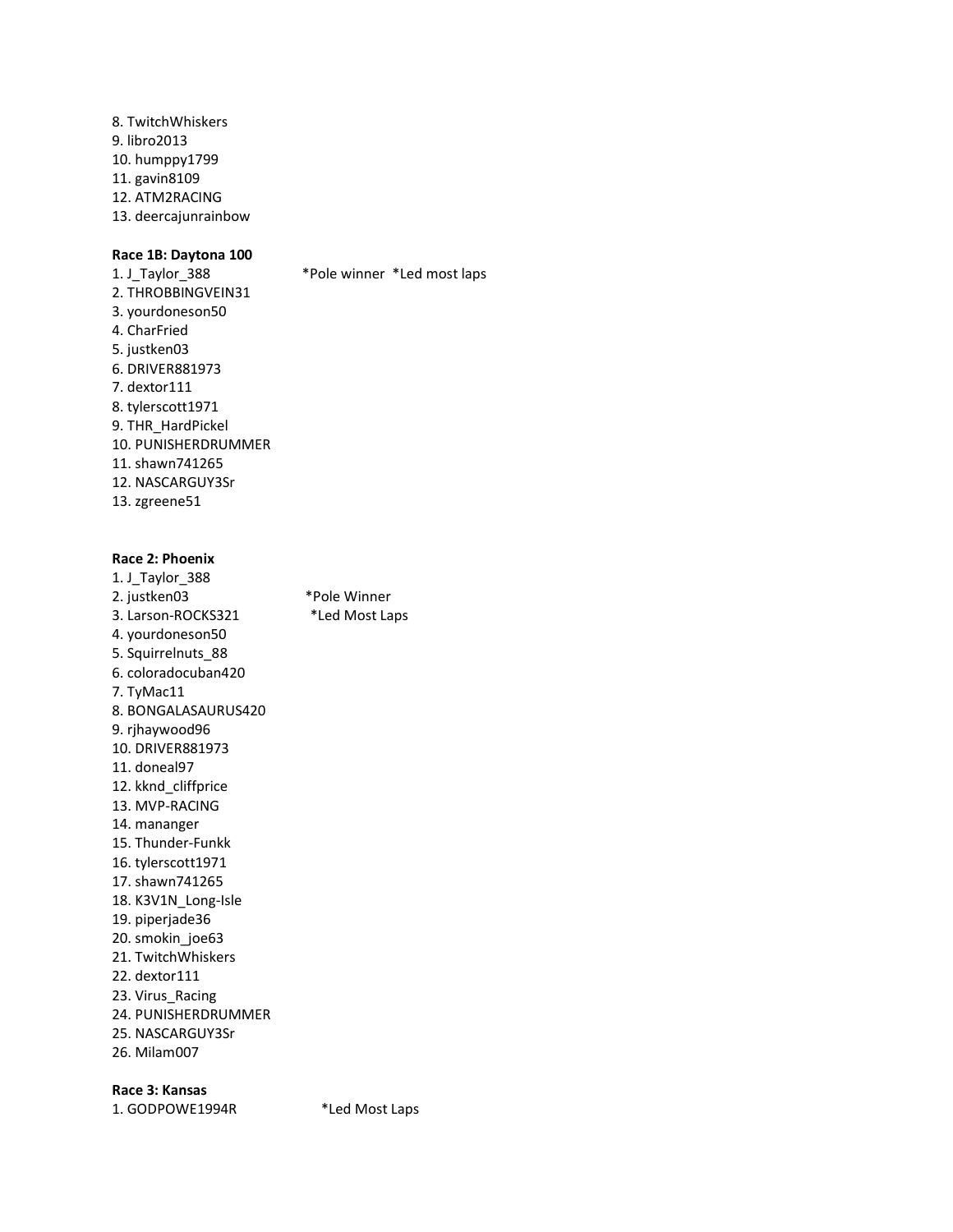2. mananger 3. J\_Taylor\_388 \*Pole Winner 4. TyMac11 5. justken03 6. PUNISHERDRUMMER 7. TwitchWhiskers 8. BONGALASAURUS420 9. Larson-ROCKS321 10. tylerscott1971 11. yourdoneson50 12. rjhaywood96 13. piperjade36 14. MVP-RACING 15. kknd\_cliffprice 16. ATM2RACING

### **Race 4: Dover**

1. TyMac11 2. yourdoneson50 \*Pole Winner \*Led Most Laps 3. mananger 4. justken03 5. BONGALASAURUS420 6. J\_Taylor\_388 7. GODPOWE1994R 8. setedward 9. MVP-RACING 10. TwitchWhiskers 11. DU5TY-5T1G 12. tylerscott1971 13. callard33 14. dextor111 15. ATM2RACING 16. zgreene51

#### **Race 5: Watkins Glen**

1. LORDWISE\_14 \*Pole Winner \*Led Most Laps 2. justken03 3. J\_Taylor\_388 4. TyMac11 5. trubelforu 6. Larson-ROCKS321 7. BONDALASAURUS42 8. PUNISHERDRUMMER 9. mananger 10. DRIVER881973 11. ATM2RACING 12. tylerscott1971 13. TwitchWhiskers 14. yourdoneson50 15. THR\_HardPickel 16. NASCARGUY3Sr

**Race 6: Texas**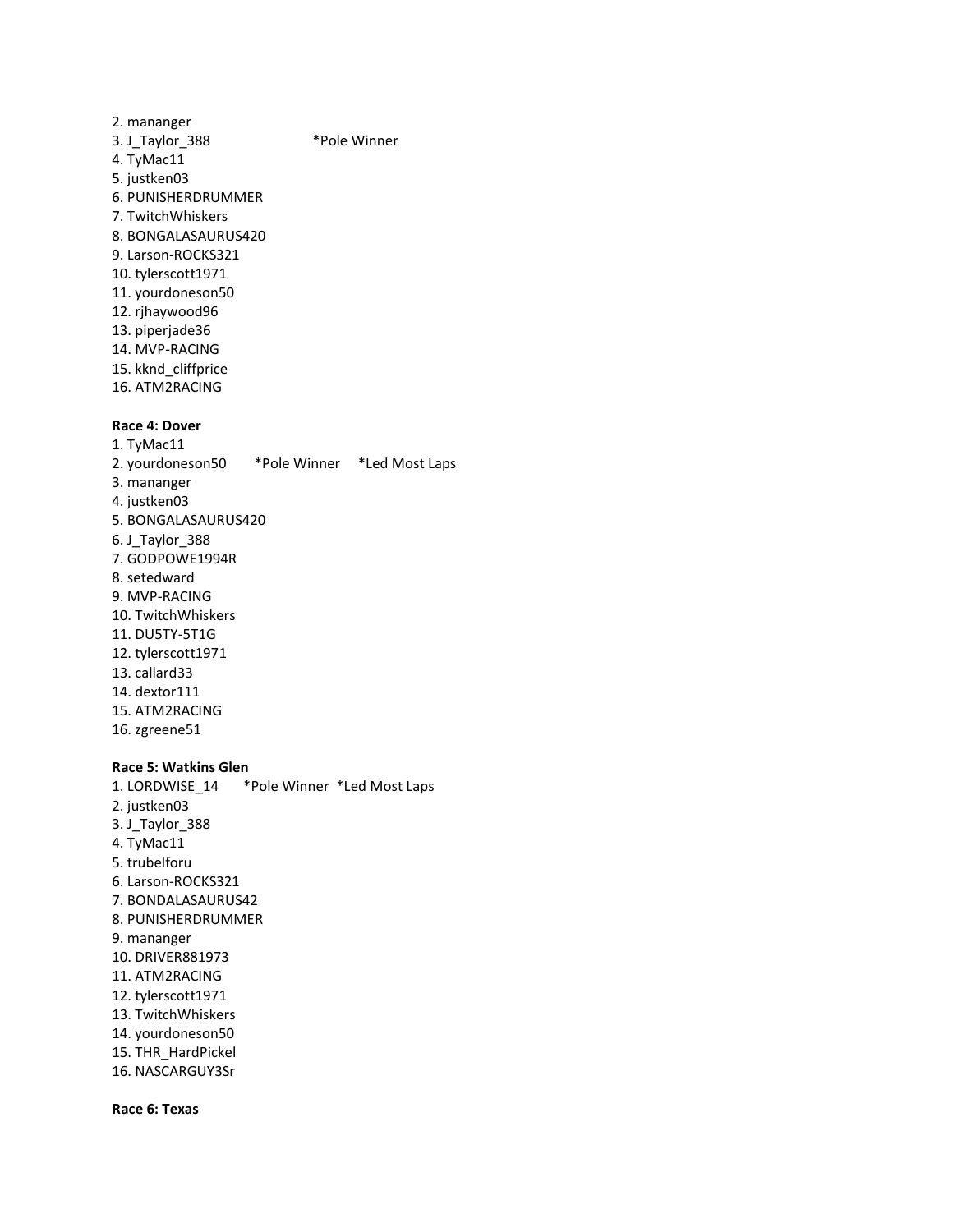1. PUNISHERDRUMMER \*Pole Winner \*Led Most Laps 2. BONDALASAURUS42 3. TyMac11 4. DBoiMrNike 5. mananger 6. trubelforu 7. justken03 8. J\_Taylor\_388 9. piperjade36 10. TwitchWhiskers 11. THR\_HardPickel 12. setedward 13. NASCARGUY3Sr 14. tylerscott1971 15. callard33 16. ATM2RACING

### **Race 7: Bristol**

1. J\_Taylor\_388 2. THROBBINGVEIN31 \*Led Most Laps 3. yourdoneson50 4. TyMac11 5. Larson-ROCKS321 6. smokin\_joe63 7. dextor111 8. PUNISHERDRUMMER 9. THR\_HardPickel 10. tylerscott1971 11. trubelforu \*Pole Winner 12. DRIVER881973 13. BONDALASAURUS42 14. kknd\_cliffprice 15. mananger 16. shawn741265 17. LORDWISE\_14 18. one-eyed-ratt 19. rjhaywood96 20. Funray12 21. coloradocuban40 22. ATM2RACING 23. callard33 24. deercajunrainbow

### **Race 8: Indianapolis**

1. J\_Taylor\_388 \*Pole Winner \*Led Most Laps 2. yourdoneson50 3. TyMac11 4. THROBBINGVEIN31 5. BONDALASAURUS42 6. Larson-ROCKS321 7. smokin\_joe63 8. mananger 9. setedward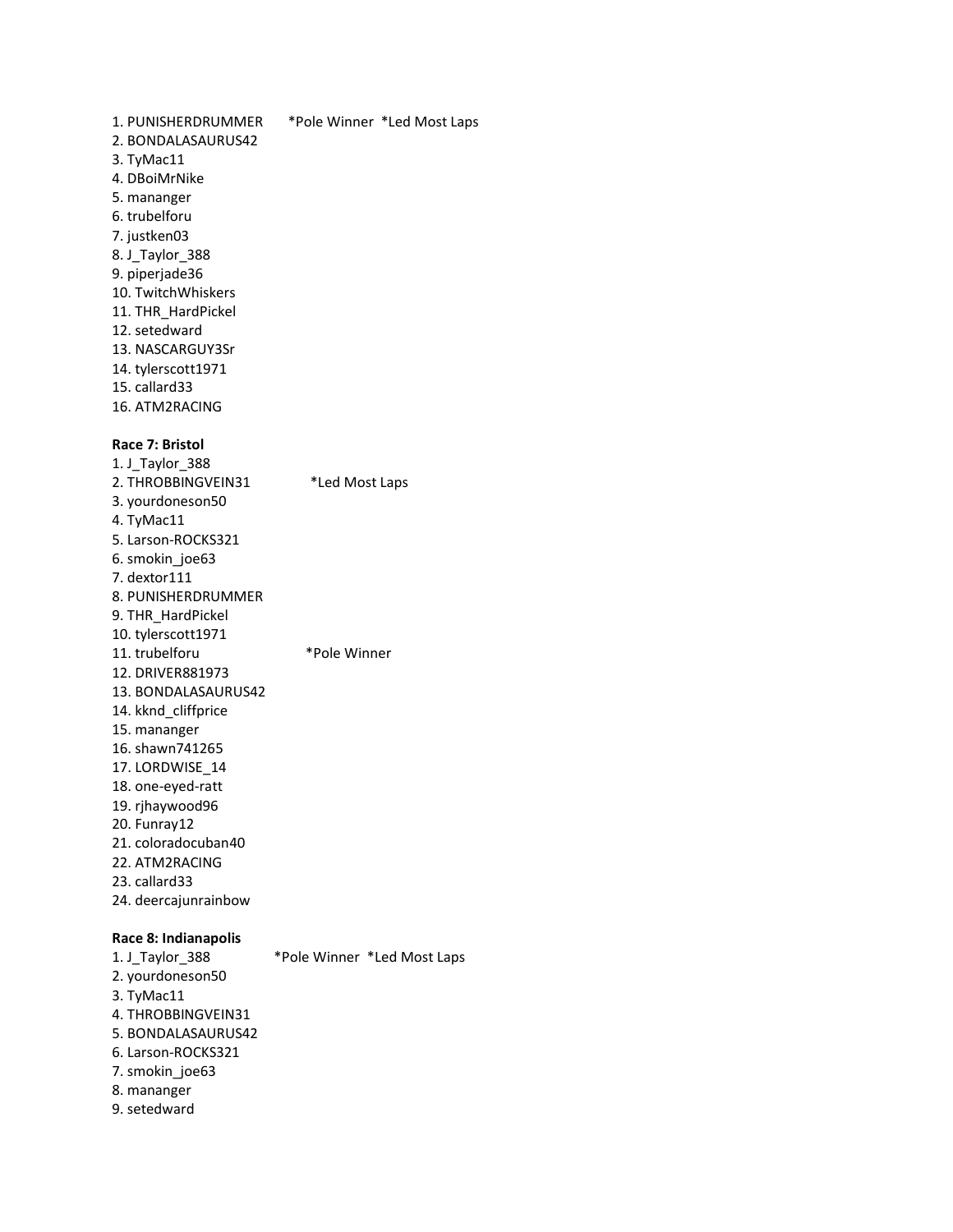10. PUNISHERDRUMMER 11. tylerscott1971 12. trubelforu 13. dextor111 14. kknd\_cliffprice 15. TwitchWhiskers 16. shawn741265

### **Race 9: Atlanta**

1. Woody\_4848 2. J\_Taylor\_388 \*Pole Winner \*Led Most Laps 3. TyMac11 4. BONDALASAURUS42 5. mananger 6. smokin\_joe63 7. rjhaywood96 8. PUNISHERDRUMMER 9. WoodDog99 10. dextor111 11. tylerscott1971 12. TwitchWhiskers 13. NASCARGUY3Sr 14. setedward 15. ATM2RACING 16. Funray12

### **Race 10: Daytona**

| 1. THR_HardPickel  | *Led Most Laps |
|--------------------|----------------|
| 2. smokin joe63    |                |
| 3. THROBBINGVEIN31 | *Pole Winner   |
| 4. trubelforu      |                |
| 5. mananger        |                |
| 6. PUNISHERDRUMMER |                |
| 7. justken03       |                |
| 8. WoodDog99       |                |
| 9. BONDALASAURUS42 |                |
| 10. TyMac11        |                |
| 11. TwitchWhiskers |                |
| 12. SPUDZSEVENFOLD |                |
| 13. yourdoneson50  |                |
| 14. tylerscott1971 |                |
| 15. Mr Jitter Bug  |                |
| 16. J Taylor 388   |                |
| 17. piperjade36    |                |
|                    |                |
| Race 11: Charlotte |                |
| 1. PUNISHERDRUMMER | *Led Most Laps |
| 2. WoodDog99       |                |
|                    |                |

| 2. WoodDog99       |              |
|--------------------|--------------|
| 3. TyMac11         |              |
| 4. THROBBINGVEIN31 | *Pole Winner |
| 5. SPUDZSEVENFOLD  |              |
| 6. Squirrelnuts 88 |              |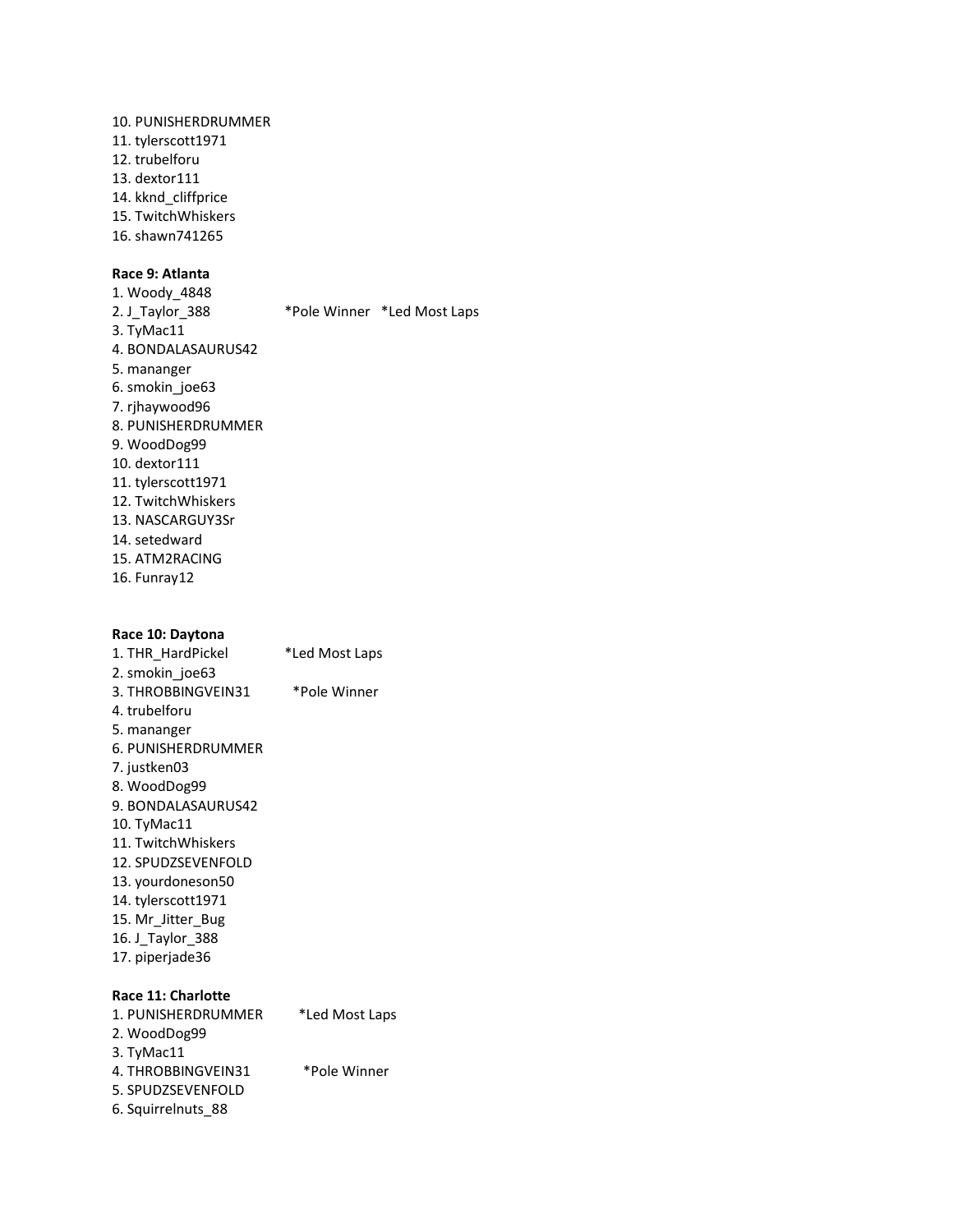7. smokin\_joe63 8. rjhaywood96 9. TwitchWhiskers 10. tylerscott1971 11. BONDALASAURUS42 12. ATM2RACING 13. dextor111 14. THR\_HardPickel 15. J\_Taylor\_388 16. mananger 17. trubelforu

### **Race 12: Richmond**

1. TyMac11 \*Led Most Laps 2. THROBBINGVEIN31 \*Pole Winner 3. kansas\_KIDS 4. rjhaywood96 5. WoodDog99 6. smokin\_joe63 7. TwitchWhiskers 8. WrathGem22 9. ATM2RACING 10. trubelforu 11. one-eyed-ratt 12. J\_Taylor\_388 13. zgreene51 14. callard33

### **Race 13: Auto Club**

1. TyMac11 \*Pole Winner \*Most Laps Led 2. yourdoneson50 3. Larson-ROCKS321 4. J\_Taylor\_388 5. THROBBINGVEIN31 6. WoodDog99 7. smokin\_joe63 8. SPUDZSEVENFOLD 9. PUNISHERDRUMMER 10. dextor111 11. BONDALASAURUS42 12. THR\_HardPickel 13. kknd\_cliffprice 14. snowwolf-sniper 15. tylerscott1971 16. shawn741265 17. Mr\_Jitter\_Bug 18. TwitchWhiskers 19. Funray12 20. ATM2RACING 21. rjhaywood96 22. libro2013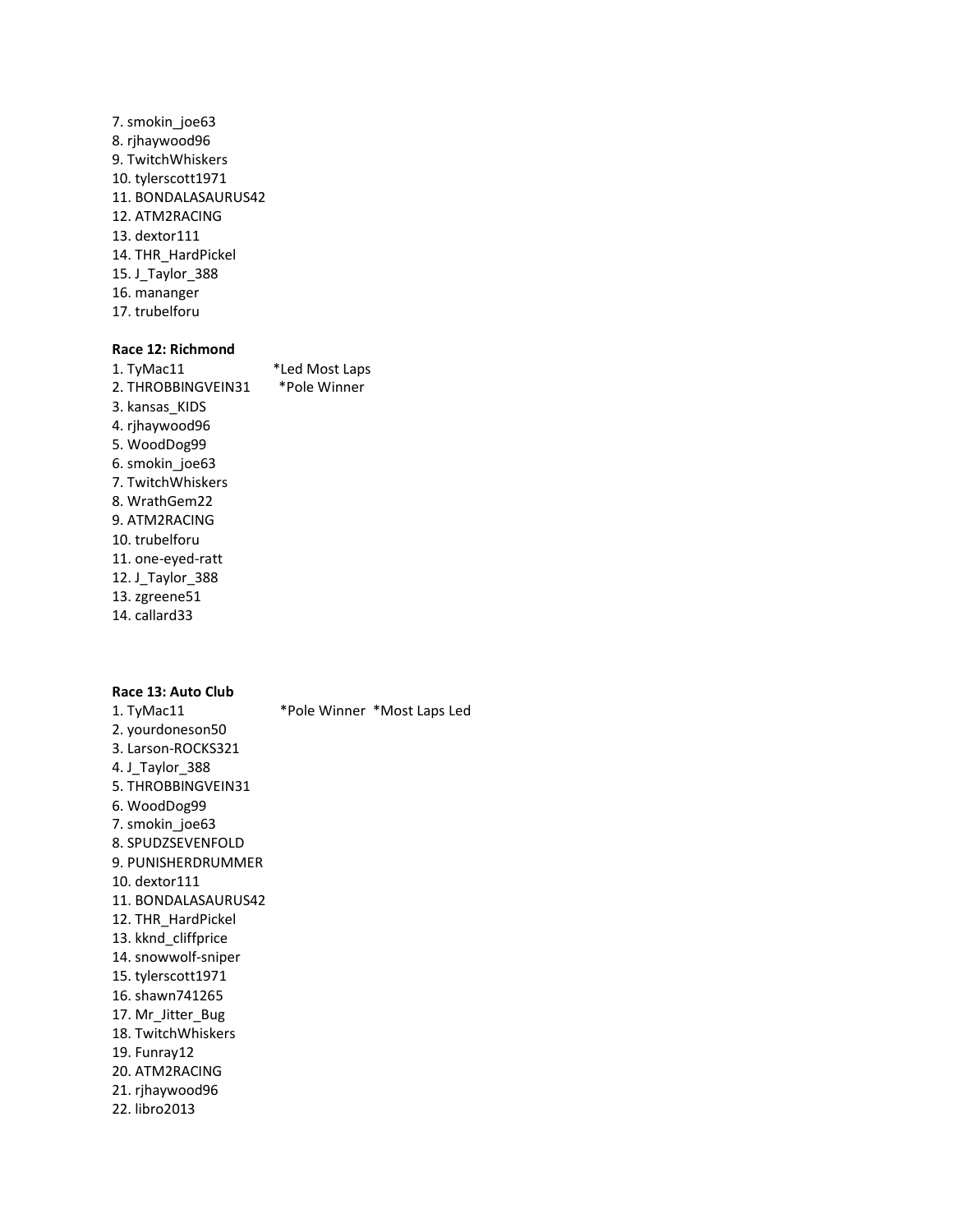23. One-eyed-ratt 24. noluck24 25. trubelforu

### **Race 14: New Hampshire**

1. J Taylor\_388 \*Pole Winner \*Most Laps Led 2. BONDALASAURUS42 3. TyMac11 4. yourdoneson50 5. PUNISHERDRUMMER 6. kknd\_cliffprice 7. smokin\_joe63 8. rjhaywood96 9. SPUDZSEVENFOLD 10. tylerscott1971 11. dextor111 12. piperjade36 13. Larson-ROCKS321 14. TwitchWhiskers 15. libro2013 16. One-eyed-ratt

### **Race 15: Las Vegas**

1. J Taylor 388 \*Pole Winner \*Most Laps Led 2. TyMac11 3. BONDALASAURUS42 4. smokin\_joe63 5. WoodDog99 6. tylerscott1971 7. piperjade36 8. TwitchWhiskers 9. dextor111 10. SPUDZSEVENFOLD 11. yourdoneson50 12. ATM2RACING 13. deercajunrainbow 14. Funray12

### **Race 16: Talladega**

1. WoodDog99 \*Led Most Laps 2. mananger 3. TwitchWhiskers 4. TyMac11 5. Larson-ROCKS321 6. ATM2RACING 7. BONDALASAURUS42 8. THROBBINGVEIN31 9. trubelforu 10. yourdoneson50 11. PUNISHERDRUMMER \*Pole Winner 12. piperjade36 13. tylerscott1971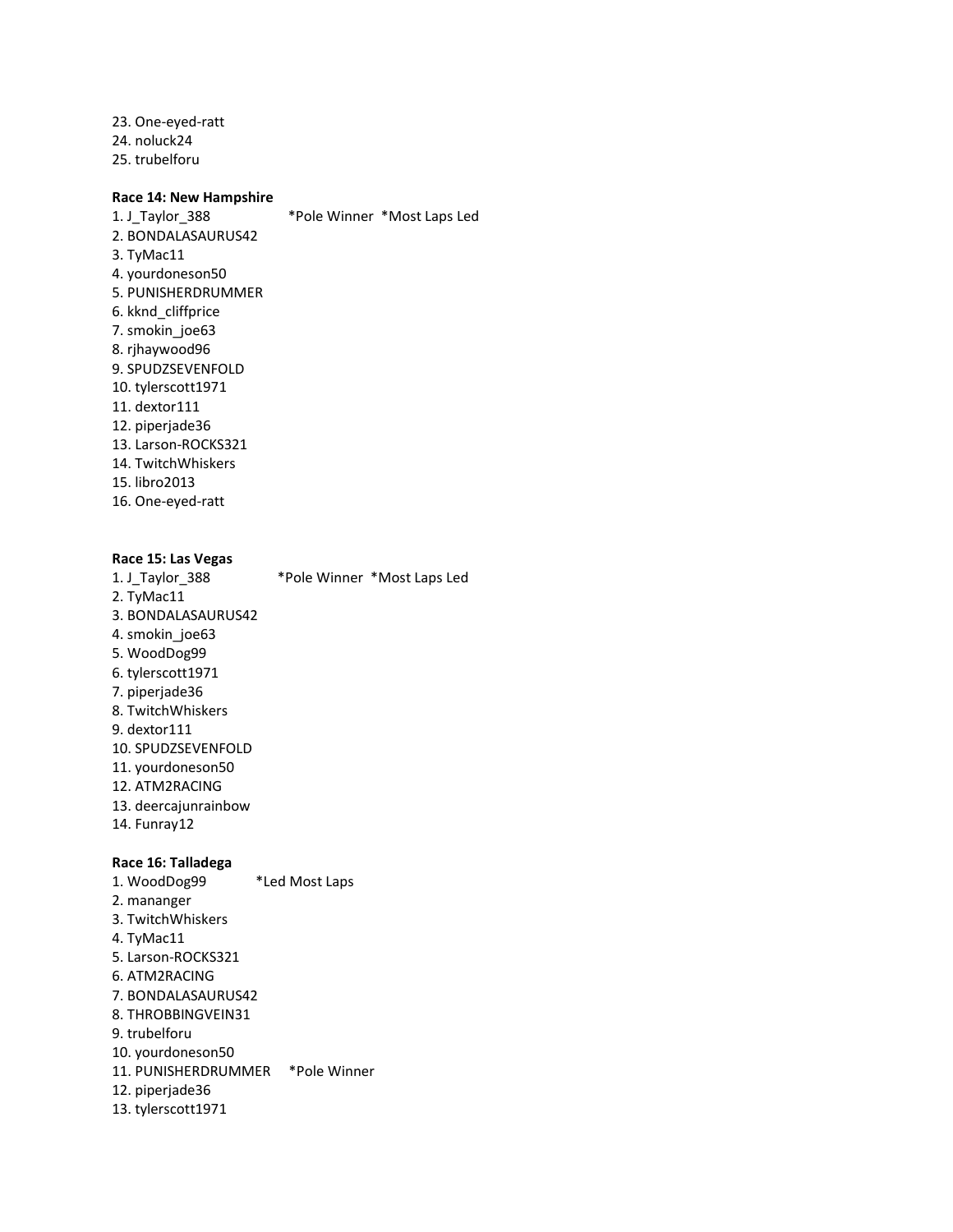- 14. humppy1799 15. THR\_HardPickel 16. J\_Taylor\_388 17. libro2013 18. Squirrelnuts\_88 19. snowwolf-sniper 20. Mr\_Jitter\_Bug
- 21. DanielJHarmond
- 22. deercajunrainbow

### **Race 17: Sonoma**

1. J\_Taylor\_388 \*Pole Winner \*Led Most Laps 2. yourdoneson50 3. PUNISHERDRUMMER 4. TyMac11 5. mananger 6. rjhaywood96 7. Larson-ROCKS321 8. piperjade36 9. ATM2RACING 10. humppy1799 11. tylerscott1971 12. TwitchWhiskers 13. libro2013 14. THR\_HardPickel 15. WoodDog99 16. BONDALASAURUS42

### **Race 18: Martinsville**

1. TyMac11 \*Pole Winner \*Led Most Laps 2. J\_Taylor\_388 3. xxflaco88xx 4. mananger 5. kennythepunisher 6. ATM2RACING 7. piperjade36 8. snowwold-sniper 9. sivad420

- 10. jcrazh602
- 11. vicpris04
- 12. speed39racer

#### **Race 19: Kansas (2)**

1. PUNISHERDRUMMER \*Led Most Laps 2. J\_Taylor\_388 3. yourdoneson50 4. mananger 5. smokin\_joe63 6. Larson-ROCKS321 \*Pole Winner 7. TyMac11 8. dextor111 9. Rickey104 10. gavin8109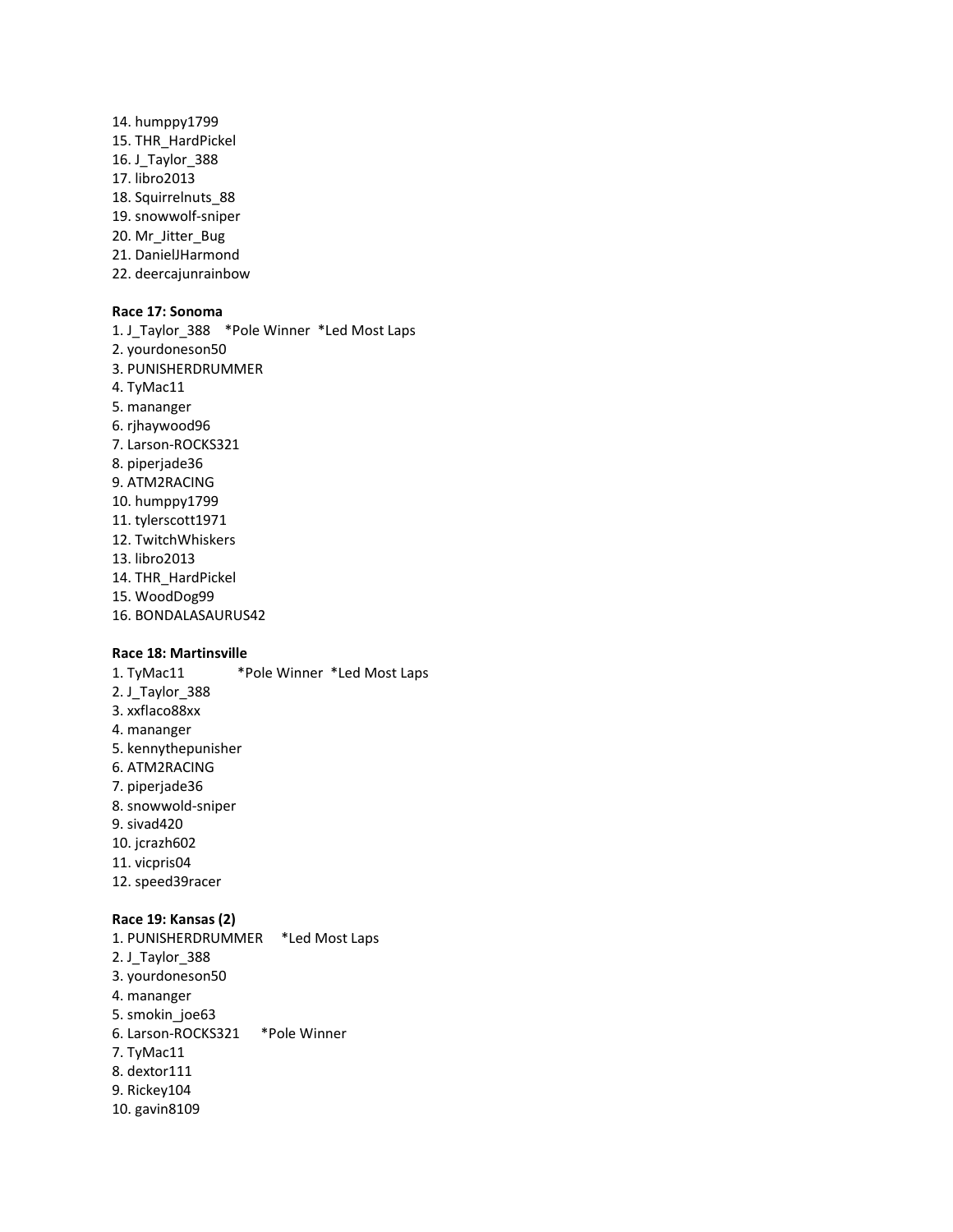11. DRIVER881973 12. THR\_HardPickel 13. WoodDog99 14. TwitchWhiskers 15. kknd\_cliffprice 16. tylerscott1971 17. SPUDZSEVENFOLD 18. kennythepunisher 19. Mr\_Jitter\_Bug 20. BIG\_CHIEF\_OF\_405 21. chancey3113 22. SteveJR24Yep 23. Funray12 24. callard33

### **Race 20: Atlanta (2)**

1. J\_Taylor\_388 \*Led Most Laps 2. PUNISHERDRUMMER 3. SPUDZSEVENFOLD 4. kennythepunisher 5. mananger 6. WoodDog99 7. yourdoneson50 8. TyMac11 9. Larson-ROCKS321 \*Pole Winner 10. setedward 11. TwitchWhiskers 12. dextor111 13. smokin\_joe63 14. One-eyed-ratt 15. callard33 16. zgreene51

### **\*\*All-Star Race at Charlotte\*\***

- 1. yourdoneson50 2. TyMac11 3. PUNISHERDRUMMER 4. J Taylor 388 5. Larson-ROCKS321 6. mananger 7. justken03 8. tylerscott1971 9. TwitchWhiskers 10. rjhaywood96 11. dextor111 12. ATM2RACING 13. THR\_HardPickel 14. trubelforu 15. THROBBINGVEIN31
- 16. smoking\_joe63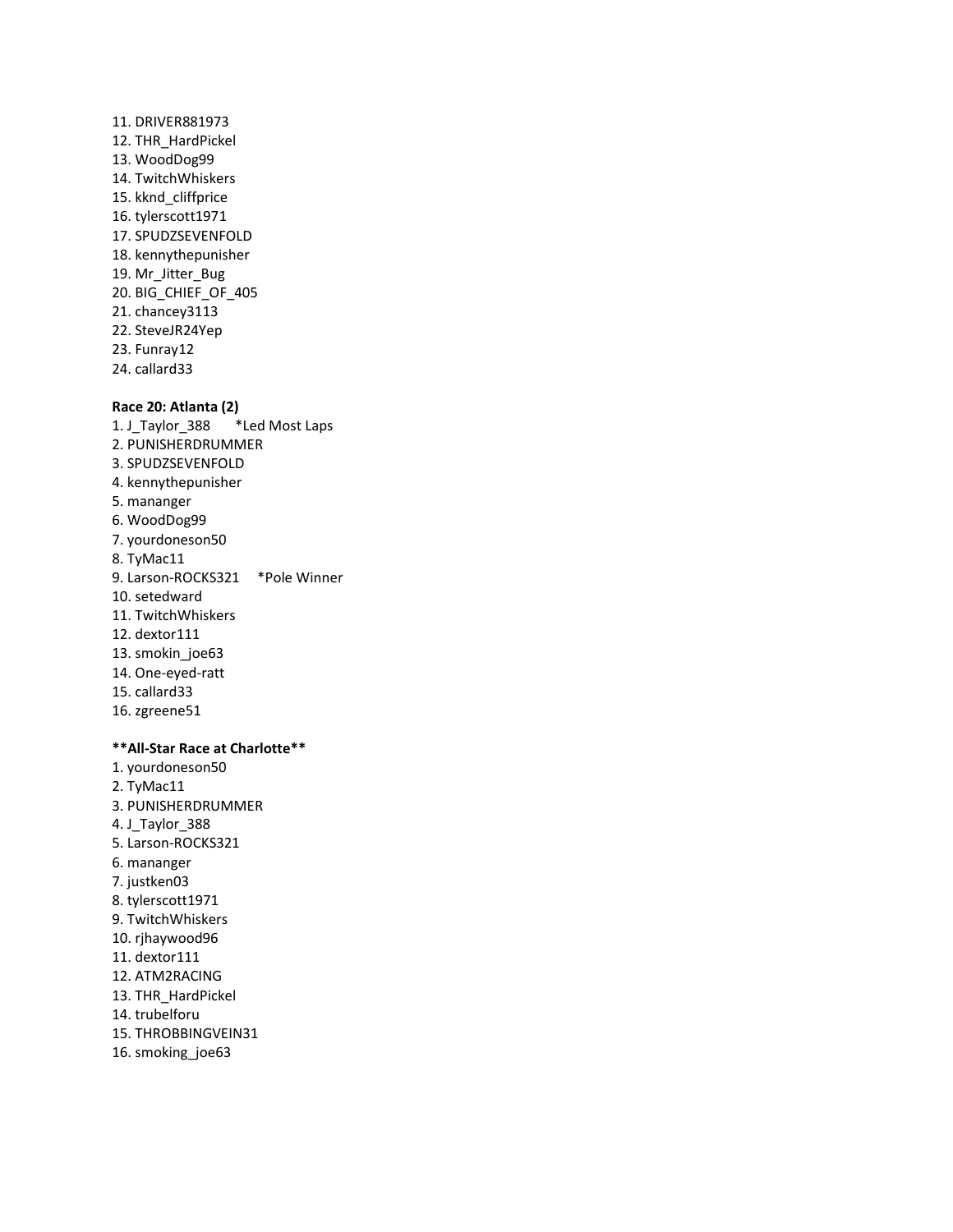# **Season 4 NOSSCAR X2 Series Final Standings**

| 1. J_Taylor_388: 130     | *8 wins  |                            |
|--------------------------|----------|----------------------------|
| 2. TyMac11: 126          | *4 wins  |                            |
| 3. PUNISHERDRUMMER: 121  | *3 wins  | <b>*ROOKIE OF THE YEAR</b> |
| 4. yourdoneson50: 113    |          |                            |
| 5. THROBBINGVEIN31: 110  |          |                            |
| 6. Larson-ROCKS321: 105  | $*1$ win |                            |
| 7. BONDALASAURUS42: 104  |          |                            |
| 8. mananger: 104         |          |                            |
|                          | $*1$ win |                            |
| 9. WoodDog99: 100        |          |                            |
| 10. justken03: 98        |          |                            |
| 11. smokin_joe63: 90     |          |                            |
| 12. rjhaywood96: 80      |          |                            |
| 13. TwitchWhiskers: 79   |          |                            |
| 14. trubelforu: 77       |          |                            |
| 15. SPUDZSEVENFOLD: 77   |          |                            |
| 16. piperjade36: 74      |          |                            |
| 17. THR_HardPickel: 73   | *1 win   |                            |
| 18. ATM2RACING: 70       |          |                            |
| 19. dextor 111: 68       |          |                            |
| 20. tylerscott1971: 66   |          |                            |
| 21. DRIVER881973: 62     |          |                            |
| 22. setedward: 57        |          |                            |
| 23. kknd_cliffprice: 54  |          |                            |
| 24. GODPOWE1994R: 42     | $*1$ win |                            |
| 25. kennythepunisher: 41 |          |                            |
| 26. Squirrelnuts 88: 40  |          |                            |
| 27. libro2013: 37        |          |                            |
| 28. NASCARGUY3Sr: 35     |          |                            |
| 29. shawn741265: 34      |          |                            |
| 30. callard 33: 34       |          |                            |
| 31. humppy1799: 32       |          |                            |
| 32. One-eyed-ratt: 32    |          |                            |
|                          | *1 win   |                            |
| 33. LORDWISE_14: 31      |          |                            |
| 34. zgreene51: 31        |          |                            |
| 35. Thunder-Funkk: 30    |          |                            |
| 36. MVP-RACING: 30       |          |                            |
| 37. snowwolf-sniper: 27  |          |                            |
| 38. Woody_4848: 25       | *1 win   |                            |
| 39. deercajunrainbow: 24 |          |                            |
| 40. Funray12: 24         |          |                            |
| 41. gavin8109: 23        |          |                            |
| 42. Mr_Jitter_Bug: 21    |          |                            |
| 43. xxflaco88xx: 20      |          |                            |
| 44. kansas_KIDS: 20      |          |                            |
| 45. CharFried: 19        |          |                            |
| 46. DBoiMrNike: 19       |          |                            |
| 47. WrathGem22: 14       |          |                            |
| 48. Rickey104: 13        |          |                            |
| 49. sivad420: 13         |          |                            |
| 50. jcrazh602: 12        |          |                            |
| 51. vicpris04: 11        |          |                            |
|                          |          |                            |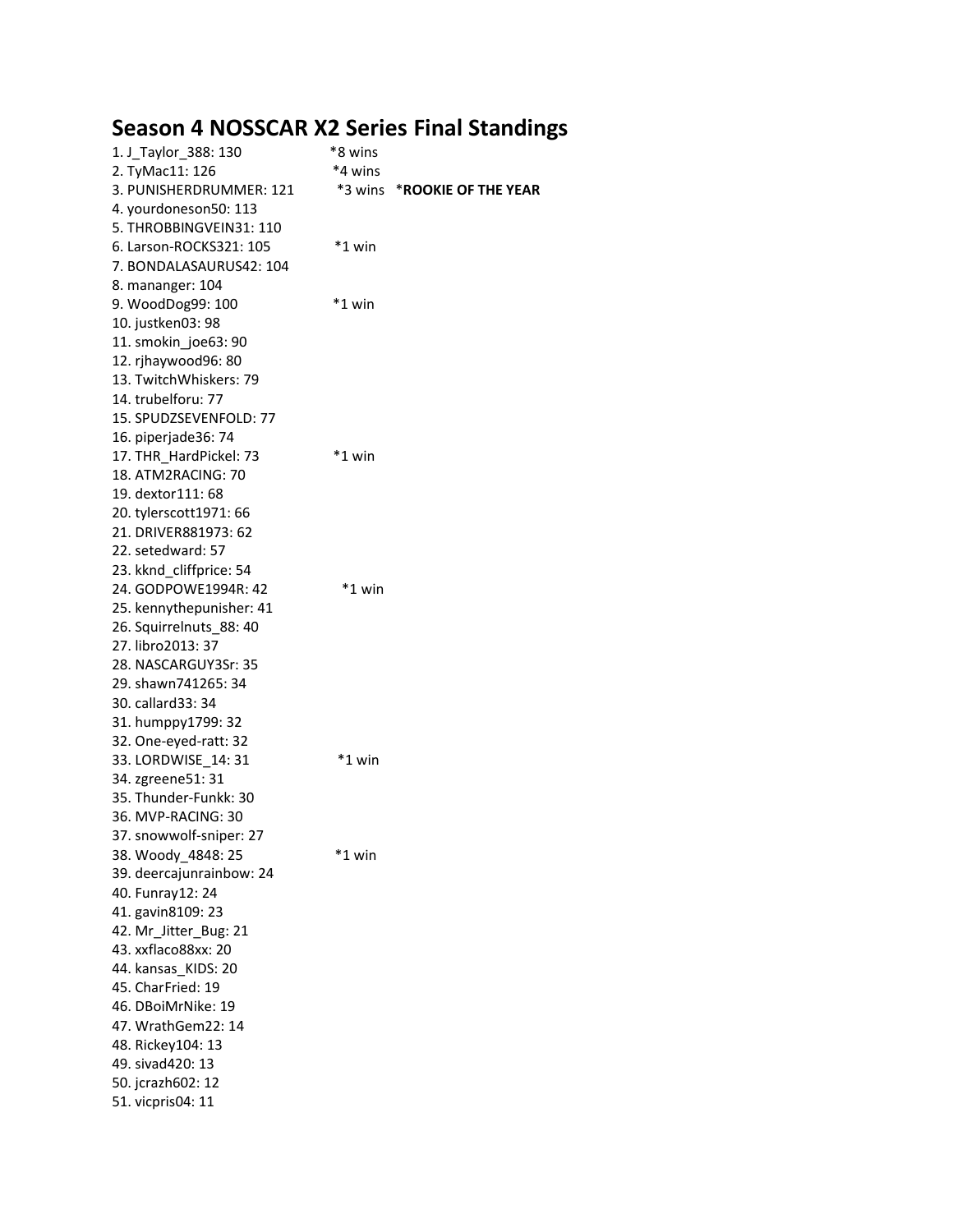52. doneal97: 11 53. DU5TY-5T1G: 11 54. speed39racer: 10 55. K3V1N\_Long-Isle: 5 56. BIG\_CHIEF\_OF\_405: 4 57. DanielJHarmon: 4 58. chancey3113: 3 59. coloradocuban40: 3 60. SteveJR24Yep: 3 61. Virus\_Racing: 2 62. noluck24: 2 63. Milam007: 1

### **Season 5 NOSSCAR X2 Series Race Results**

### **Race 1: Daytona 100**

- 1. justken03 \*Led Most Laps 2. THROBBINGVEIN31 \*Pole Winner 3. SPUDZSEVENFOLD 4. Larson-ROCKS321 5. rjhaywood96 6. THR\_HardPickel 7. TyMac11 8. trubelforu 9. DRIVER881973 10. TwitchWhiskers 11. smokin joe63 12. gavin8109 13. dextor111 14. Rickey104 15. J\_Taylor\_388 16. piperjade36 17. Juicy\_J\_1998 **Race 2: Phoenix** 1. TyMac11 \*Led Most Laps 2. THROBBINGVEIN31 3. Larson-ROCKS321 \*Pole Winner 4. Squirrelnuts\_88 5. mananger 6. dextor111 7. SPUDZSEVENFOLD 8. trubelforu
- 9. smokin\_joe63 10. DRIVER881973
- 11. justken03
- 12. Rickey104
- 13. THR\_HardPickel
- 14. J\_Taylor\_388
- 15. gavin8109
- 16. rjhaywood96
- 17. setedward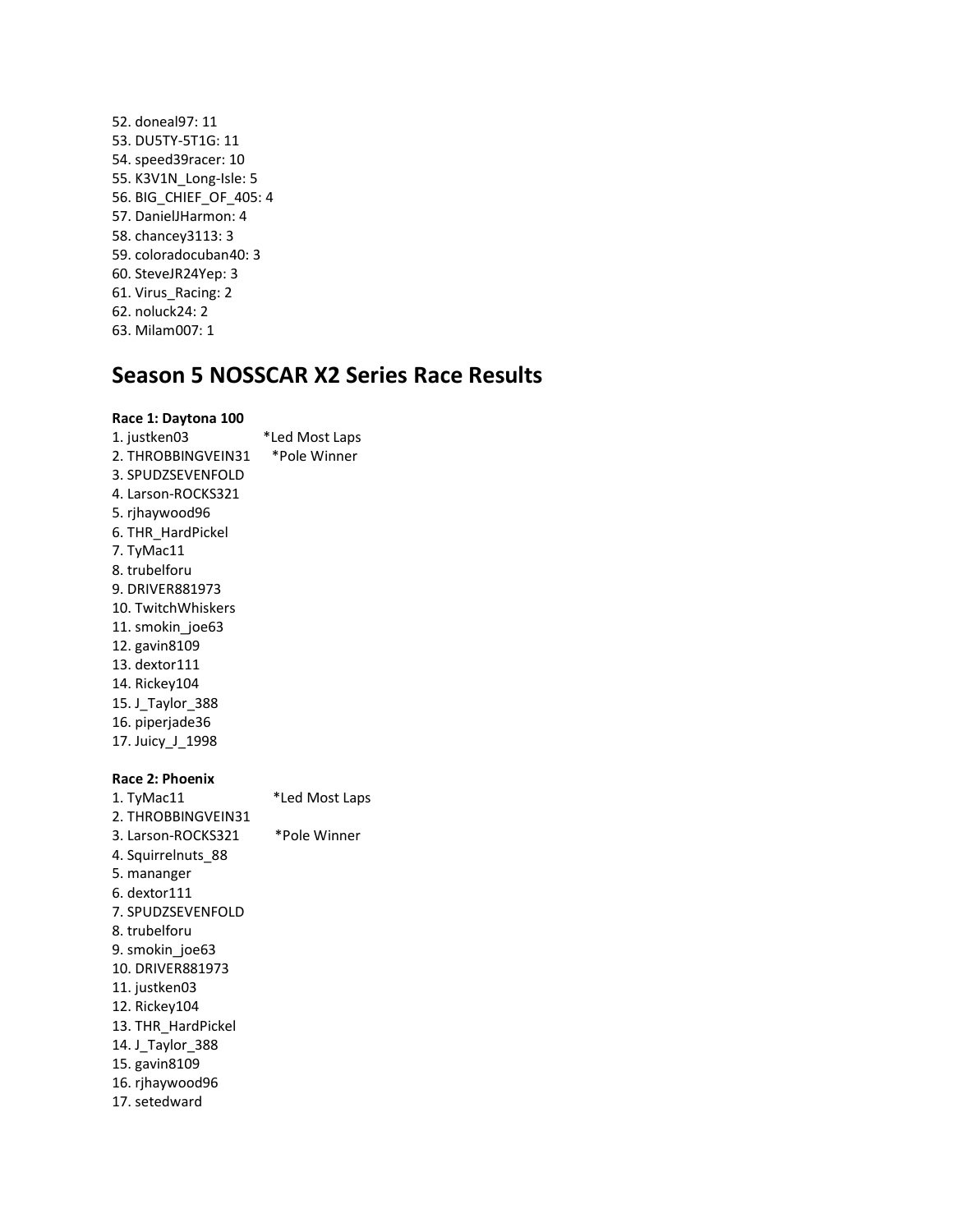### **Race 3: Kansas**

1. Rickey104 2. Larson-ROCKS321 \*Pole Winner 3. THROBBINGVEIN31 4. dextor111 5. TyMac11 \*Led Most Laps 6. mananger 7. smokin\_joe63 8. justken03 9. DRIVERS881973 10. rjhaywood96 11. THR\_HardPickel 12. gavin8109 13. TwitchWhiskers 14. Juicy\_J\_1998 15. trubelforu 16. Squirrelnuts\_88

### **Race 4: Dover**

1. justken03 2. THROBBINGVEIN31 3. TyMac11 \*Led Most Laps 4. gavin8109 5. mananger 6. DRIVER881973 7. WoodDog99 \*Pole Winner 8. tylerscott1971 9. J\_Taylor\_388 10. TwitchWhiskers 11. DanielJHarmon 12. Rickey104 13. Larson-ROCKS321 14. rjhaywood96 15. dextor111 16. calebstarr15 17. Squirrelnuts\_88 18. Juicy\_J\_1998

### **Race 5: Watkins Glen**

1. justken03 \*Pole Winner \*Most Laps Led 2. mananger 3. TyMac11 4. THROBBINGVEIN31 5. Rickey104 6. DRIVER881973 7. WoodDog99 8. PUNISHERDRUMMER 9. DanielJHarmon 10. TwitchWhiskers 11. tylerscott1971 12. smokin\_joe63 13. J\_Taylor\_388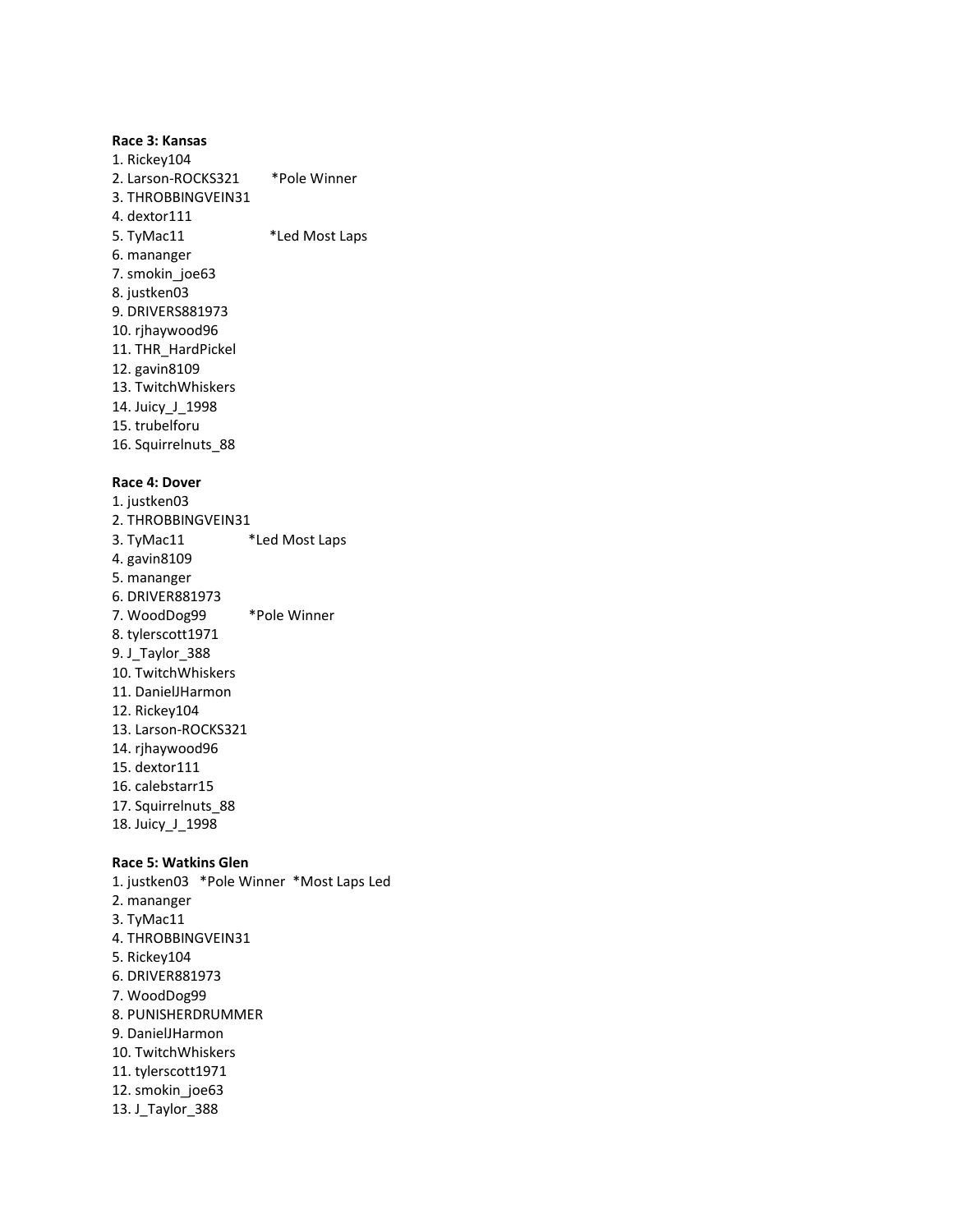14. gavin8109 15. Juicy\_J\_1998 16. NASCARGUY3Sr 17. Larson-ROCKS321

### **Race 6: Texas**

1. THROBBINGVEIN31 \*Most Laps Led 2. WoodDog99 3. Rickey104 4. gavin8109 5. TyMac11 6. PUNISHERDRUMMER 7. smokin\_joe63 8. justken03 \*Pole Winner 9. mananger 10. TwitchWhiskers 11. kansas\_KIDS 12. NASCARGUY3Sr 13. SPUDZSEVENFOLD 14. tylerscott1971 15. DRIVER881973 16. DanielJHarmon

### **Race 7: Bristol**

1. TyMac11 \*Led Most Laps 2. PUNISHERDRUMMER 3. Rickey104 \*Pole Winner 4. WoodDog99 5. Larson-ROCKS321 6. TwitchWhiskers 7. THROBBINGVEIN31 8. dextor111 9. smokin\_joe63 10. mananger 11. tylerscott1971 12. Squirrelnuts\_88 13. gavin8109 14. DRIVER881973 15. yourdoneson50 16. NASCAR\_23

### **Race 8: Pocono**

1. TyMac11 2. J\_tisel88 3. Squirrelnuts\_88 4. PUNISHERDRUMMER \*Led Most Laps 5. SPUDZSEVENFOLD 6. xxflaco88xx 7. tylerscott1971 8. dextor111 9. smokin\_joe63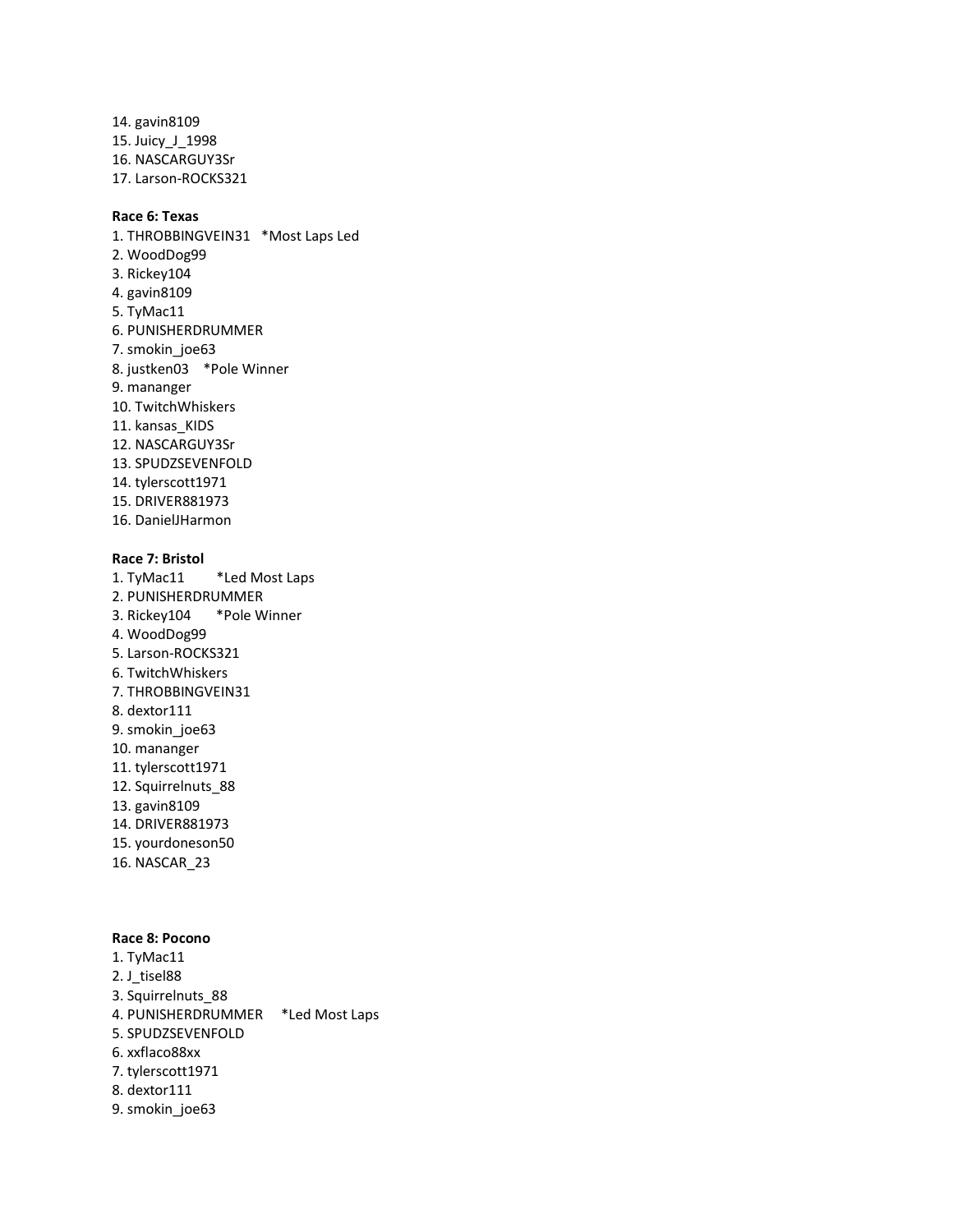10. mananger 11. yourdoneson50 12. TwitchWhiskers 13. DRIVER881973 14. Rickey104 15. Larson-ROCKS321 \*Pole Winner 16. J\_Taylor\_388 17. Steve24JRYep 18. NASCAR\_23 19. deercajunrainbow

### **Race 9: Indianapolis**

1. Larson-ROCKS321 \*Pole Winner \*Most Laps Led 2. WoodDog99 3. tylerscott1971 4. dextor111 5. TyMac11 6. PUNISHERDRUMMER 7. Squirrelnuts\_88 8. smokin\_joe63 9. mananger 10. humppy1799 11. TwitchWhiskers 12. Woody\_4848 13. J\_tisel88 14. yourdoneson50 15. jr88nascar

### **Race 10: Darlington**

1. Rickey104 \*Led Most Laps 2. TyMac11 3. justken03 4. Larson-ROCKS321 5. THROBBINGVEIN31 6. trubelforu 7. Squirrelnuts\_88 8. tylerscott1971 9. mananger 10. rjhaywood96 11. PUNISHERDRUMMER \*Pole Winner 12. xxflaco88xx 13. WoodDog99 14. dextor111 15. THR\_HardPickel 16. shawn741265

### **Race 11: Daytona (2)**

1. justken03 2. PUNISHERDRUMMER 3. THROBBINGVEIN31 \*Led Most Laps 4. THR\_HardPickel 5. WoodDog99 6. SPUDZSEVENFOLD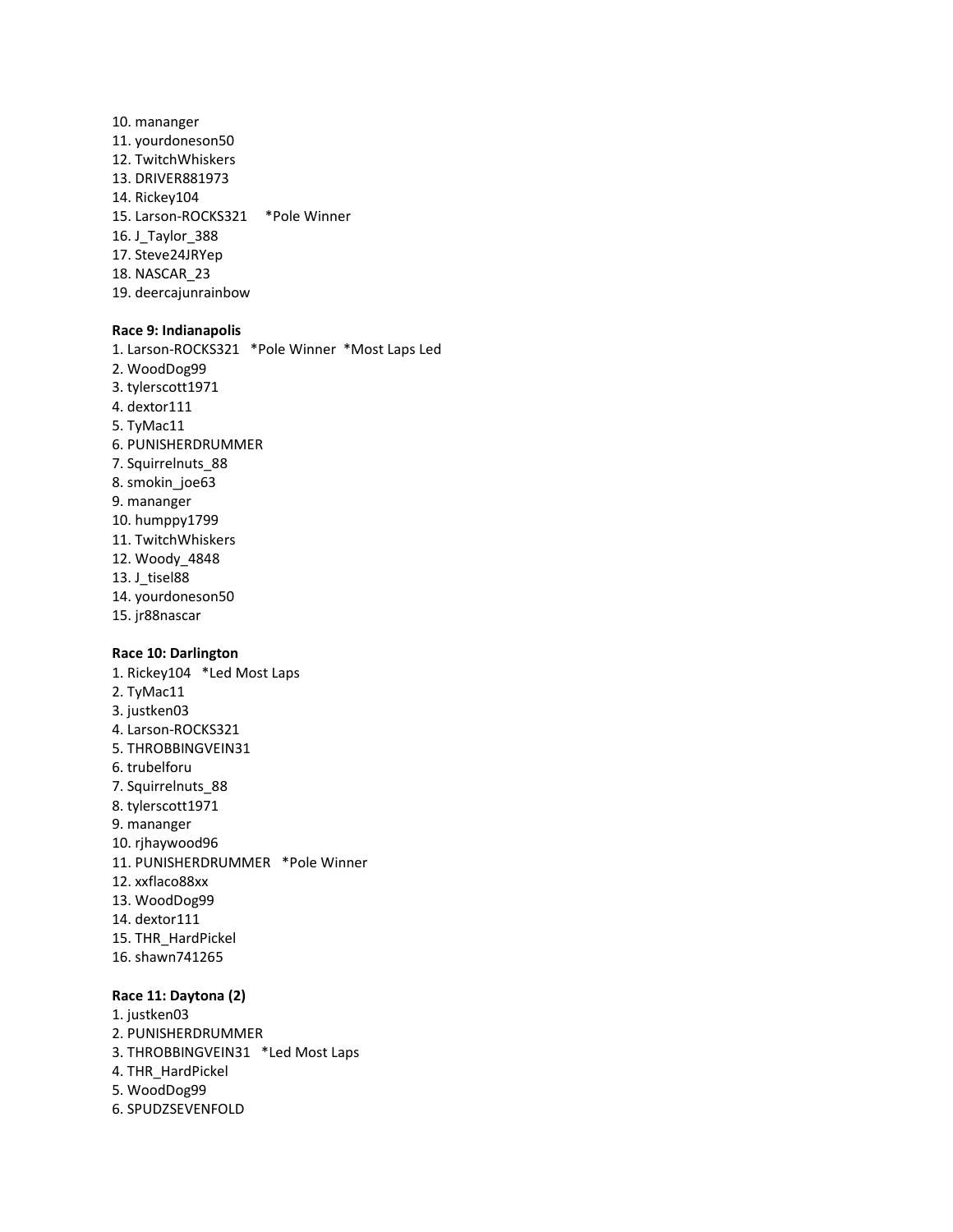7. Larson-ROCKS321 8. Rickey104 9. tylerscott1971 10. mananger 11. yourdoneson50 \*Pole Winner 12. dextor111 13. trubelforu 14. TyMac11 15. Squirrelnuts\_88 16. rjhaywood96

### **Race 12: Charlotte**

1. Rickey104 2. justken03 3. TyMac11 \*Led Most Laps 4. PUNISHERDRUMMER \*Pole Winner 5. Squirrelnuts\_88 6. WoodDog99 7. SPUDZSEVENFOLD 8. mananger 9. tylerscott1971 10. CharFried 11. THR\_HardPickel 12. rjhaywood96 13. J\_Taylor\_388 14. trubelforu 15. THROBBINGVEIN31 16. dextor111 17. NASCAR\_23

### **Race 13: Richmond**

1. justken03 2. yourdoneson50 \*Pole Winner \*Most Laps Led 3. TyMac11 4. Larson-ROCKS321 5. Squirrelnuts\_88 6. herbie527 7. mananger 8. smokin\_joe63 9. dextor111 10. WoodDog99 11. Rickey104 12. rjhaywood96 13. TwitchWhiskers 14. THR\_HardPickel 15. SPUDZSEVENFOLD 16. humppy1799

### **Race 14: Auto Club**

- 1. Larson-ROCKS321 2. SPUDZSEVENFOLD 3. yourdoneson50 \*Led Most Laps
- 4. TyMac11 \*Pole Winner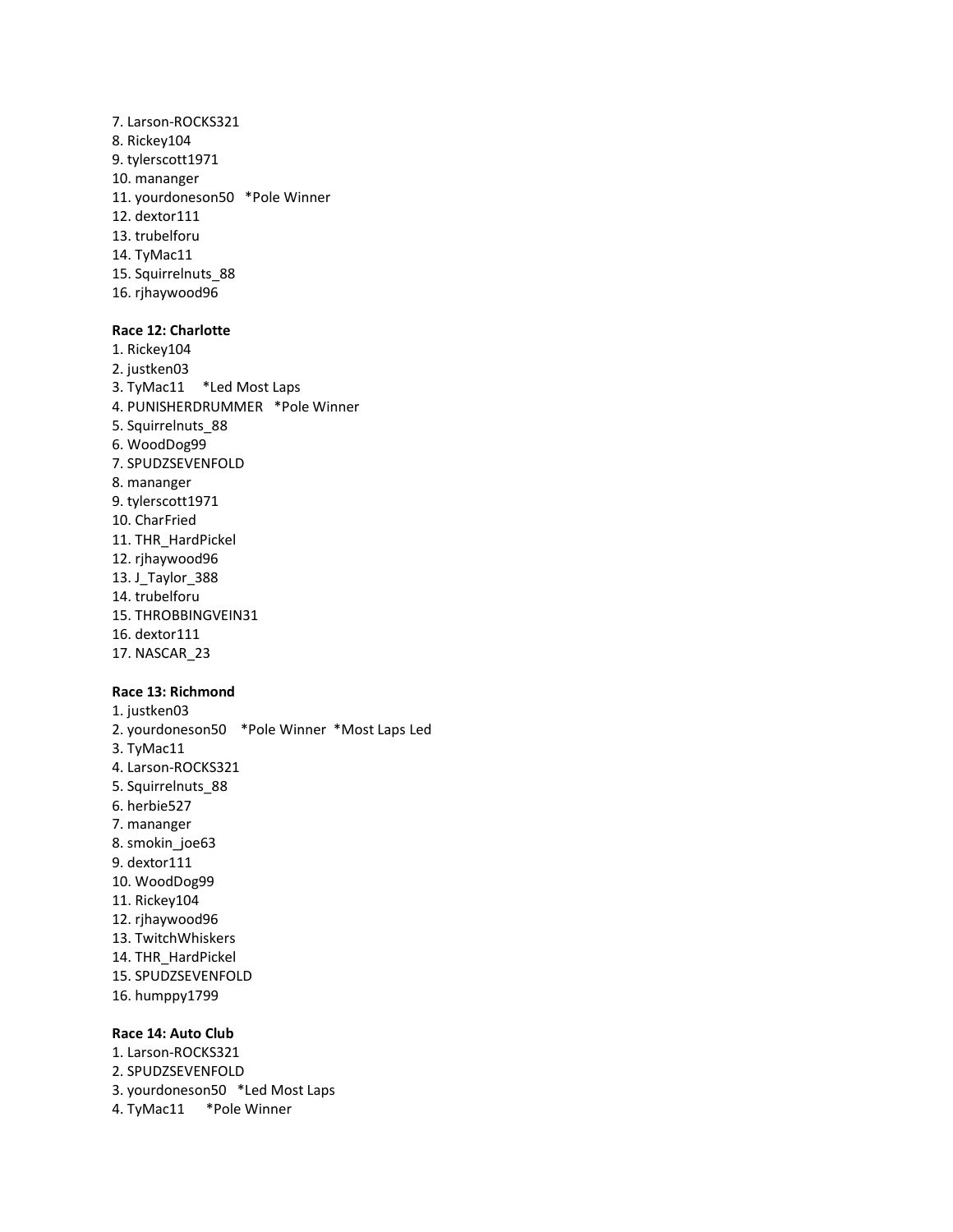- 5. dextor111 6. WoodDog99 7. mananger 8. THR\_HardPickel 9. rjhaywood96 10. TwitchWhiskers 11. xxflaco88xx 12. One-eyed-ratt 13. justken03 14. smokin\_joe63 15. Squirrelnuts\_88
- 16. SteveJR24Yep

### **Race 15: New Hampshire**

- 1. justken03 2. yourdoneson50 \*Led Most Laps 3. TyMac11 4. dextor111 5. Rickey104 \*Pole Winner 6. mananger 7. setedward 8. smokin\_joe63 9. THR\_HardPickel 10. TwitchWhiskers 11. rjhaywood96 12. Larson-ROCKS321 13. One-eyed-ratt 14. J\_Taylor\_388 15. Woody\_4848 16. NASCAR\_23 17. xxflaco88xx **Race 16: Las Vegas**
- 1. THROBBINGVEIN31 \*Led Most Laps 2. PUNISHERDRUMMER 3. J\_tisel88 4. TyMac11 5. trubelforu 6. Larson-ROCKS321 \*Pole Winner 7. WoodDog99 8. tylerscott1971 9. Rickey104 10. TwitchWhiskers 11. justken03 12. DanielJHarmon 13. DRIVER881973 14. smokin\_joe63 15. herbie527 16. kansas\_KIDS

#### **Race 17: Talladega**

1. TwitchWhiskers 2. TyMac11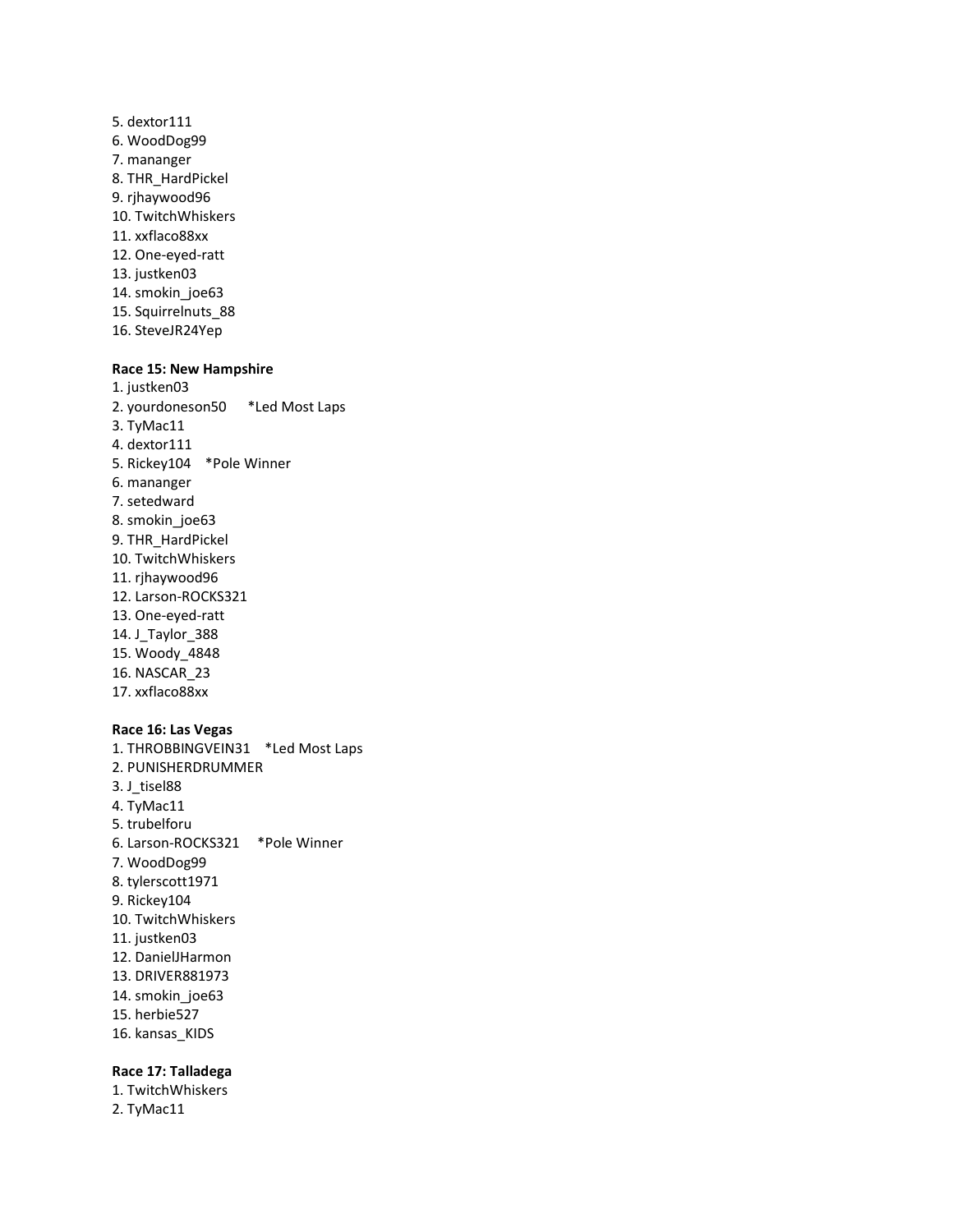3. shawn741265 4. THROBBINGVEIN31 5. trubelforu 6. mananger 7. yourdoneson50 8. tylerscott1971 9. Rickey104 \*Pole Winner 10. THR\_HardPickel \*Led Most Laps 11. dextor111 12. DanielJHarmon 13. Larson-ROCKS321 14. justken03 15. WoodDog99 16. humppy1799 17. NASCARGUY3Sr 18. DRIVER881973 19. J\_Taylor\_388 20. xxflaco88xx

### **Race 18: Sonoma**

1. J\_tisel88 \*Led Most Laps 2. mananger 3. PUNISHERDRUMMER 4. Rickey104 5. THROBBINGVEIN31 6. calebstarr15 7. yourdoneson50 \*Pole Winner 8. justken03 9. TwitchWhiskers 10. rjhaywood96 11. SPUDZSEVENFOLD 12. Larson-ROCKS321 13. DRIVER881973 14. dextor111 15. TyMac11 16. shawn741265 **Race 19: Kentucky** 1. PUNISHERDRUMMER 2. smokin\_joe63 3. justken03 4. J\_tisel88 5. TyMac11 6. trubelforu

7. THROBBINGVEIN31 8. Larson-ROCKS321 \*Pole Winner \*Led Most Laps 9. yourdoneson50 10. kansas\_KIDS 11. TwitchWhiskers 12. tylerscott1971 13. J\_Taylor\_388 14. DU5TY-5T1G 15. shawn741265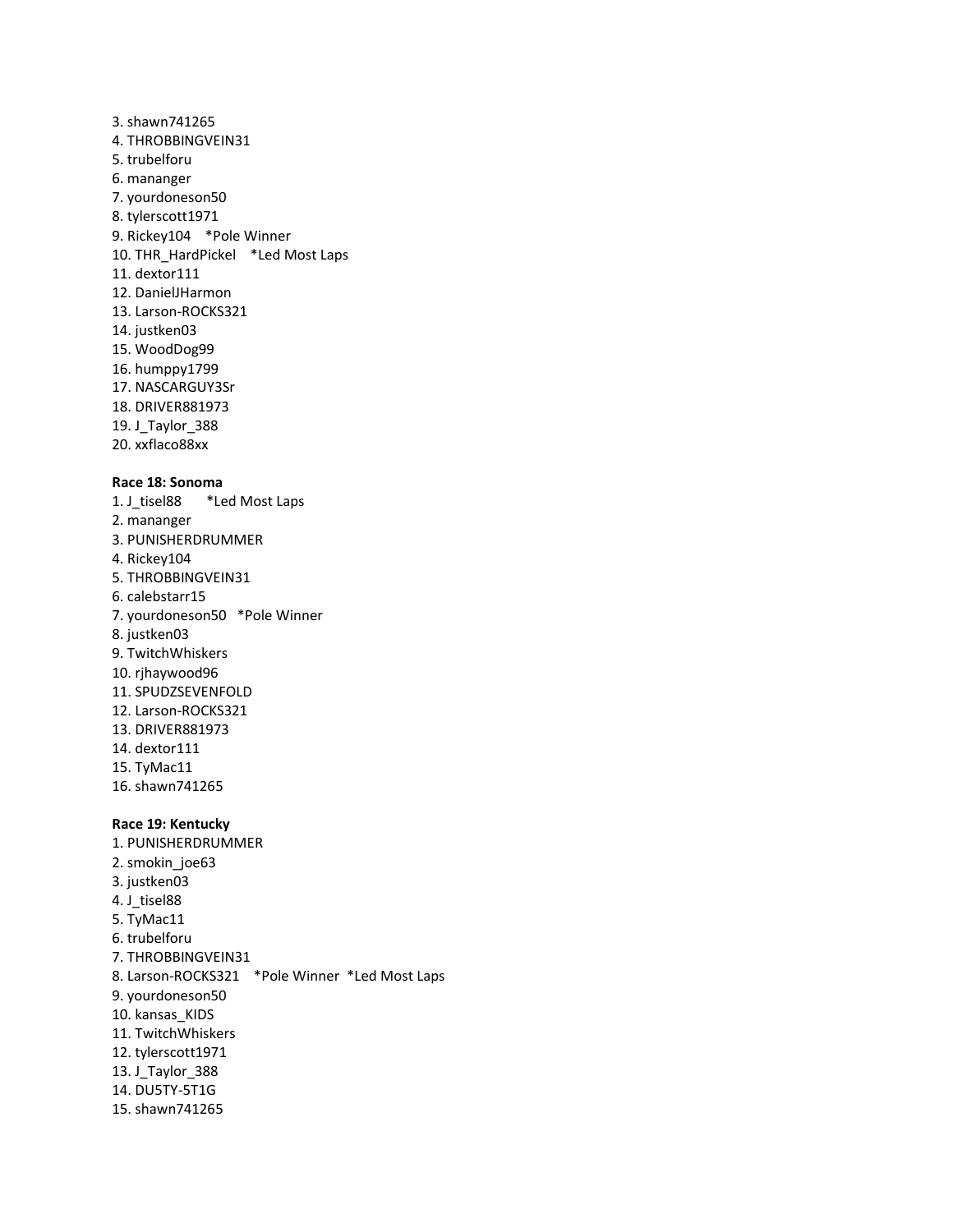16. DRIVER881973 17. mananger

### **Race 20: Martinsville**

1. TyMac11 \*Pole Winner \*Led Most Laps 2. justken03 3. J\_tisel88 4. Larson-ROCKS321 5. THROBBINGVEIN31 6. trubelforu 7. mananger 8. yourdoneson50 9. shawn741265 10. TwitchWhiskers 11. DU5TY-5T1G 12. kansas\_KIDS 13. rjhaywood96 14. tylerscott1971 15. smokin\_joe63 16. callard33 **Race 21: Kansas (2)** 1. TyMac11 2. yourdoneson50 3. PUNISHERDRUMMER

4. smokin\_joe63 5. Rickey104 6. xxflaco88xx 7. tylerscott1971 8. Larson-ROCKS321 9. SPUDZSEVENFOLD 10. mananger 11. DU5TY-5T1G 12. DRIVER881973 13. THROBBINGVEIN31 \*Pole Winner \*Led Most Laps 14. justken03 15. humppy1799 16. shawn741265 17. TwitchWhiskers 18. THR\_HardPickel 19. Juicy\_J\_1998 20. kansas\_KIDS 21. libro2013 22. trubelforu 23. DanielJHarmon 24. J\_Taylor\_388 25. rjhaywood96 26. herbie527 27. calebstarr15

### **Race 22: Atlanta**

1. TyMac11 \*Led Most Laps 2. smokin\_joe63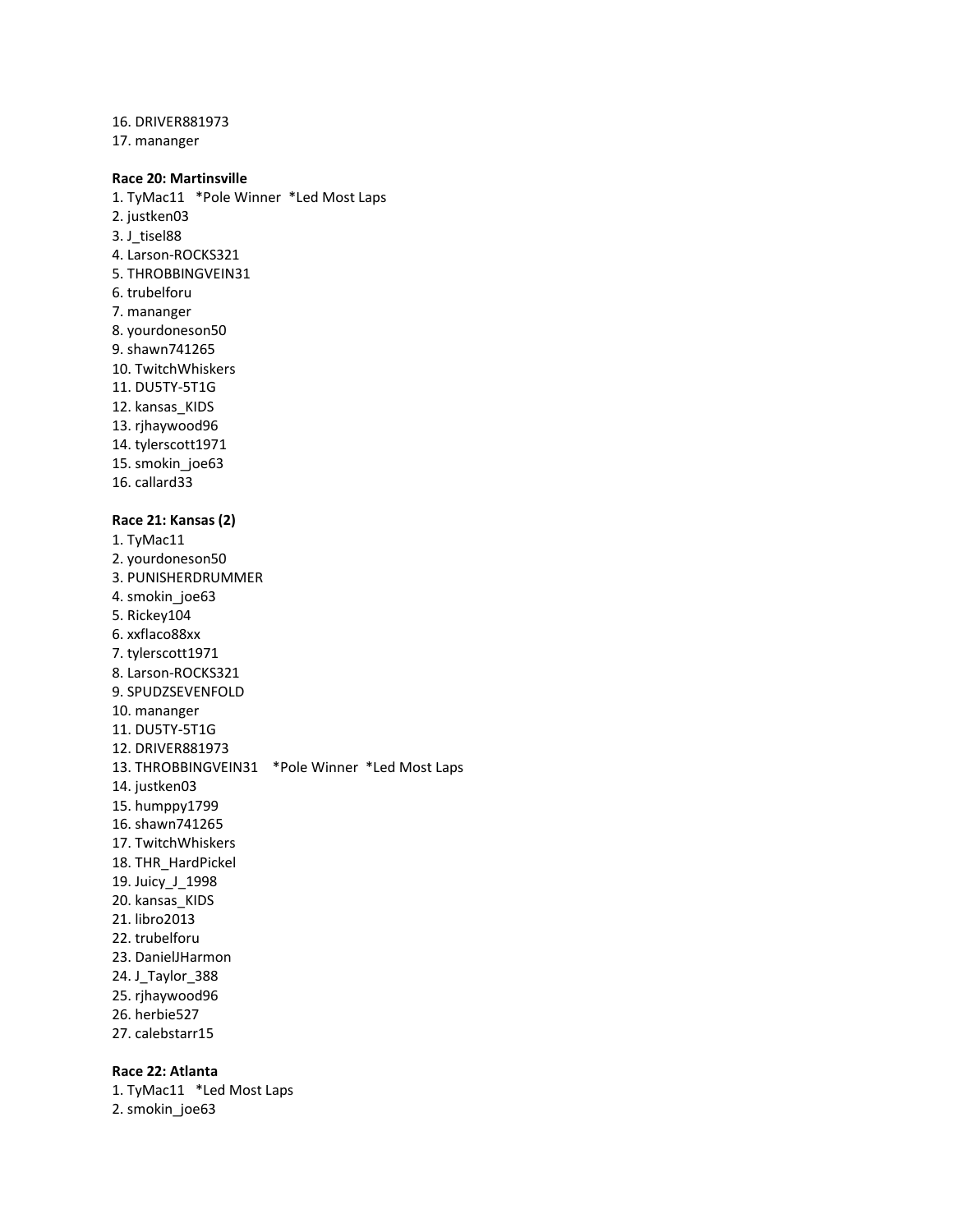3. justken03 4. xxdalejr-88xx 5. WoodDog99 6. Larson-ROCKS321 \*Pole Winner 7. mananger 8. PUNISHERDRUMMER 9. kansas\_KIDS 10. TwitchWhiskers 11. tylerscott1971 12. humppy1799 13. Rickey104 14. yourdoneson50 15. THROBBINGVEIN31 16. xxflaco88xx 17. One-eyed-ratt 18. DU5TY-5T1G 19. THR\_HardPickel 20. J\_Taylor\_388 21. LORDWISE\_14 22. NASCAR\_23 **\*\*NOSSCAR X2 Series All-Star Showdown\*\*** 1. TyMac11 2. trubelforu 3. mananger 4. calebstarr15 5. dextor111 6. Larson-ROCKS321 7. tylerscott1971 8. yourdoneson50 9. Rickey104 10. humppy1799 11. PUNISHERDRUMMER 12. SPUDZSEVENFOLD 13. kansas\_KIDS 14. Juicy\_J\_1998 15. snowwolf-sniper 16. DU5TY-5T1G 17. rjhaywood96 18. NASCARGUY3Sr 19. shawn741265 20. THR\_HardPickel 21. libro2013 22. setedward 23. LORDWISE\_14 24. One-eyed-ratt

### **\*\*All-Star Race at Charlotte\*\***

- 1. TyMac11
- 2. Larson-ROCKS321
- 3. justken03
- 4. Rickey104
- 5. PUNISHERDRUMMER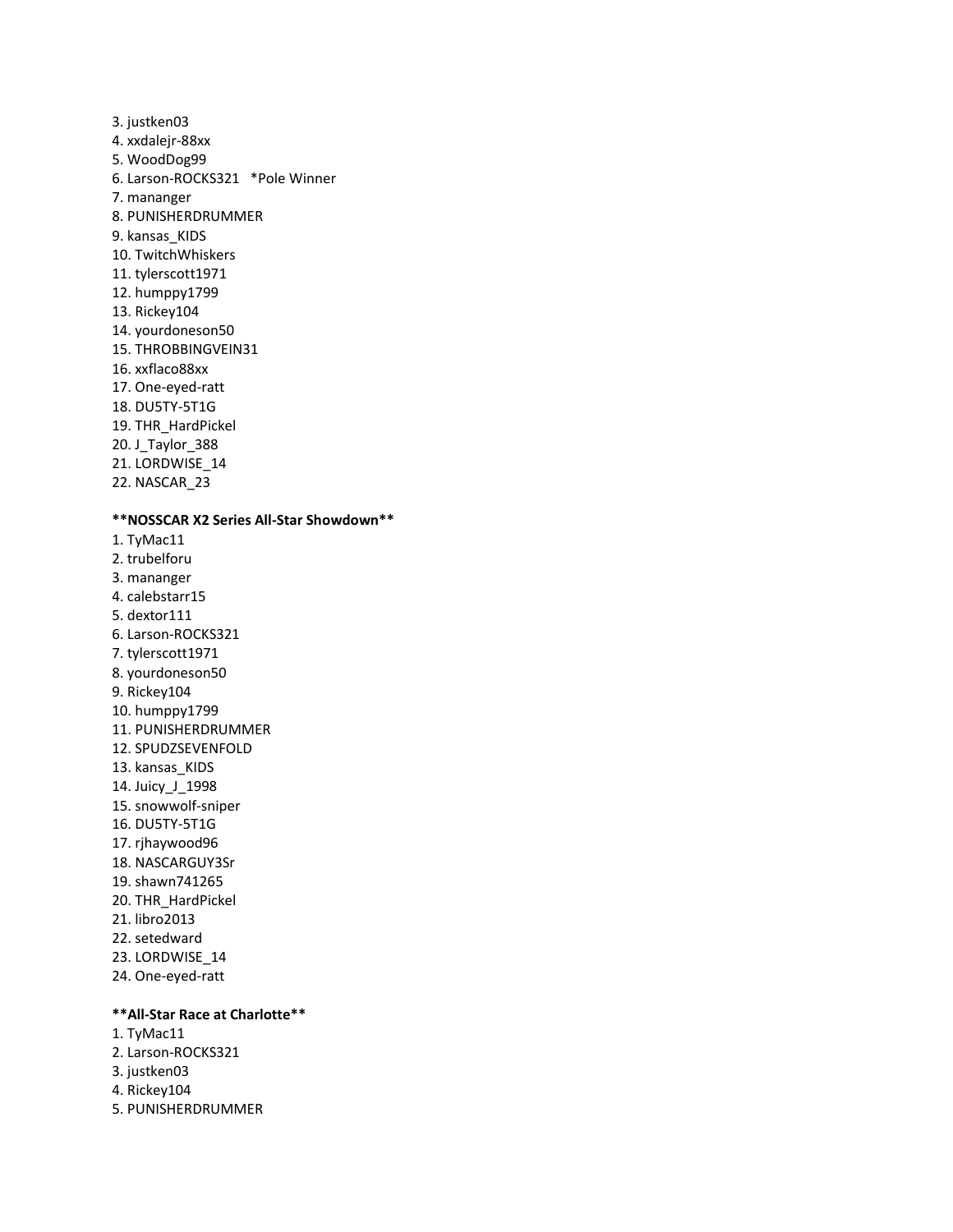6. dextor111 7. smoking\_joe63 8. mananger 9. WoodDog99 10. DRIVER881973 11. gavin8109 12. rjhaywood96 13. tylerscott1971 14. xxflaco88xx

### **Season 5 NOSSCAR X2 Series Final Standings**

1. TyMac11: 200 \*6 wins 2. justken03: 198 \*6 wins 3. THROBBINGVEIN31: 180 \*2 wins 4. PUNISHERDRUMMER: 174 \*1 win 5. Rickey104: 170 \*3 wins \***ROOKIE OF THE YEAR** 6. Larson-ROCKS321: 168 \*2 wins 7. yourdoneson50: 151 8. WoodDog99: 145 9. mananger: 144 10. smokin\_joe63: 138 11. SPUDZSEVENFOLD: 131 12. dextor111: 130 13. trubelforu: 122 14. tylerscott1971: 120 15. Squirrelnuts\_88: 120 16. J\_tisel88: 118 \*1 win 17. TwitchWhiskers: 118 \*1 win 18. THR\_HardPickel: 107 19. DRIVER881973: 96 20. rjhaywood96: 95 21. gavin8109: 82 22. xxflaco88xx: 71 23. shawn741265: 60 24. kansas\_KIDS: 57 25. DanielJHarmon: 53 26. humppy1799: 41 27. DU5TY-5T1G: 36 28. Juicy\_J\_1998: 31 29. NASCAR\_23: 28 30. herbie527: 24 31. One-eyed-ratt: 24 32. NASCARGUY3Sr: 23 33. calebstarr15: 23 34. setedward: 21 35. xxdalejr-88xx: 18 36. CharFried: 12 37. SteveJR24Yep: 12 38. piperjade36: 7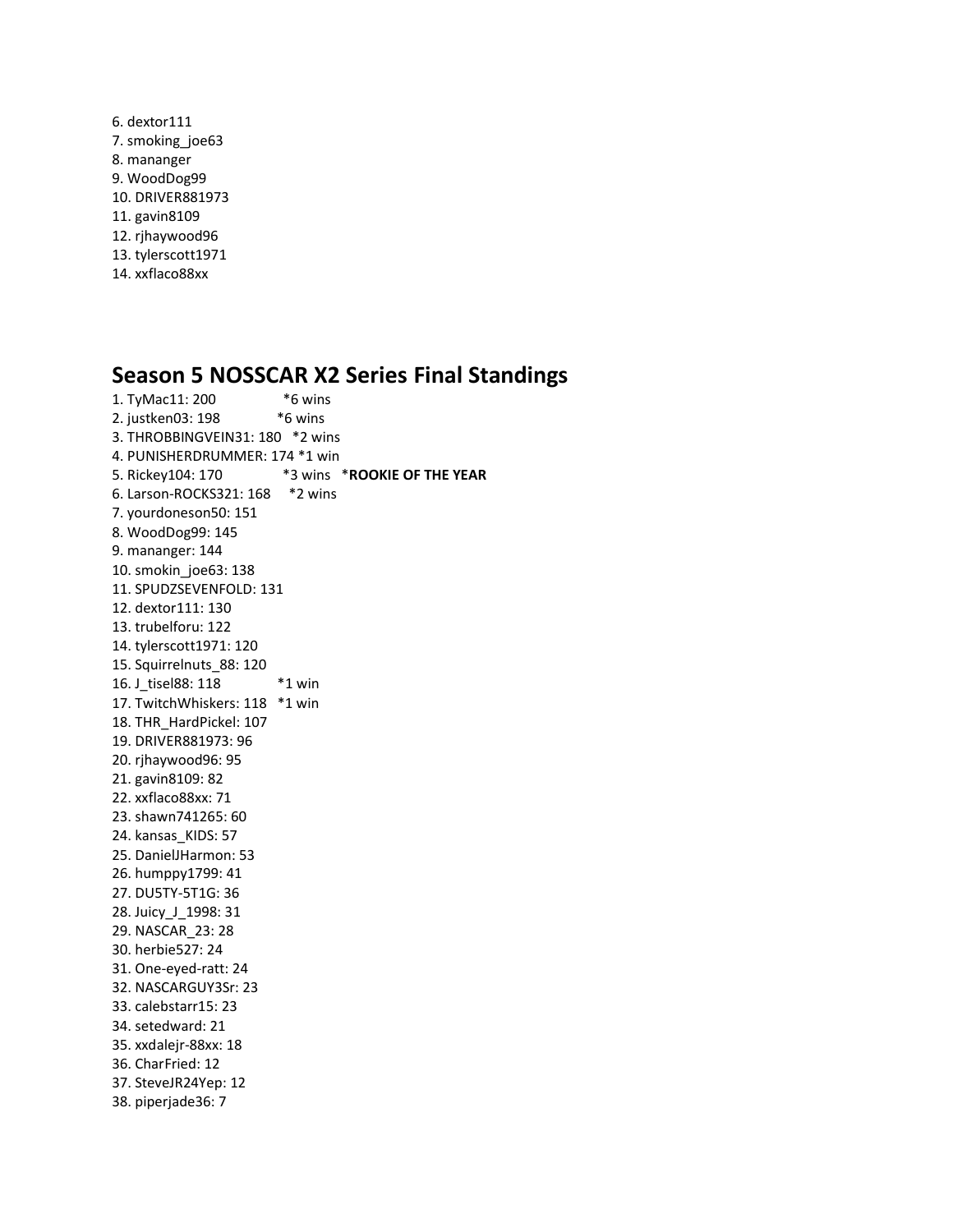39. callard33: 6 40. deercajunrainbow: 5 41. LORDWISE\_14: 4 42. libro2013: 3

### **Season 6 NOSSCAR X2 Series Race Results**

### **Race 1: Daytona 100** 1. WoodDog99 2. herbie527 3. THROBBINGVEIN31 4. Larson-ROCKS321 \*Pole Winner 5. smokin\_joe63 6. tylerscott1971 7. THR\_HardPickel 8. calebstarr15 9. kansas\_KIDS 10. TwitchWhiskers 11. TyMac11 12. dextor111 13. snowwolf-sniper 14. sivad420 15. justken03 16. NASCARGUY3Sr 17. rjhaywood96 18. DU5TY-5T1G 19. Juicy\_J\_1998 20. Insomnia2399 21. J\_Taylor\_388 22. One-eyed-ratt 23. GORDON24APHXAZ **Race 2: Phoenix** 1. Larson-ROCKS321 2. TyMac11 3. justken03 \*Pole Winner 4. dextor111 5. calebstarr15 6. kennythepunisher

- 7. snowwolf-sniper 8. kansas\_KIDS
- 9. TwitchWhiskers
- 10. THROBBINGVEIN31
- 11. rjhaywood96
- 12. THR\_HardPickel
- 13. smokin\_joe63
- 14. DU5TY-5T1G
- 15. WoodDog99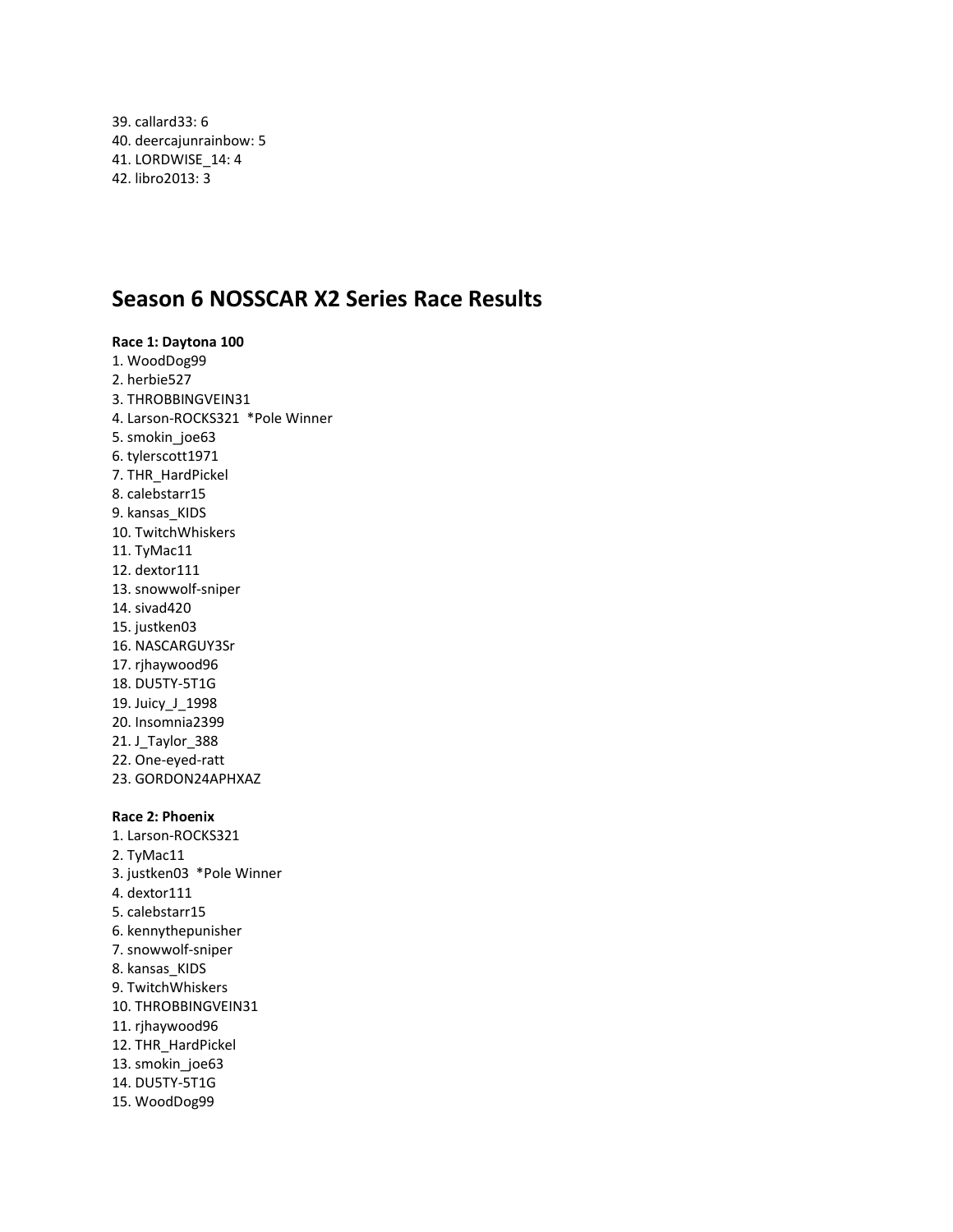16. J\_Taylor\_388 17. BS\_14cars 18. tylerscott1971 19. sivad420 20. Juicy\_J\_1998

# **Race 3: Kansas**

1. TyMac11 2. THROBBINGVEIN31 3. smokin\_joe63 4. WoodDog99 5. justken03 6. dextor111 7. Larson-ROCKS321 8. calebstarr15 9. TwitchWhiskers 10. snowwolf-sniper 11. rjhaywood96 12. kennythepunisher \*Pole Winner 13. J\_Taylor\_388 14. DU5TY-5T1G 15. kansas\_KIDS 16. BS\_14cars 17. tylerscott1971 18. Juicy\_J\_1998

#### **Race 4: Dover**

1. TyMac11 2. Larson-ROCKS321 \*Pole Winner 3. PUNISHERDRUMMER 4. yourdoneson50 5. THROBBINGVEIN31 6. DanielJHarmon 7. kansas\_KIDS 8. calebstarr15 9. K3V1N\_Long-Isle 10. WoodDog99 11. smokin\_joe63 12. gavin8109 13. TwitchWhiskers 14. rjhaywood96 15. THR\_HardPickel 16. tylerscott1971 17. Rickey104 18. One-eyed-ratt 19. mananger 20. BS\_14cars 21. rockinlunatic85 22. KillerMiller530 23. DU5TY-5T1G

24. herbie527

**Race 5: Watkins Glen**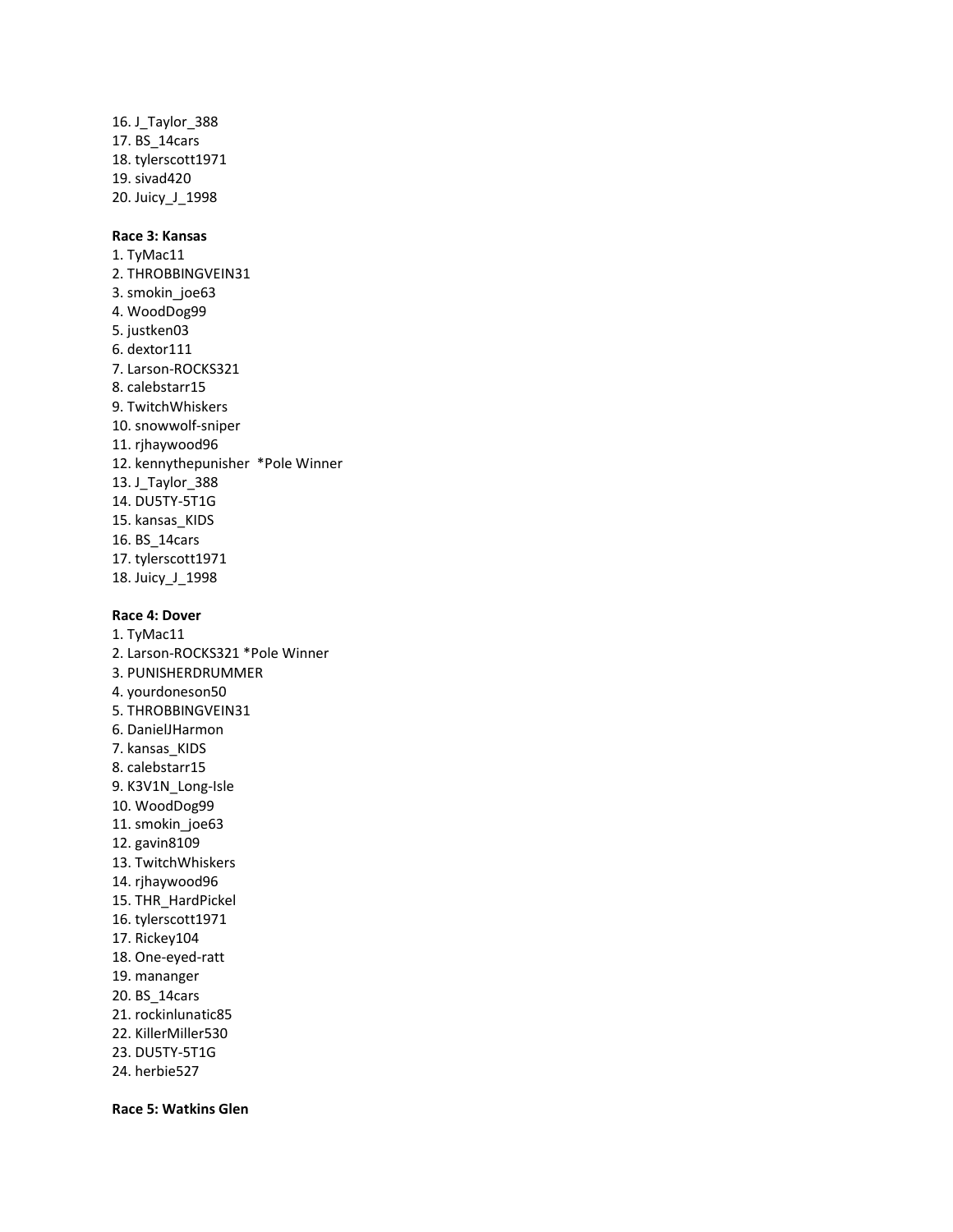# 1. snowwolf-sniper 2. justken03 \*Pole Winner 3. TyMac11 4. yourdoneson50 5. PUNISHERDRUMMER 6. kansas\_KIDS 7. Larson-ROCKS321 8. rjhaywood96 9. calebstarr15 10. TwitchWhiskers 11. K3V1N\_long-Isle 12. rockinlunatic85 13. KillerMiller530 14. J\_Taylor\_388 15. THR\_HardPickel 16. One-eyed-ratt

#### **Race 6: Texas**

1. TyMac11 \*Pole Winner 2. PUNISHERDRUMMER 3. Larson-ROCKS321 4. kansas KIDS 5. justken03 6. calebstarr15 7. gavin8109 8. K3V1N\_Long-Isle 9. rjhaywood96 10. TwitchWhiskers 11. KillerMiller530 12. rockinlunatic85 13. THR\_HardPickel 14. THROBBINGVEIN31 15. J\_Taylor\_388 16. BS\_14cars 17. xxflaco88xx 18. ZeroWing\_01

# **Race 7: Bristol**

1. TyMac11 \*Pole Winner 2. Larson-ROCKS321 3. calebstarr15 4. PUNISHERDRUMMER 5. kansas\_KIDS 6. ManCaveRacing 7. THR\_HardPickel 8. K3V1N\_Long-Isle 9. noluck24 10. gavin8109 11. kennythepunisher 12. TwitchWhiskers 13. rjhaywood96 14. rockinlunatic85 15. KillerMiller530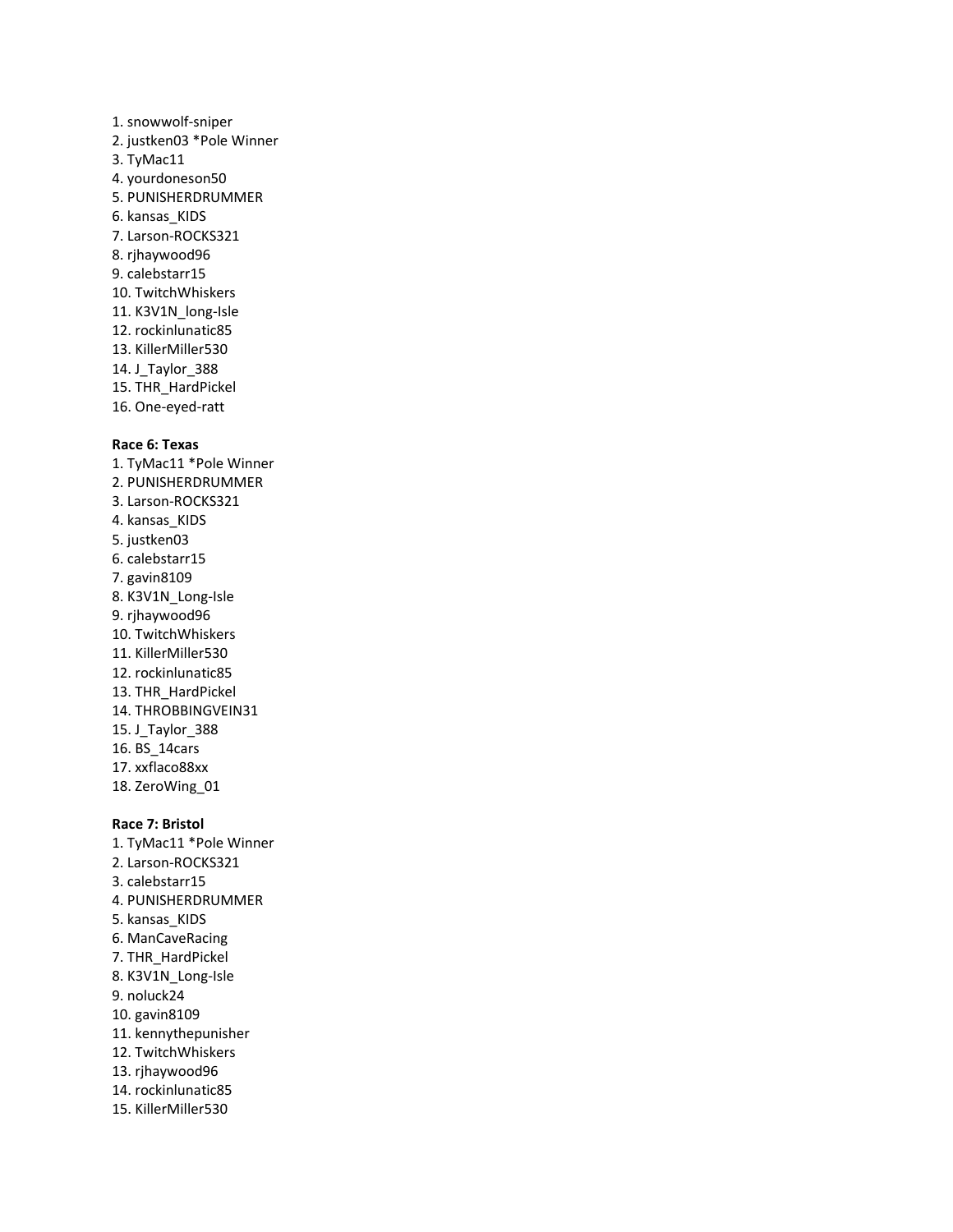16. RastaSurfer99 17. RUDDWEISER400 18. xxflaco88xx

### **Race 8: Pocono**

1. PUNISHERDRUMMER 2. TyMac11 3. kansas\_KIDS 4. Ekillz24 5. xxdalejr-88xx \*Pole Winner 6. smokin\_joe63 7. kennythepunisher 8. noluck24 9. rockinlunatic85 10. TwitchWhiskers 11. KillerMiller530 12. gavin8109 13. rjhaywood96 14. K3V1N\_Long-Isle 15. J\_Taylor\_388 16. DU5TY-5T1G 17. sivad420

#### **Race 9: Indianapolis**

1. J\_Taylor\_388 \*Pole Winner 2. Rickey104 3. TyMac11 4. WoodDog99 5. yourdoneson50 6. Larson-ROCKS321 7. Ekillz24 8. PUNISHERDRUMMER 9. mananger 10. justken03 11. noluck24 12. dextor111 13. calebstarr15 14. rjhaywood96 15. tylerscott1971 16. THR\_HardPickel 17. BS\_14cars 18. humppy1799 19. DU5TY-5T1G 20. NASCAR\_23 21. NonStopRacer00 22. GORDON24APHXAZ 23. xxflaco88xx

### **Race 10: Darlington**

1. TyMac11 \*Pole Winner 2. J Taylor 388 3. PUNISHERDRUMMER 4. Larson-ROCKS321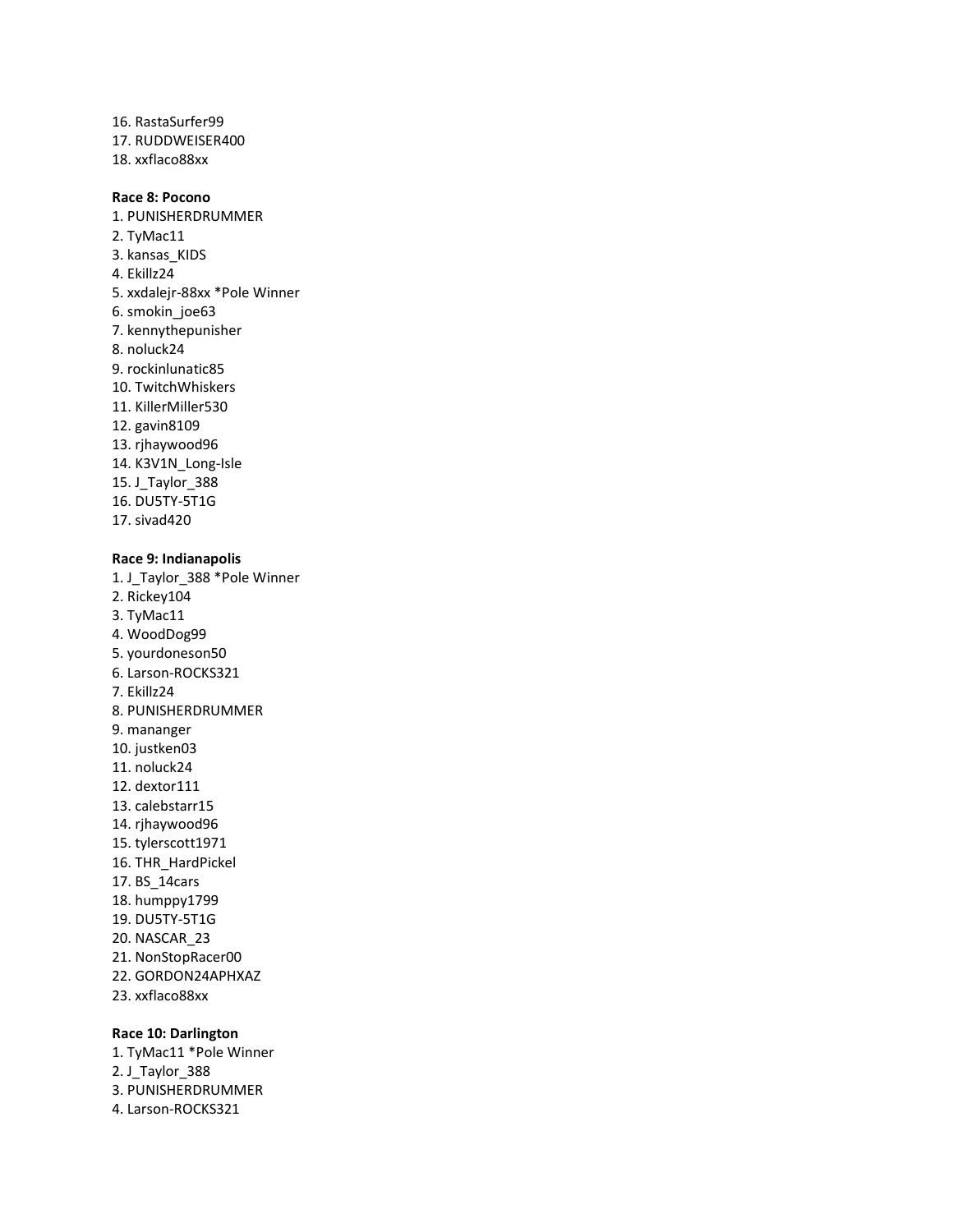# 5. Ekillz24 6. yourdoneson50 7. mananger 8. calebstarr15 9. rjhaywood96 10. noluck24 11. justken03 12. tylerscott1971 13. WoodDog99 14. dextor111 15. THR\_HardPickel 16. THROBBINGVEIN31 17. Rickey104 18. BS\_14cars 19. NASCARGUY3Sr 20. NonStopRacer00 21. KODIAK-223

# **Race 11: Daytona (2)**

- 1. justken03 2. PUNISHERDRUMMER 3. DanielJHarmon 4. gavin8109 5. TyMac11 6. THR\_HardPickel 7. NASCARGUY3Sr 8. DRIVER881973 9. calebstarr15 10. TwitchWhiskers 11. humppy1799 \*Pole Winner 12. KillerMiller530 13. Ekillz24 14. BS\_14cars 15. Larson-ROCKS321 16. BONDALASAURUS42 17. Squirrelnuts\_88 18. mananger 19. tylerscott1971 20. rockinlunatic85 21. One-eyed-ratt 22. dextor111 **Race 12: Charlotte** 1. TyMac11 2. J\_Taylor\_388 \*Pole Winner
- 3. BS\_14cars 4. BONDALASAURUS42 5. calebstarr15 6. WoodDog99 7. PUNISHERDRUMMER 8. mananger 9. Ekillz24 10. gavin8109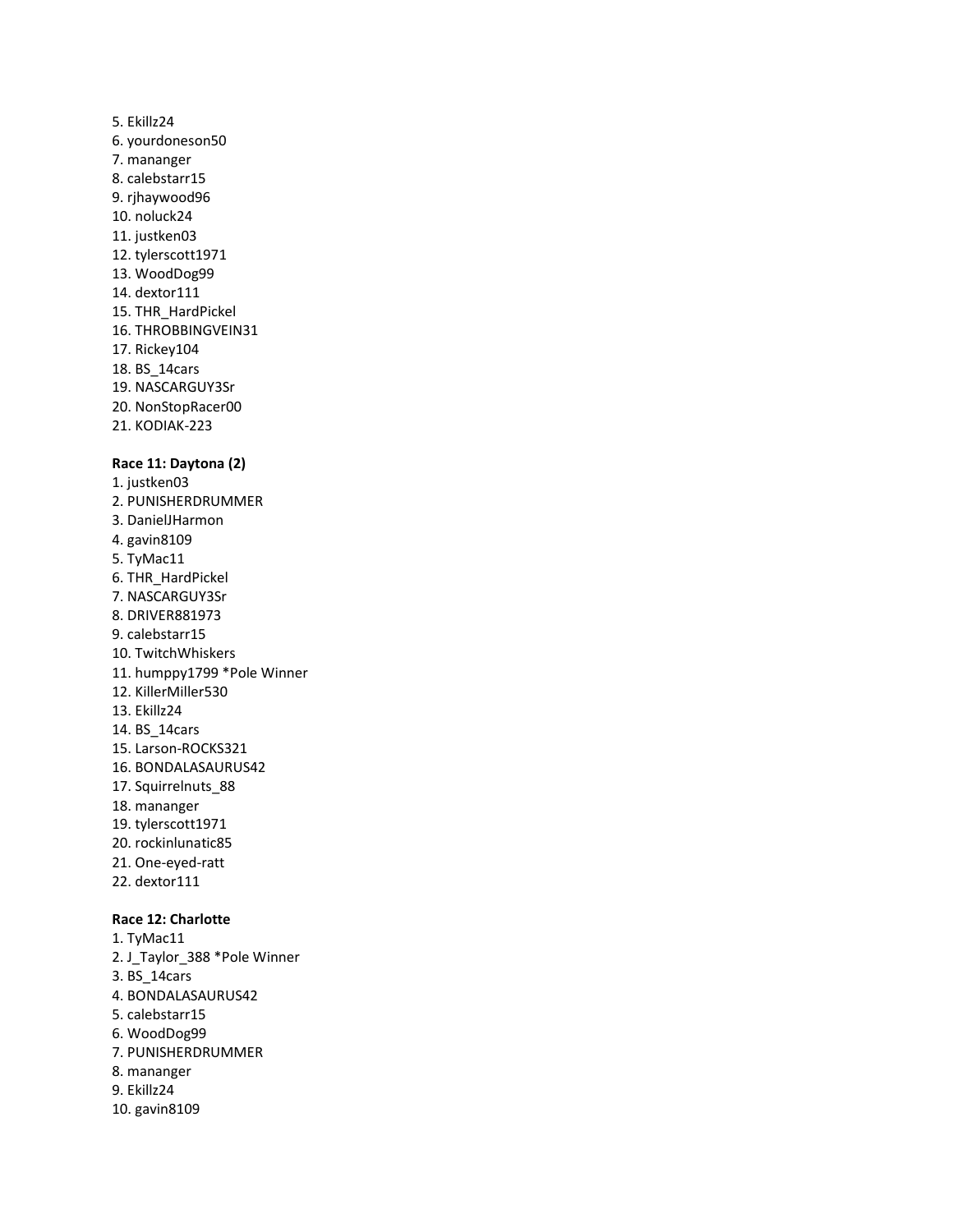- 11. Larson-ROCKS321 12. xxdalejr-88xx 13. TwitchWhiskers 14. Squirrelnuts\_88 15. justken03 16. THR\_HardPickel 17. tylerscott1971 18. One-eyed-ratt 19. NASCARGUY3Sr
- 20. NonStopRacer00

# **Race 13: Richmond**

1. BS\_14cars 2. TyMac11 \*Pole Winner 3. justken03 4. mananger 5. Ekillz24 6. PUNISHERDRUMMER 7. calebstarr15 8. xxdalejr-88xx 9. WoodDog99 10. TwitchWhiskers 11. gavin8109 12. BONDALASAURUS42 13. tylerscott1971 14. rockinlunatic85 15. Squirrelnuts\_88 16. J\_Taylor\_388

## **Race 14: Auto Club**

1. TyMac11 \*Pole Winner 2. Ekillz24 3. WoodDog99 4. KillerMiller530 5. calebstarr15 6. mananger 7. gavin8109 8. TwitchWhiskers 9. rockinlunatic85 10. NASCARGUY3Sr 11. tylerscott1971 12. xxdalejr-88xx 13. K3V1N\_Long-Isle 14. J\_Taylor\_388 15. One-eyed-ratt 16. ManCaveRacing 17. BS\_14cars 18. justken03

# **Race 15: New Hampshire**

- 1. justken03
- 2. yourdoneson50
- 3. gavin8109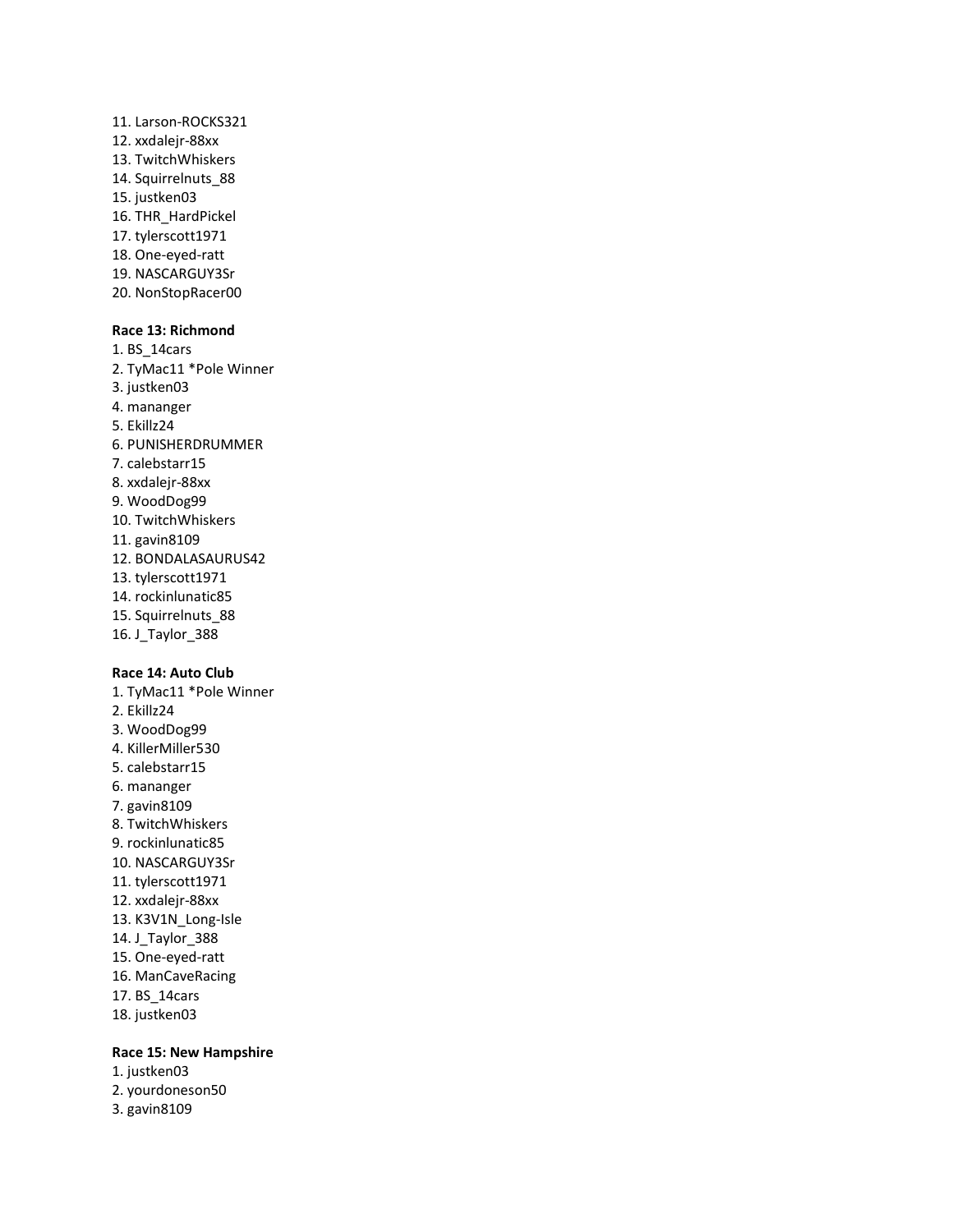4. Ekillz24 5. mananger 6. BONDALASAURUS42 7. humppy1799 8. Larson-ROCKS321 9. calebstarr15 10. xxdalejr-88xx 11. tylerscott1971 12. smokin\_joe63 13. rjhaywood96 \*Pole Winner 14. TwitchWhiskers 15. THR\_HardPickel 16. WoodDog99 17. trubelforu 18. Squirrelnuts\_88 19. J\_Taylor\_388 20. KillerMiller530 21. BS\_14cars 22. One-eyed-ratt 23. NonStopRacer00 24. SPUDZSEVENFOLD 25. GORDON24APHXAZ

#### **Race 16: Las Vegas**

1. BONDALASAURUS42 2. J\_Taylor\_388 3. PUNISHERDRUMMER 4. TyMac11 \*Pole Winner 5. yourdoneson50 6. justken03 7. xxdalejr-88xx 8. Ekillz24 9. Larson-ROCKS321 10. WoodDog99 11. humppy1799 12. trubelforu 13. TwitchWhiskers 14. THR\_HardPickel 15. gavin8109 16. calebstarr15 17. mananger 18. rjhaywood96 19. tylerscott1971 20. BS\_14cars 21. KillerMiller530 22. smokin\_joe63 23. DRIVER881973 24. ManCaveRacing 25. GORDON24APHXAZ

### **Race 17: Talladega**

1. xxdalejr-88xx 2. BS\_14cars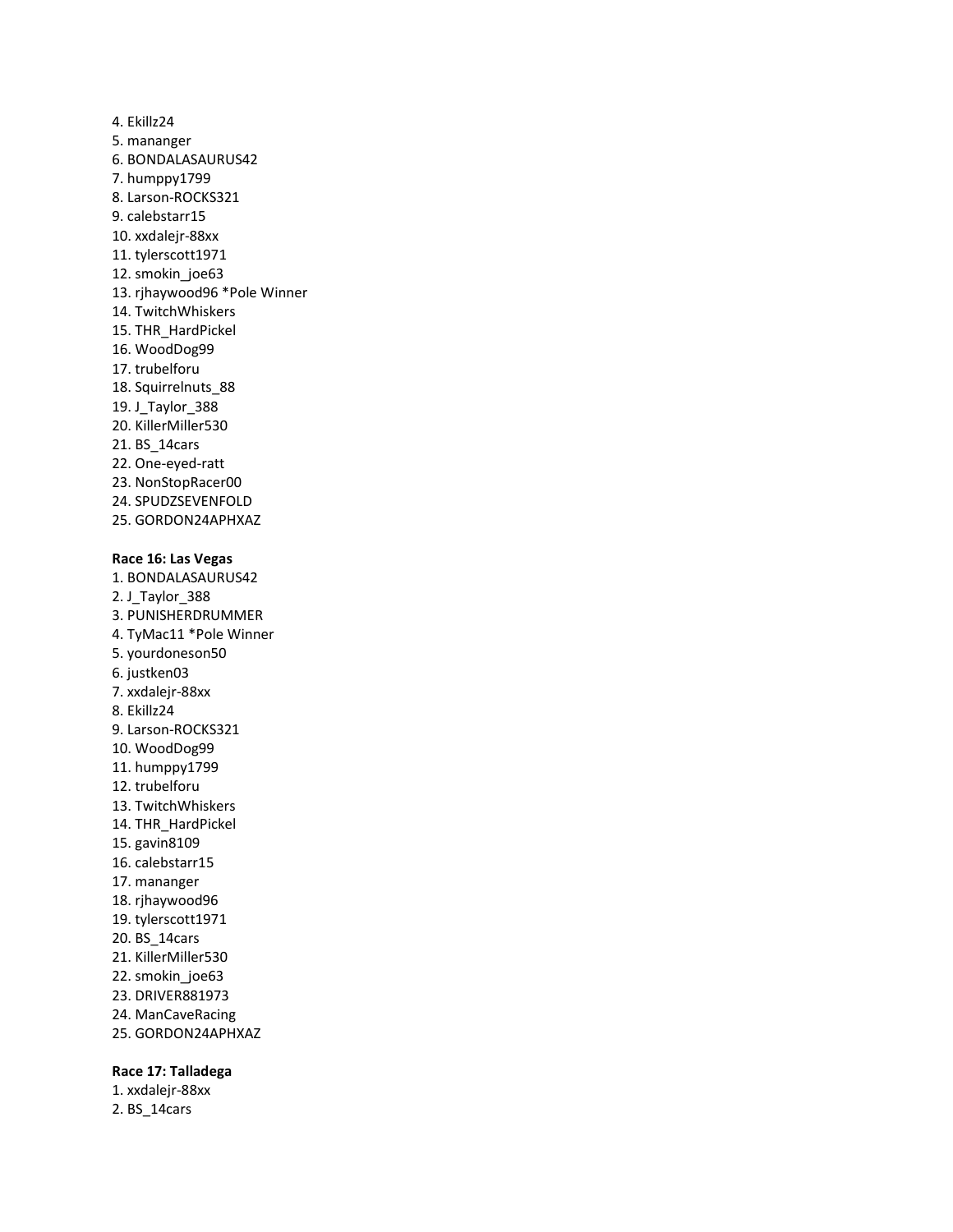3. WoodDog99 4. Larson-ROCKS321 5. THR\_HardPickel 6. yourdoneson50 \*Pole Winner 7. rjhaywood96 8. TwitchWhiskers 9. TyMac11 10. PUNISHERDRUMMER 11. gavin8109 12. tylerscott1971 13. NASCARGUY3Sr 14. Ekillz24 15. justken03 16. KillerMiller530 17. J\_Taylor\_388 18. mananger 19. trubelforu 20. monster\_khaos19 21. Squirrelnuts 88 22. ManCaveRacing 23. One-eyed-ratt 24. NonStopRacer00 25. JCN-2311

# **Race 18: Bristol**

1. TyMac11 \*Pole Winner

- 2. Ekillz24
- 3. justken03 4. calebstarr15
- 5. gavin8109
- 6. tylerscott1971
- 7. rockinlunatic85
- 8. TwitchWhiskers
- 9. Wooddog99
- 10. mananger
- 11. THR\_HardPickel
- 12. monster\_khaos19
- 13. J\_Taylor\_388
- 14. ManCaveRacing
- 15. BS\_14cars
- 16. xxdalejr-88xx
- 17. Squirrelnuts\_88

#### **Race 19: Chicagoland**

1. BS\_14cars \*Pole Winner 2. PUNISHERDRUMMER 3. TyMac11 4. J\_Taylor\_388 5. Ekillz24 6. Larson-ROCKS321 7. calebstarr15 8. DanielJHarmon 9. mananger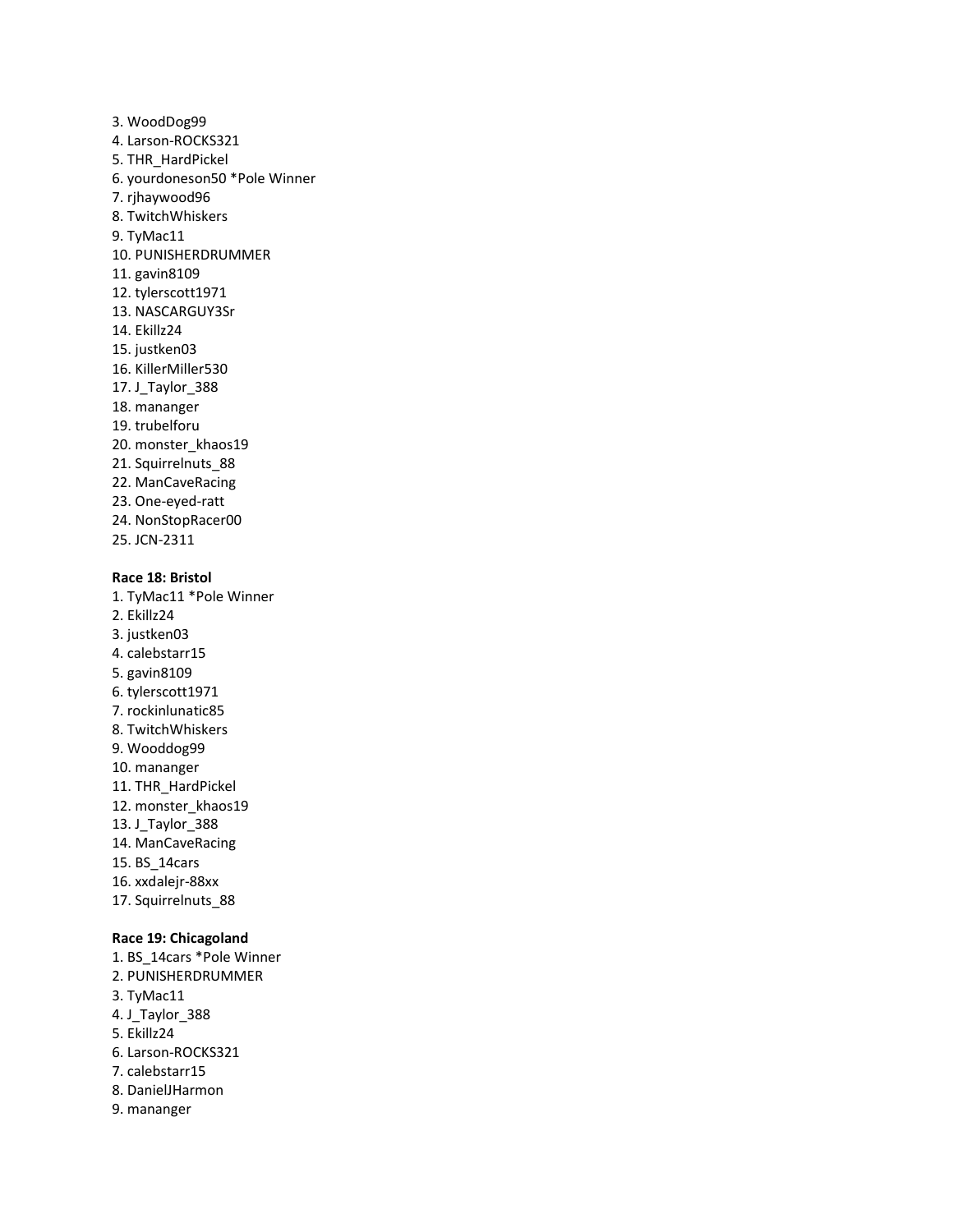10. justken03 11. tylerscott1971 12. rjhaywood96 13. CountryTime1128 14. TwitchWhiskers 15. WoodDog99 16. BLACKKNIGHT-8 17. gavin8109 18. K3V1N\_Long-Isle 19. rockinlunatic85 20. Fedder21 21. Virus\_Racing 22. snowwolf-sniper

# **Race 20: Sonoma**

1. J\_Taylor\_388 2. justken03 \*Pole Winner 3. Larson-ROCKS321 4. rjhaywood96 5. mananger 6. PUNISHERDRUMMER 7. calebstarr15 8. Ekillz24 9. BS\_14cars 10. DanielJHarmon 11. TwitchWhiskers 12. TyMac11 13. gavin8109 14. rockinlunatic85 15. Fedder21 16. tylerscott1971

#### **Race 21: Kentucky**

1. J\_Taylor\_388 \*Pole Winner 2. Ekillz24 3. DanielJHarmon 4. BS\_14cars 5. TyMac11 6. noluck24 7. mananger 8. PUNISHERDRUMMER 9. K3V1N\_Long-Isle 10. gavin8109 11. xxdalejr-88xx 12. TwitchWhiskers 13. rjhaywood96 14. calebstarr15 15. Larson-ROCKS321

16. bubba65b6193026

#### **Race 22: Martinsville**

1. J\_Taylor\_388 \*Pole Winner 2. TyMac11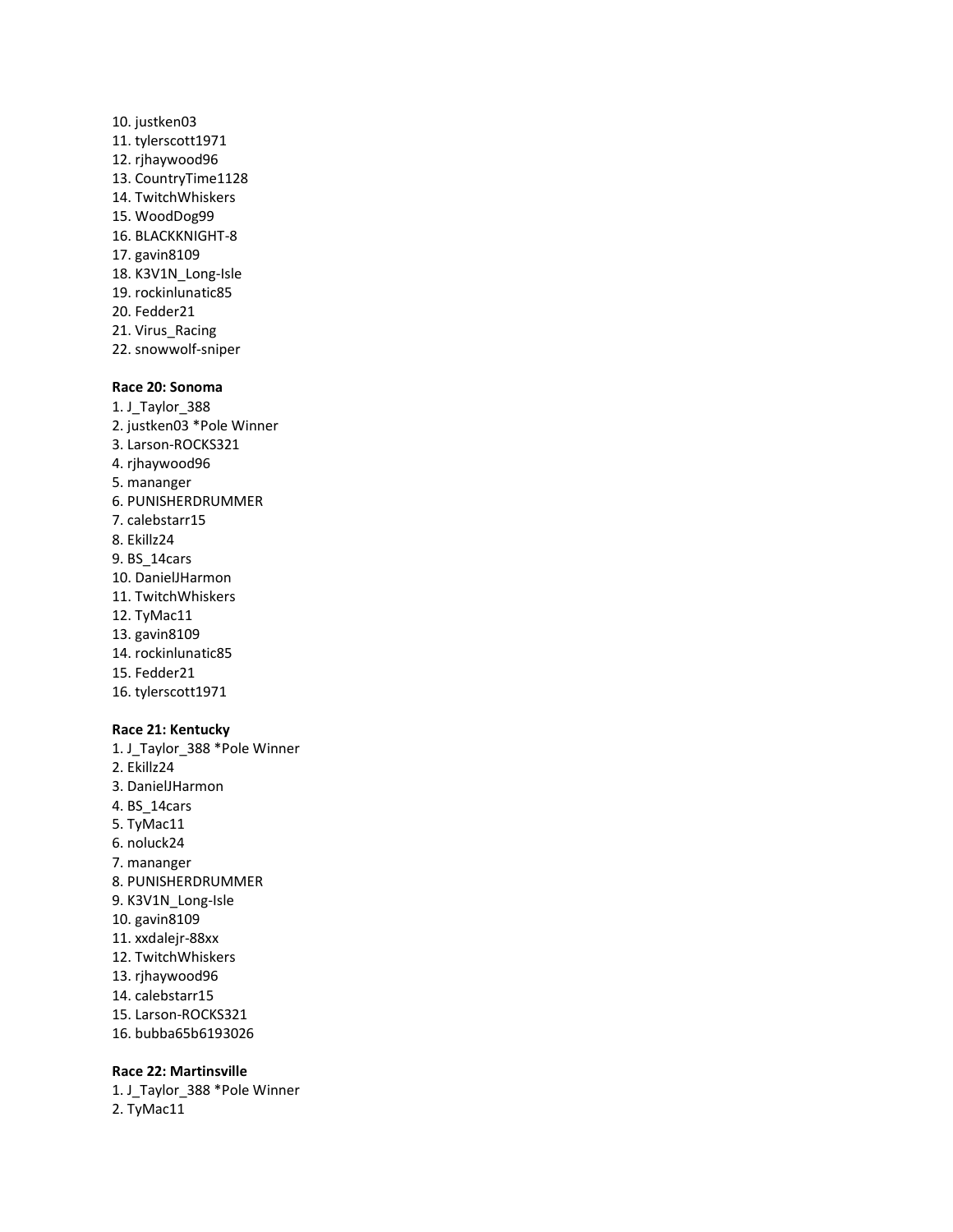3. Larson-ROCKS321 4. CountryTime1128 5. justken03 6. PUNISHERDRUMMER 7. xxdalejr-88xx 8. Ekillz24 9. calebstarr15 10. tylerscott1971 11. gavin8109 12. TwitchWhiskers 13. One-eyed-ratt 14. rockinlunatic85 15. Fedder21 16. Rickey104

# **Race 23: Kansas(2)**

1. TyMac11 \*Pole Winner 2. CountryTime1128 3. justken03 4. J\_Taylor\_388 5. gavin8109 6. tylerscott1971 7. calebstarr15 8. Ekillz24 9. mananger 10. TwitchWhiskers 11. PUNISHERDRUMMER 12. xxdalejr-88xx 13. rockinlunatic85 14. One-eyed-ratt 15. BONDALASAURUS42 16. Larson-ROCKS321

# **Race 24: Atlanta**

- 1. xxdalejr-88xx 2. J\_Taylor\_388 3. justken03 4. Ekillz24 5. mananger 6. BONDALASAURUS42 7. CountryTime1128 8. smokin\_joe63 9. PUNISHERDRUMMER 10. TyMac11 \*Pole Winner 11. Larson-ROCKS321 12. TwitchWhiskers 13. rockinlunatic85 14. rjhaywood96 15. calebstarr15
- 16. One-eyed-ratt

# **\*\*All-Star Race at Charlotte\*\***

1. TyMac11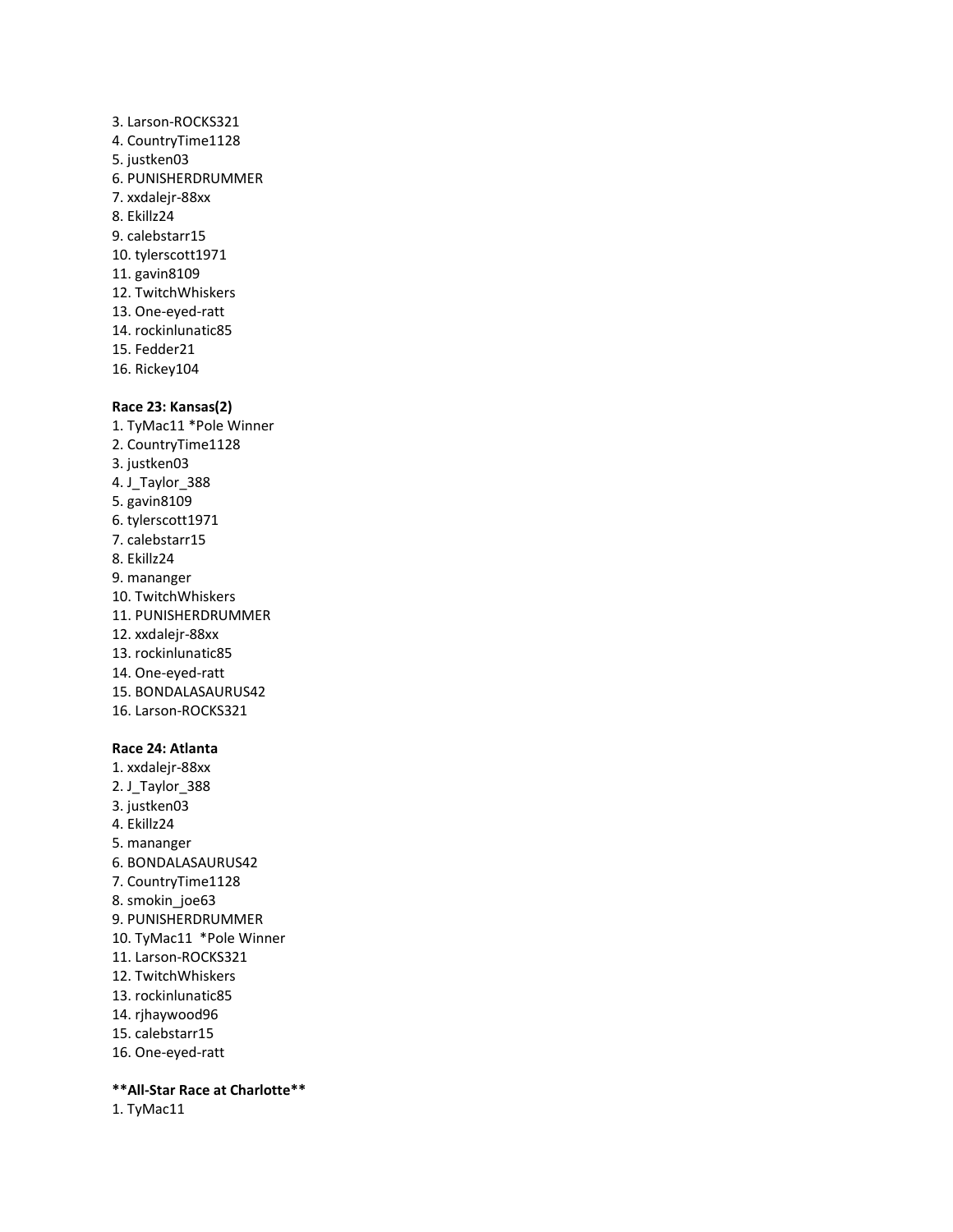2. WoodDog99 3. yourdoneson50 4. Larson-ROCKS321 5. justken03 6. J\_Taylor\_388 7. xxdalejr-88xx 8. mananger 9. TwitchWhiskers 10. rjhaywood96 11. calebstarr15 12. THR\_HardPickel 13. tylerscott1971 14. gavin8109 15. one-eyed-ratt

# **Season 6 NOSSCAR X2 Series Final Standings**

1. TyMac11: 206 \*9 wins 2. J\_Taylor\_388: 195 \*4 wins 3. justken03: 184 \*2 wins 4. PUNISHERDRUMMER: 176 \*1 win 5. Larson-ROCKS321: 173 \*1 win 6. Ekillz24: 157 7. WoodDog99: 145 \*1 win 8. calebstarr15: 138 9. BS\_14cars: 136 \*2 wins \***ROOKIE OF THE YEAR** 10. xxdalejr-88xx: 136 \*2 wins 11. mananger: 132 12. gavin8109: 131 13. yourdoneson50: 129 14. kansas\_KIDS: 124 15. TwitchWhiskers: 108 16. rjhaywood96: 107 17. tylerscott1971: 104 18. THR\_HardPickel: 103 19. BONDALASAURUS42: 102 \*1 win 20. smokin\_joe63: 101 21. K3V1N\_Long-Isle: 88 22. THROBBINGVEIN31: 88 23. rockinlunatic85: 87 24. KillerMiller530: 72 25. DanielJHarmon: 70 26. dextor111: 67 27. snowwolf-sniper: 65 \*1 win 28. CountryTime1128: 65 29. noluck24: 54 30. kennythepunisher: 53 31. NASCARGUY3Sr: 52 32. One-eyed-ratt: 49 33. Rickey104: 38 34. DU5TY-5T1G: 37 35. humppy1799: 37 36. Squirrelnuts\_88: 37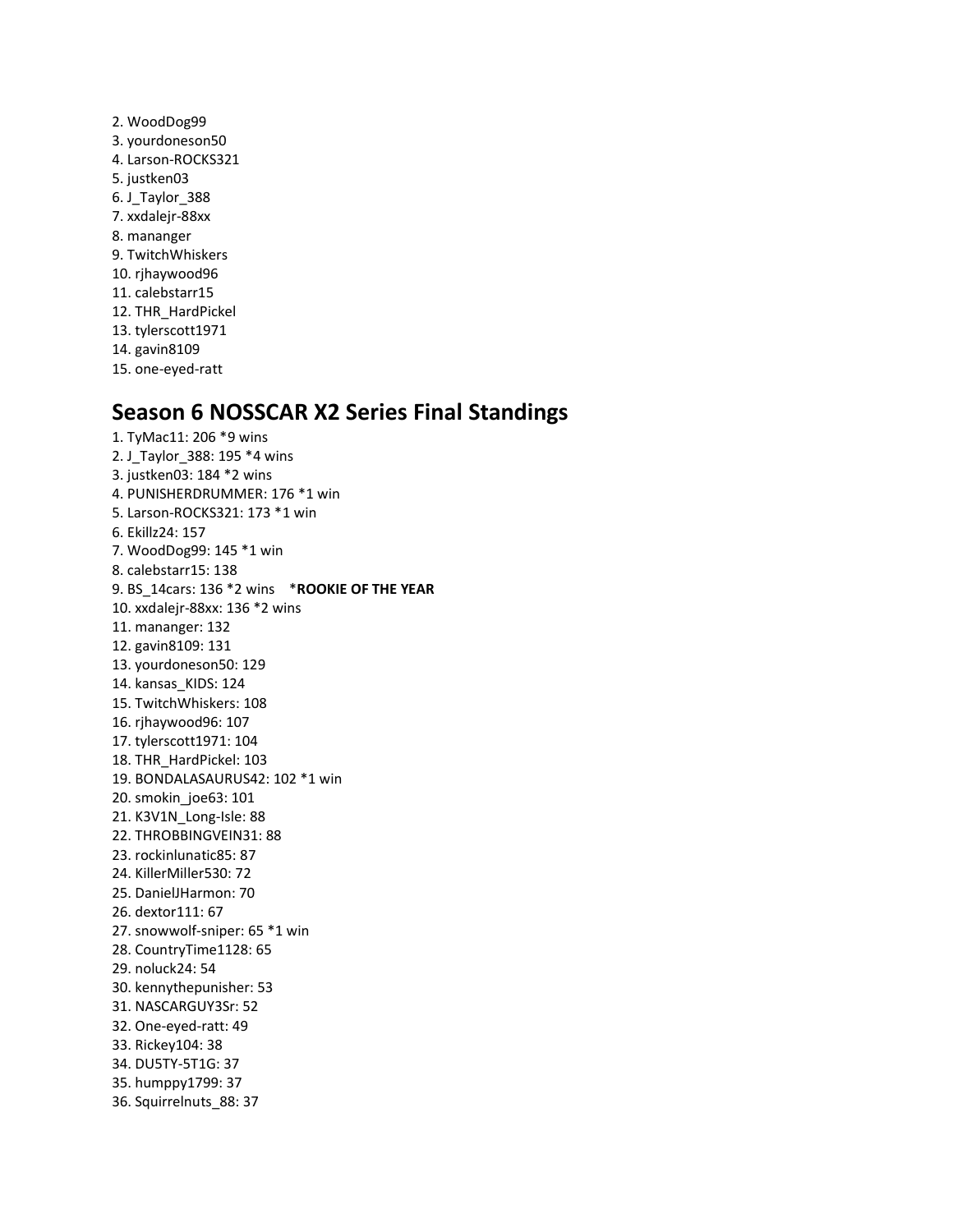37. ManCaveRacing: 35 38. herbie527: 25 39. trubelforu: 19 40. sivad420: 19 41. Fedder21: 18 42. NonStopRacer00: 17 43. DRIVER881973: 16 44. Juicy\_J\_1998: 15 45. xxflaco88xx: 15 46. monster\_khaos19: 14 47. GORDON24APHXAZ: 9 48. SPUDZSEVENFOLD: 8 49. BLACKKNIGHT-8: 6 50. bubba65b6193026: 6 51. RastaSurfer99: 6 52. ZeroWing\_01: 6 53. BIG\_CHIEF\_OF\_405: 5 54. RUDDWEISER400: 5 55. xDANUBEx: 5 56. Virus\_Racing: 4 57. NASCAR\_23: 4 58. KODIAK-223: 4 59. Insomnia2399: 4 60. JCN-2311: 2

# **Season 7 NOSSCAR X2 Series Race Results**

**Race 1: Daytona 100** 1. J\_Taylor\_388 2. Ekillz24 3. DanielJHarmon 4. Larson-ROCKS321 5. humppy1799 6. BS\_14cars 7. BONDALASAURUS42 8. xxdalejr-88xx 9. TwitchWhiskers 10. gavin8109 11. noluck24 \*Pole Winner 12. kansas KIDS 13. kknd\_cliffprice 14. rjhaywood96 15. tylerscott1971 16. Rickey104 17. NASCARGUY3Sr 18. rockinlunatic85 19. THR\_HardPickel 20. mananger 21. Squirrelnuts\_88 22. SPUDZSEVENFOLD 23. K3V1N\_Long-Isle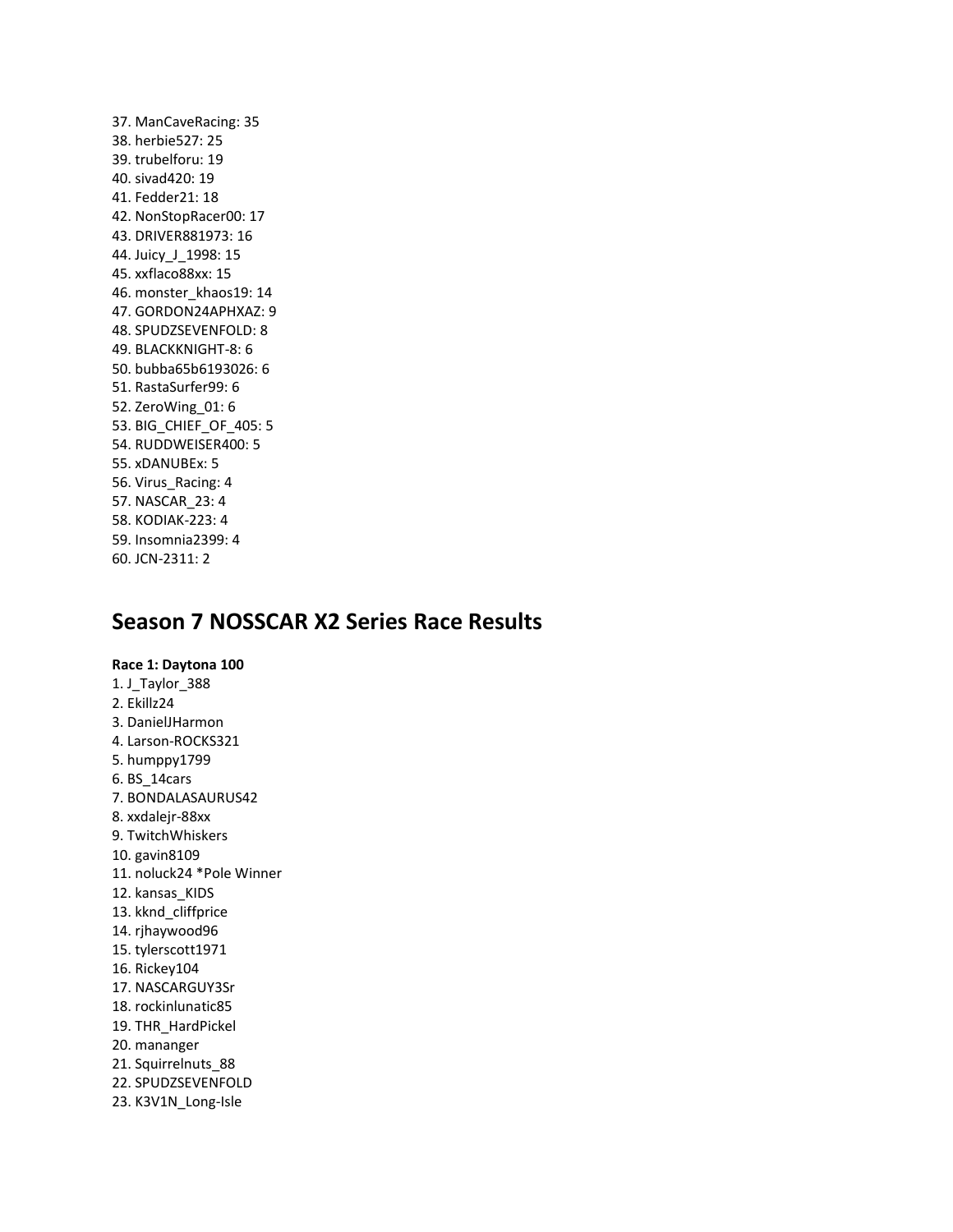24. RUDDWEISER 25. SteveJR24Yep 26. yourdoneson50 27. DustinBrown113 28. calebstarr15

# **Race 2: Phoenix**

1. J\_Taylor\_388 2. xxdalejr-88xx 3. Squirrelnuts\_88 4. Larson-ROCKS321 \*Pole Winner 5. rjhaywood96 6. kansas\_KIDS 7. noluck24 8. humppy1799 9. mananger 10. tylerscott1971 11. BONDALASAURUS42 12. TwitchWhiskers 13. DanielJHarmon 14. THR\_HardPickel 15. gavin8109 16. Ekillz24

#### **Race 3: Kansas**

1. BS\_14cars \*Pole Winner 2. J\_Taylor\_388 3. BONDALASAURUS42 4. Larson-ROCKS321 5. Ekillz24 6. xxdalejr-88xx 7. CountryTime1128 8. Rickey104 9. DanielJHarmon 10. mananger 11. tylerscott1971 12. kansas\_KIDS 13. humppy1799 14. Momemtum 15. rjhaywood96 16. TwitchWhiskers 17. noluck24 18. smokin\_joe63 19. calebstarr15 20. DeafTaz88 **Race 4: Dover** 1. J\_Taylor\_388 \*Pole Winner

- 2. Larson-ROCKS321
- 3. Ekillz24
- 4. xxdalejr-88xx
- 5. BONDALASAURUS42
- 6. DanielJHarmon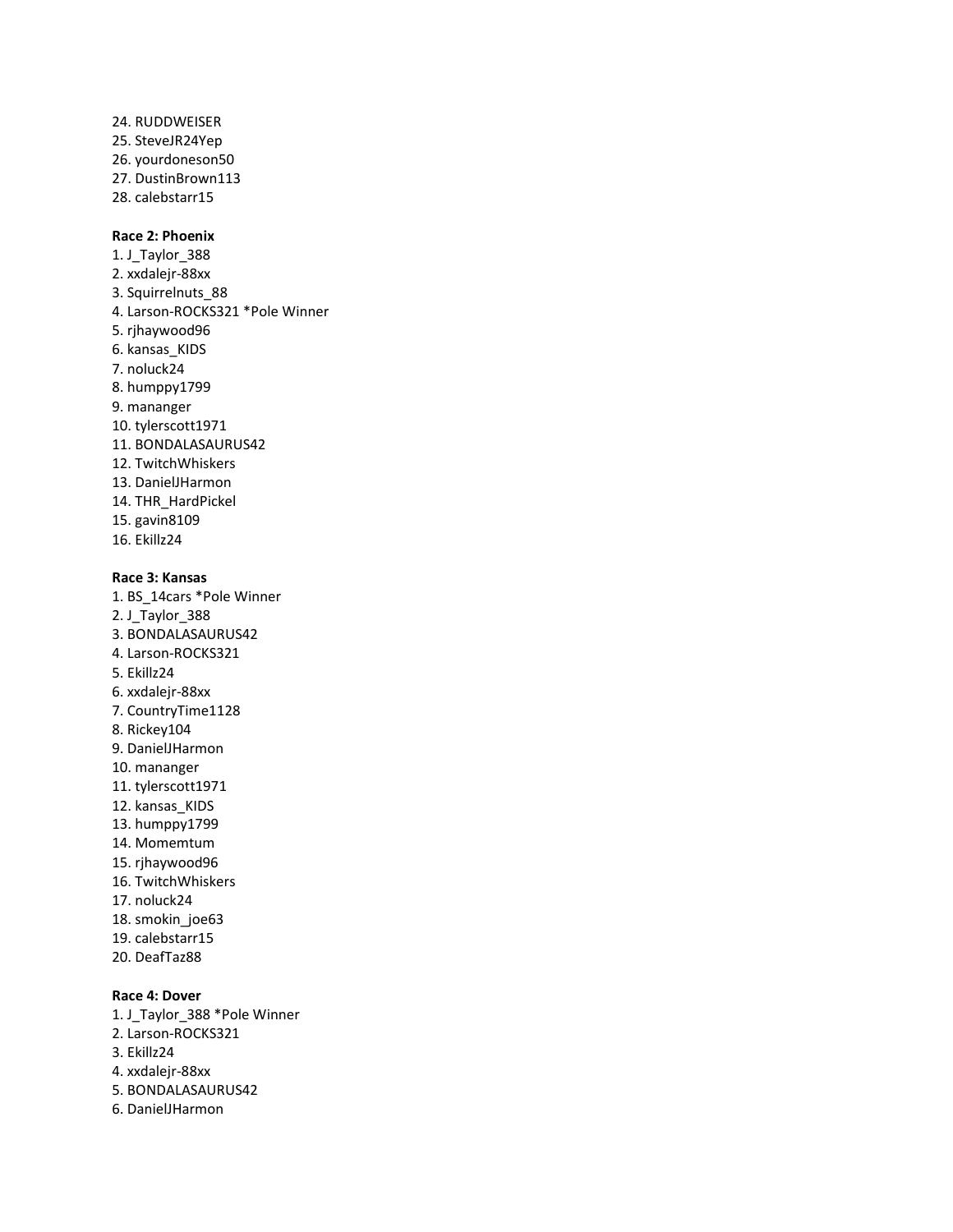7. mananger 8. kknd\_cliffprice 9. smokin\_joe63 10. calebstarr15 11. tylerscott1971 12. TwitchWhiskers 13. K20051977 14. noluck24 15. kansas\_KIDS 16. DeafTaz88

### **Race 5: Watkins Glen**

1. J\_Taylor\_388 2. Ekillz24 \*Pole Winner 3. kknd\_Cliffprice 4. rjhaywood96 5. Larson-ROCKS321 6. noluck24 7. BONDALASAURUS42 8. Rickey104 9. Squirrelnuts\_88 10. DanielJHarmon 11. mananger 12. xxdalejr-88xx 13. tylerscott1971 14. calebstarr15 15. gavin8109

16. nkh429

#### **Race 6: Texas**

1. Larson-ROCKS321 2. Ekillz24 3. J\_Taylor\_388 4. Squirrelnuts\_88 5. DanielJHarmon 6. xxdalejr-88xx 7. BONDALASAURUS42 \*Pole Winner 8. kknd\_cliffprice 9. humppy1799 10. JDS88-\_- 11. mananger 12. tylerscott1971 13. gavin8109 14. calebstarr15 15. rjhaywood96 16. noluck24

#### **Race 7: Bristol**

- 1. justken03
- 2. DanielJHarmon
- 3. Larson-ROCKS321 \*Pole Winner
- 4. J\_Taylor\_388
- 5. libro2013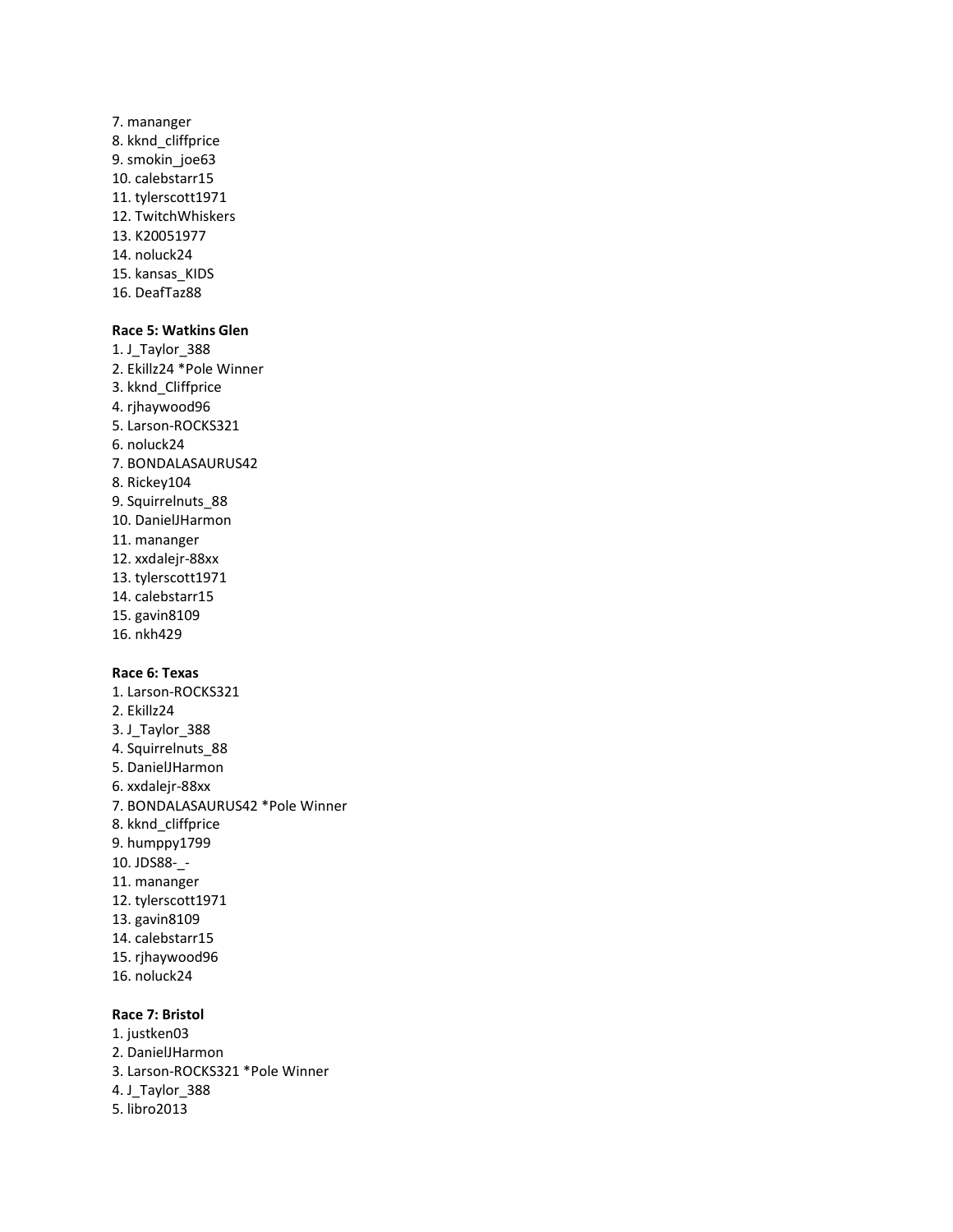6. xxdalejr-88xx 7. mananger 8. kansas\_KIDS 9. CountryTime1128 10. kknd\_cliffprice 11. rjhaywood96 12. BONDALASAURUS42 13. K3V1N\_Long-Isle 14. gavin8109 15. rockinlunatic85 16. Squirrelnuts\_88

#### **Race 8: Pocono**

1. J\_Taylor\_388 \*Pole Winner 2. mananger 3. Larson-ROCKS321 4. xxdalejr-88xx 5. BONDALASAURUS42 6. K3V1N\_Long-Isle 7. CountryTime1128 8. tylerscott1971 9. kansas\_KIDS 10. gavin8109 11. rjhaywood96 12. justken03 13. kknd\_cliffprice 14. smokin\_joe63 15. libro2013 16. Fedder21

# **Race 9: Indianapolis**

1. Larson-ROCKS321 2. kknd\_cliffprice 3. BS\_14cars \*Pole Winner 4. kansas\_KIDS 5. rjhaywood96 6. mananger 7. humppy1799 8. tylerscott1971 9. one-eyed-ratt 10. TwitchWhiskers 11. nkh429 12. DeafTaz88 13. SPUDZSEVENFOLD 14. Momemtum 15. JDS88-\_- 16. DustinBrown113

#### **Race 10: Darlington**

1. BS\_14cars \*Pole Winner 2. noluck24 3. mananger

4. Larson-ROCKS321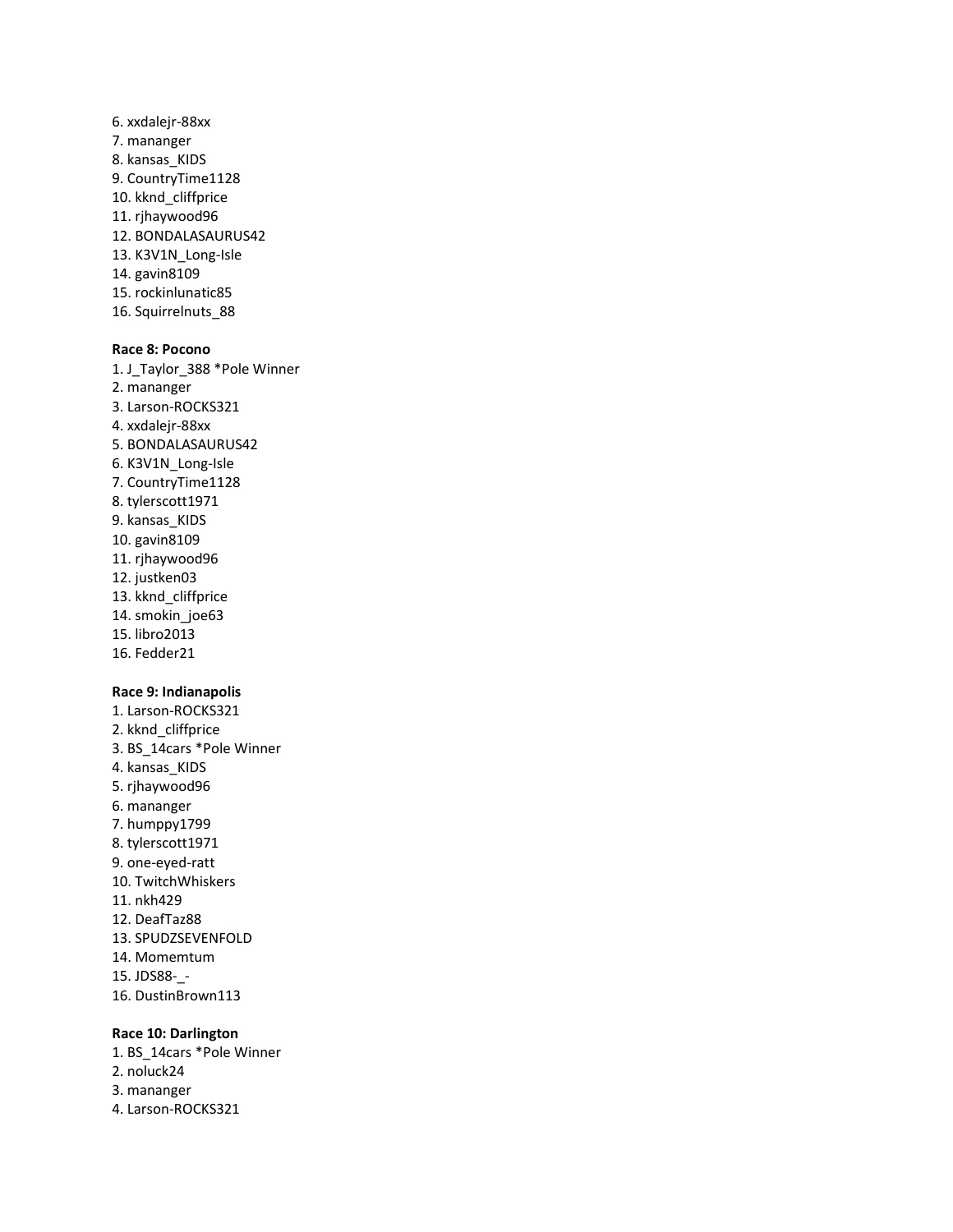5. gavin8109 6. rjhaywood96 7. humppy1799 8. rockinlunatic85 9. kknd\_cliffprice 10. kansas\_KIDS 11. J\_Taylor\_388 12. MAC\_BMX\_1996 13. MVP-RACING 14. ATM2RACING

### **Race 11: Daytona (2)**

1. gavin8109 2. BS\_14cars \*Pole Winner 3. calebstarr15 4. kansas KIDS 5. mananger 6. rockinlunatic85 7. rjhaywood96 8. noluck24 9. humppy1799 10. TwitchWhiskers 11. tylerscott1971 12. K3V1N\_Long-Isle 13. Fedder21 14. nkh429

# **Race 12: Charlotte**

1. KODIAK-223 2. WoodDog99 3. yourdoneson50 4. TreHolmes2488 5. mananger 6. BS\_14cars 7. justken03 8. noluck24 9. PUNISHERDRUMMER 10. kansas\_KIDS 11. herbie527 12. rjhaywood96 13. Larson-ROCKS321 \*Pole Winner 14. rockinlunatic85 15. humppy1799 16. MVP-RACING

# **Race 13: Richmond**

- 1. TreHolmes2488 \*Pole Winner 2. yourdoneson50 3. Larson-ROCKS321 4. humppy1799 5. kansas\_KIDS 6. mananger
- 
- 7. Chase\_daboss78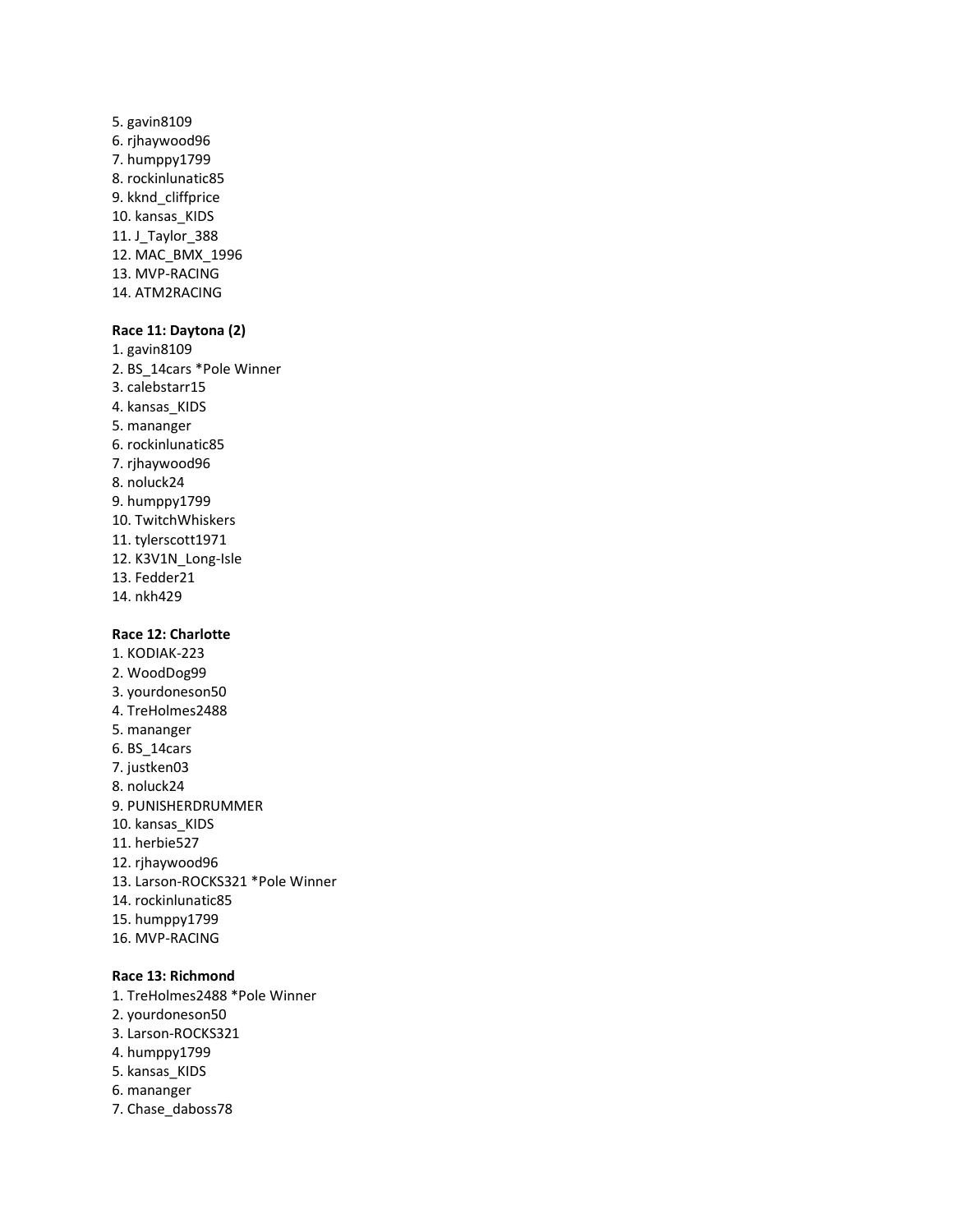8. calebstarr15 9. noluck24 10. rjhaywood96 11. TwitchWhiskers 12. justken03 13. BS\_14cars 14. rockinlunatic85 15. KODIAK-223

# **Race 14: Auto Club**

1. Larson-ROCKS321 \*Pole Winner 2. mananger 3. noluck24 4. TyMac11 5. humppy1799 6. kansas\_KIDS 7. rjhaywood96 8. libro2013 9. one-eyed-ratt 10. Chase\_daboss78 11. KODIAK-223 12. BS\_14cars

#### **Race 15: New Hampshire**

1. BS\_14cars 2. TyMac11 3. Larson-ROCKS321 4. humppy1799 5. mananger \*Pole Winner 6. calebstarr15 7. libro2013 8. kansas\_KIDS 9. TwitchWhiskers 10. rjhaywood96 11. one-eyed-ratt 12. noluck24

#### **Race 16: Las Vegas**

1. BS\_14cars \*Pole Winner 2. kansas\_KIDS 3. TyMac11 4. libro2013 5. noluck24 6. Larson-ROCKS321 7. mananger 8. TwitchWhiskers 9. humppy1799 10. rjhaywood96 11. kknd\_cliffprice 12. calebstarr15 13. one-eyed-ratt 14. chase\_daboss78 15. CountryTime1128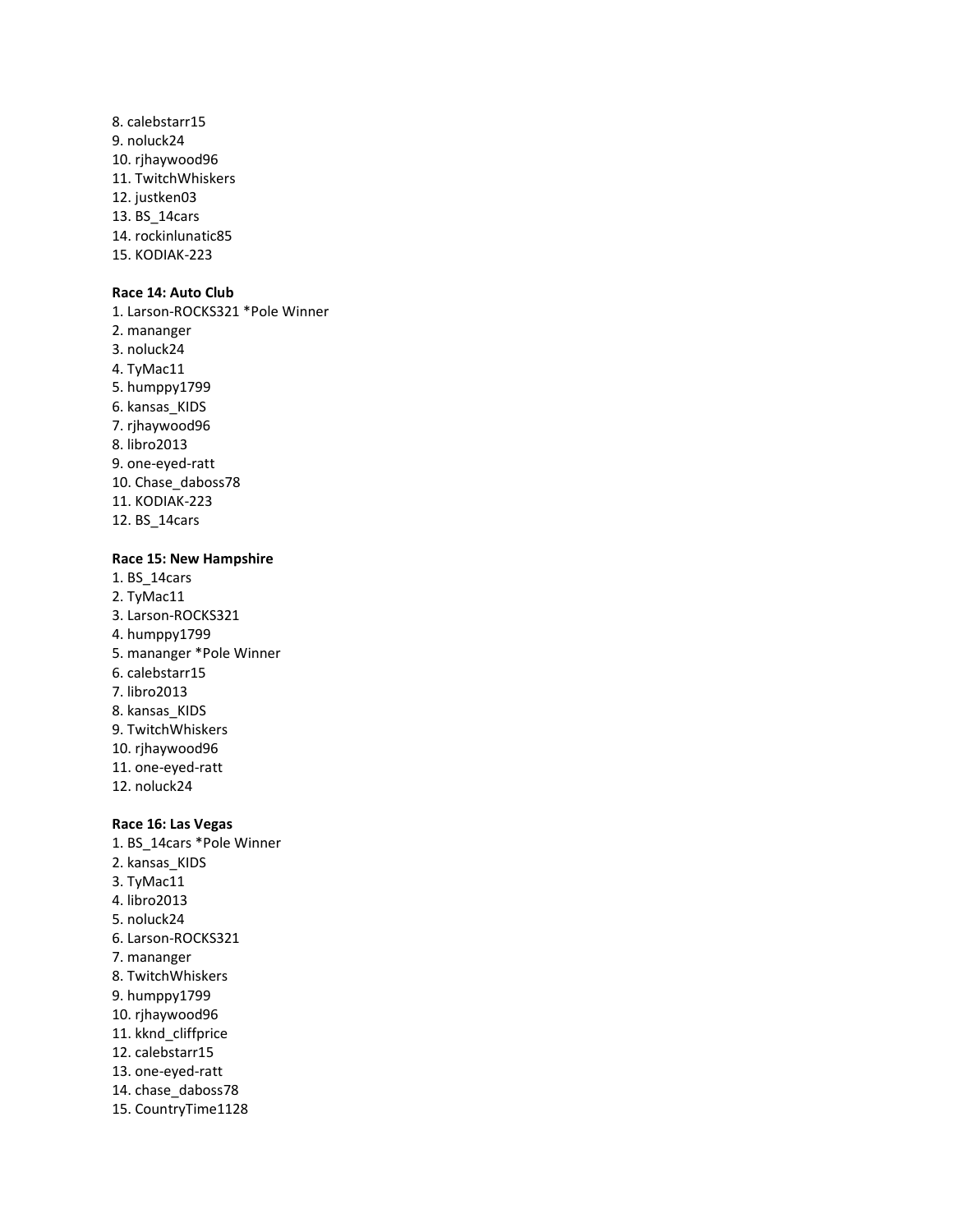## **Race 17: Talladega**

1. libro2013 2. BS\_14cars \*Pole Winner 3. DanielJHarmon 4. Larson-ROCKS321 5. THR\_HardPickel 6. mananger 7. rjhaywood96 8. Juicy\_J\_1998 9. DrifterHero88 10. kansas\_KIDS 11. gavin8109 12. ATM2RACING 13. MVP-RACING 14. DeafTaz88 15. DustinBrown113 16. RUDDWEISER

# **Race 18: Bristol**

1. Larson-ROCKS321 2. DanielJHarmon \*Pole Winner 3. calebstarr15 4. BS\_14cars 5. mananger 6. rjhaywood96 7. libro2013 8. gavin8109 9. Juicy\_J\_1998 10. one-eyed-ratt 11. THR\_HardPickel 12. tylerscott1971 13. JDS88-\_- 14. SteveJR24Yep 15. RUDDWEISER 16. SPUDZSEVENFOLD

# **Race 19: Chicagoland**

1. BS\_14cars \*Pole Winner 2. Larson-Racing42 3. libro2013 4. mananger 5. gavin8109 6. slitstriderFTW 7. KillerMiller530 8. rjhaywood96 9. TwitchWhiskers 10. kansas\_KIDS 11. calebstarr15 12. tylerscott1971 13. Mr\_Jitter\_Bug 14. DrifterHero88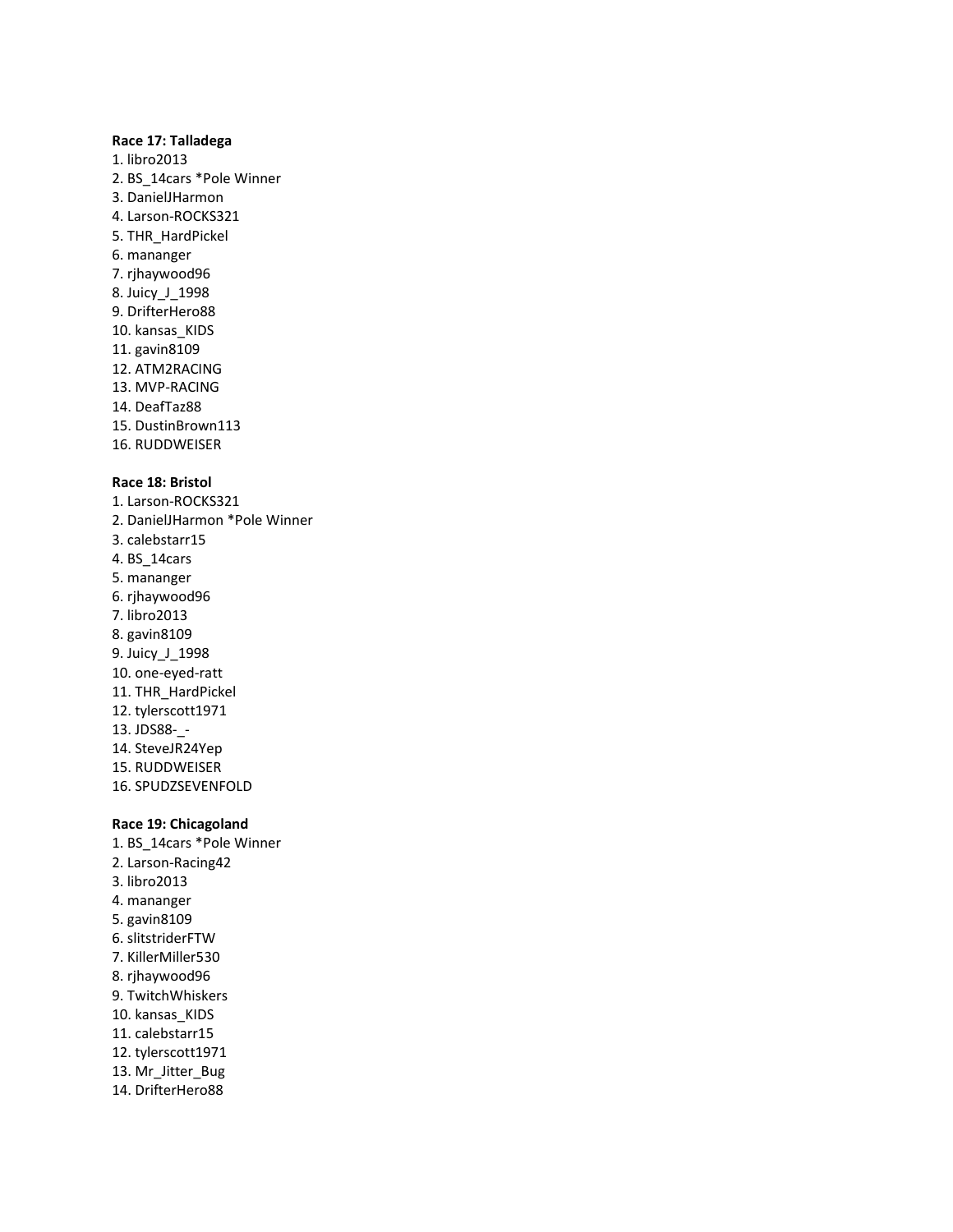#### **Race 20: Sonoma**

- 1. BS\_14cars 2. Larson-Racing42 \*Pole Winner 3. rjhaywood96 4. snowwolf-sniper 5. mananger 6. slitstriderFTW 7. tylerscott1971 8. TwitchWhiskers 9. libro2013 10. KillerMiller530 11. gavin8109 12. kansas\_KIDS 13. K20051977
- 14. Momemtum

#### **Race 21: Michigan**

1. BS\_14cars \*Pole Winner 2. Larson-Racing42 3. calebstarr15 4. mananger 5. humppy1799 6. SlitstriderFTW 7. THR\_Danica2.0 8. kansas\_KIDS 9. TwitchWhiskers 10. rjhaywood96 11. Juicy\_J\_1998 12. KODIAK-223 13. sergiograo90 14. DrifterHero88

## **Race 22: Kentucky**

1. Larson-Racing42 2. BS\_14cars \*Pole Winner 3. kansas\_KIDS 4. mananger 5. SlitstriderFTW 6. humppy1799 7. rjhaywood96 8. TwitchWhiskers 9. NASCARGUY3Sr 10. PUNISHERDRUMMER 11. MAC\_BMX\_1996 12. nkh429 13. RUDDWEISER

#### **Race 23: Martinsville**

- 1. Larson-Racing42 2. BS\_14cars \*Pole Winner
- 3. mananger
- 4. rjhaywood96
- 5. dextor111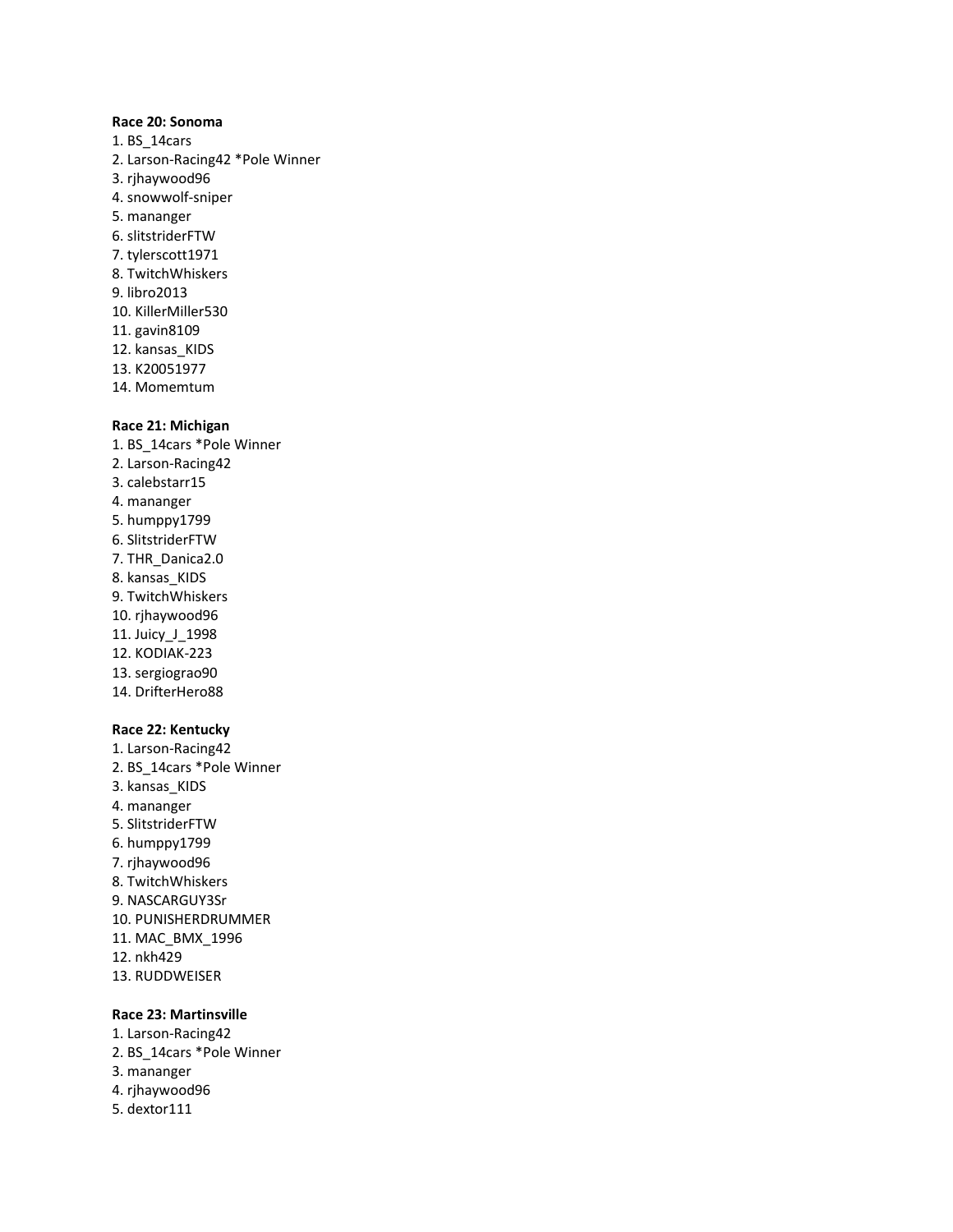6. one-eyed-ratt 7. THR\_Danica2.0 8. slitstriderFTW 9. TwitchWhiskers 10. noluck24 11. NASCARGUY3Sr

# **Race 24: Kansas(2)**

1. BS\_14cars \*Pole Winner 2. Larson-Racing42 3. mananger 4. slitstriderFTW 5. dextor111 6. rjhaywood96 7. one-eyed-ratt 8. THR\_Danica2.0 9. TwitchWhiskers 10. NASCARGUY3Sr

# **Race 25: Atlanta**

- 1. BS\_14cars \*Pole Winner
- 2. Larson-Racing42
- 3. dextor111
- 4. mananger
- 5. slitstriderFTW
- 6. TwitchWhiskers
- 7. rjhaywood96
- 8. NASCARGUY3Sr

# **\*\*All-Star Race at Charlotte\*\***

- 1. Larson-Racing42
- 2. BONGALASAURUS42
- 3. rjhaywood96
- 4. mananger
- 5. TwitchWhiskers
- 6. one-eyed-ratt
- 7. tylerscott1971
- 8. K3V1N\_Long-Isle
- 9. dextor111
- 10. Kansas\_KIDS
- 11. BS\_14cars
- 12. calebstarr15

# **Season 7 NOSSCAR X2 Series Final Standings**

1. BS\_14cars: 208 \*9 wins 2. Larson-ROCKS321: 203 \*6 wins 3. J\_Taylor\_388: 190 \*5 wins 4. mananger: 162 5. DanielJHarmon: 145 6. kansas\_KIDS: 145 7. rjhaywood96: 142 8. libro2013: 138 \*1 win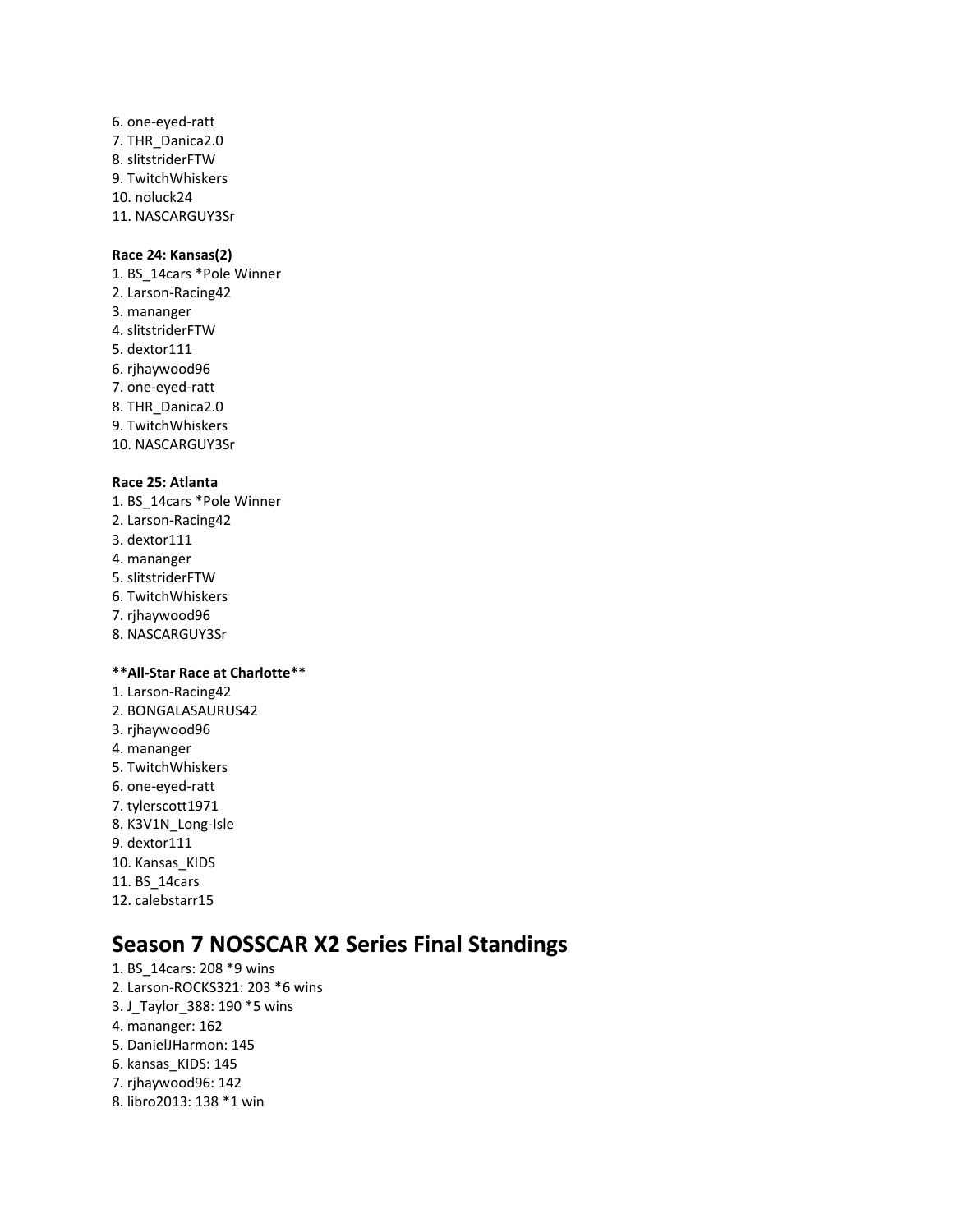9. xxdalejr-88xx: 137 10. humppy1799: 134 11. noluck24: 133 12. gavin8109: 127 \*1 win 13. BONDALASAURUS42: 123 14. kknd\_Cliffprice: 117 15. slitstriderFTW: 116 \***ROOKIE OF THE YEAR** 16. TwitchWhiskers: 113 17. calebstarr15: 112 18. Ekillz24: 111 19. tylerscott1971: 99 20. one-eyed-ratt: 73 21. TyMac11: 64 22. justken03: 61 \*1 win 23. Squirrelnuts\_88: 61 24. CountryTime1128: 60 25. NASCARGUY3Sr: 55 26. dextor111: 55 27. rockinlunatic85: 54 28. KODIAK-223: 54 \*1 win 29. yourdoneson50: 47 30. TreHolmes2488: 45 \*1 win 31. THR\_HardPickel: 41 32. Juicy\_J\_1998: 38 33. K3V1N\_Long-Isle: 37 34. nkh429: 35 35. MVP-RACING: 35 36. Rickey104: 34 37. Chase\_daboss78: 31 38. DeafTaz88: 28 39. JDS88-\_-: 28 40. KillerMiller530: 27 41. DrifterHero88: 27 42. smokin\_joe63: 26 43. PUNISHERDRUMMER: 25 44. RUDDWEISER: 24 45. Momentum: 24 46. WoodDog99: 22 47. snowwolf-sniper: 19 48. SPUDZSEVENFOLD: 18 49. ATM2RACING: 18 50. K20051977: 18 51. THR\_Danica2.0: 15 52. DustinBrown113: 15 53. Fedder21: 15 54. herbie527: 11 55. MAC\_BMX\_1996: 10 56. SteveJR24Yep: 10 57. sergiograo90: 9 58. Mr\_Jitter\_Bug: 7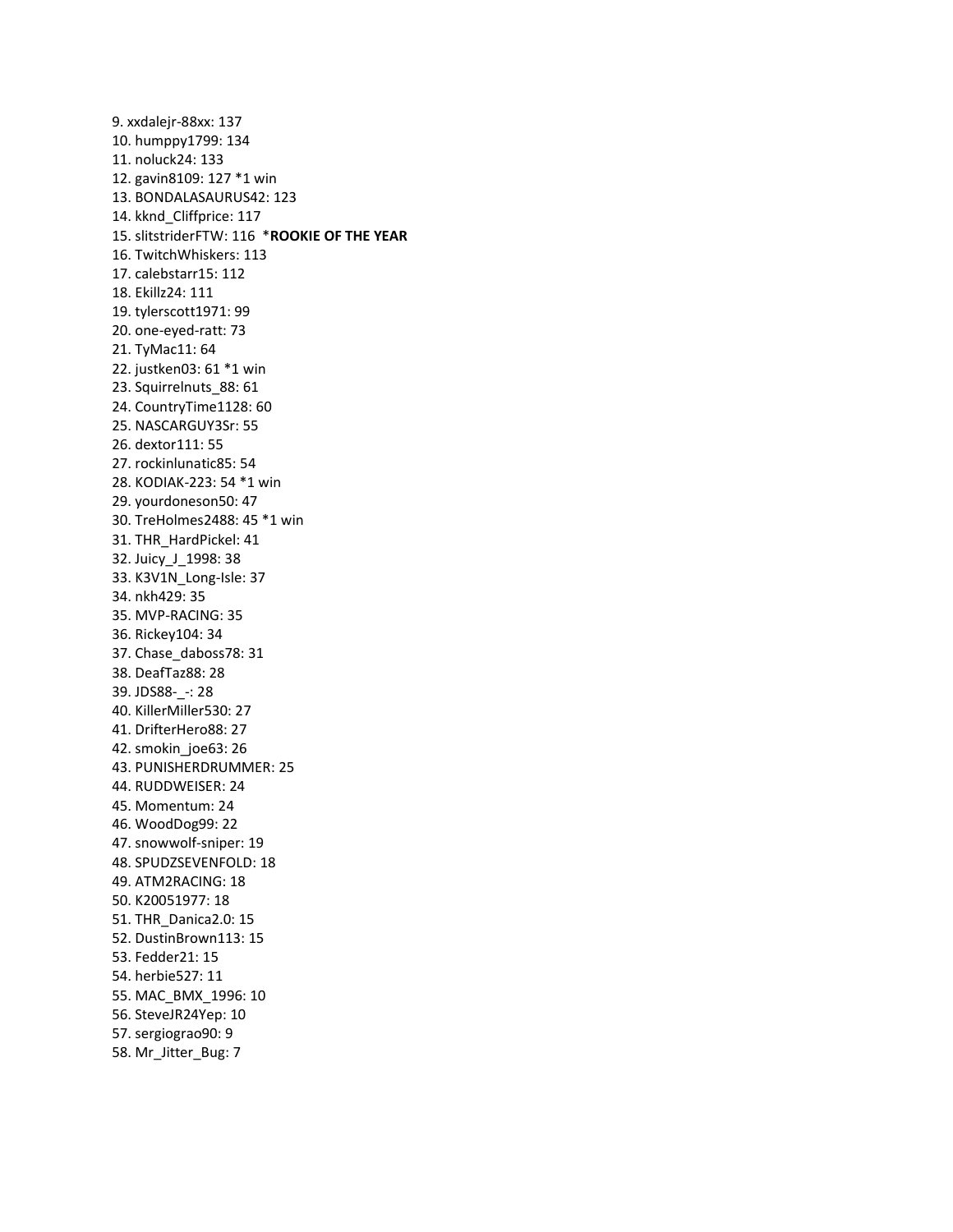# **Season 8 NOSSCAR X2 Series Race Results**

**Race 1: Daytona 100** 1. Marcus Walter Brown 2. Tyler McMurter 3. Daniel Harmon \*Pole Winner 4. Bryan Wiggins 5. Jerry Ashley 6. Frank Edwards 7. Eddy Fikes 8. Caleb Lopez 9. Jeffery Robinson Jr. 10. Aaron Manfredonia 11. Kaitlyn Lohr 12. Ty Bond 13. Bryan Keith Ellis 14. Matt Tetmeyer 15. Jordan Green 16. Clinton Buchanan 17. Billy Ray Thompson 18. Tiger Dipinto 19. O.E. Ratt 20. Steve Jr. 21. Harvick 22. XF Hunter

# **Race 2: Phoenix**

1. Kaitlyn Lohr 2. Tyler McMurter 3. Jeffery Robinson Jr. 4. Matt Tetmeyer 5. Eddy Fikes 6. Jerry Ashley 7. Bryan Wiggins 8. Marcus Walter Brown 9. Caleb Lopez 10. Daniel Harmon 11. Frank Edwards 12. Bryan Keith Ellis 13. Jordan Green \*Pole Winner 14. Tiger Dipinto 15. Steve Jr. 16. Harvick

# **Race 3: Kansas (night)**

- 1. Bryan Wiggins
- 2. Jordan Green \*Pole Winner
- 3. Caleb Lopez
- 4. Jerry Ashley
- 5. Kaitlyn Lohr
- 6. Tyler McMurter
- 7. Frank Edwards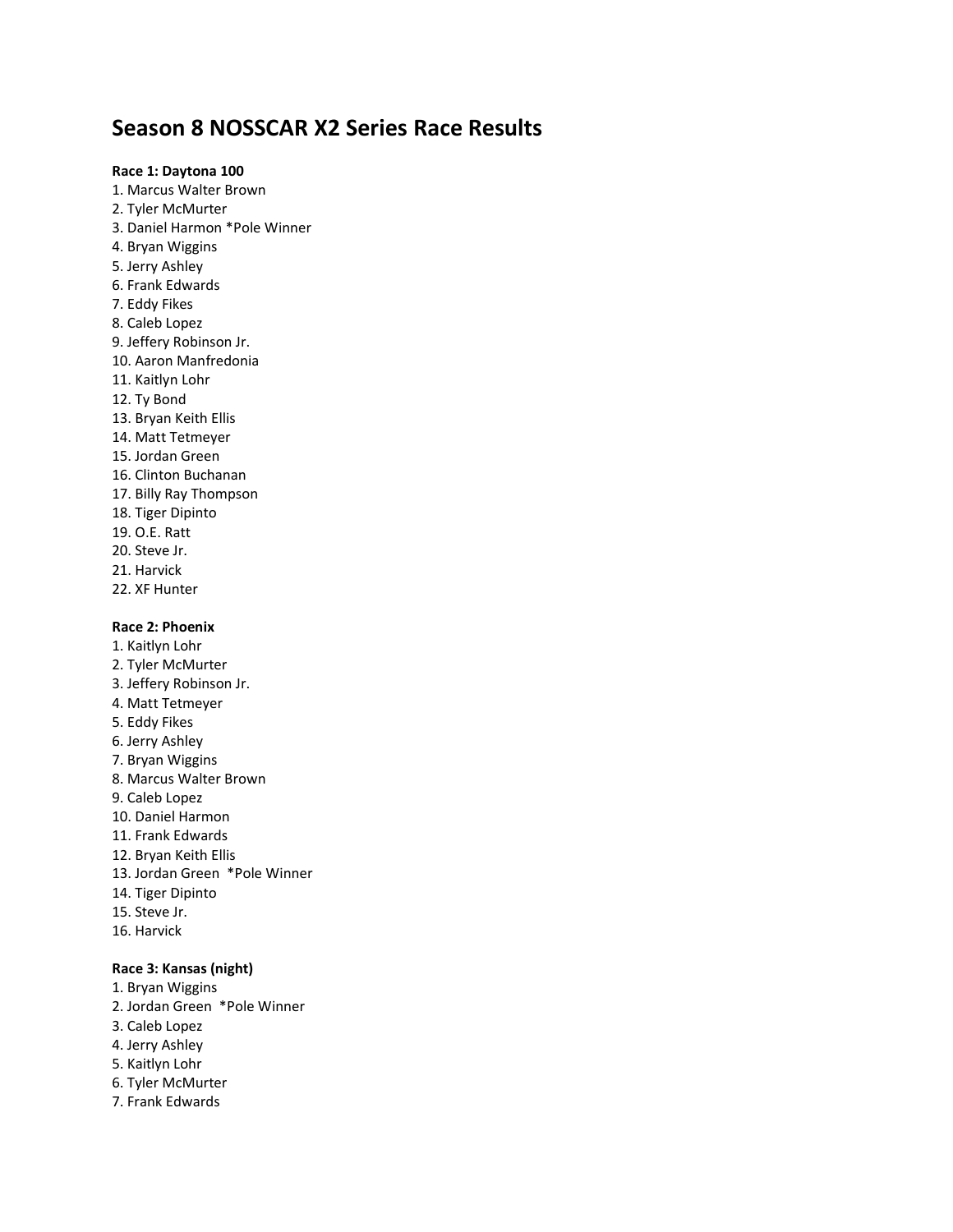8. Matt Tetmeyer 9. Marcus Walter Brown 10. Jeffery Robinson Jr. 11. Eddy Fikes 12. Daniel Harmon 13. Tiger Dipinto 14. Bryan Keith Ellis 15. Steve Jr. 16. XF Hunter

# **Race 4: Dover**

1. Tyler McMurter 2. Eddy Fikes 3. Frank Edwards 4. Caleb Lopez 5. Daniel Harmon 6. Tiger Dipinto 7. Matt Tetmeyer 8. Kaitlyn Lohr 9. Clinton Buchanan 10. Rush Downing 11. Crush Rock 12. Marcus Walter Brown \*Pole Winner 13. Bryan Wiggins 14. Jeffery Robinson Jr. 15. Cody Vaughn 16. Jerry Ashley

#### **Race 5: Watkins Glen**

1. Jordan Green \*Pole Winner 2. Tyler McMurter 3. Daniel Harmon 4. Eddy Fikes 5. Marcus Walter Brown 6. Jerry Ashley 7. Caleb Lopez 8. Matt Tetmeyer 9. Kaitlyn Lohr 10. Jeffery Robinson Jr. 11. Frank Edwards 12. Bryan Wiggins 13. Cody Vaughn 14. Rush Downing 15. Brian Bowman 16. Clinton Buchanan 17. Tiger Dipinto 18. Kodiak

# **Race 6: Texas (day)**

- 1. Jordan Green
- 2. Tyler McMurter \*Pole Winner
- 3. Daniel Harmon
- 4. Caleb Lopez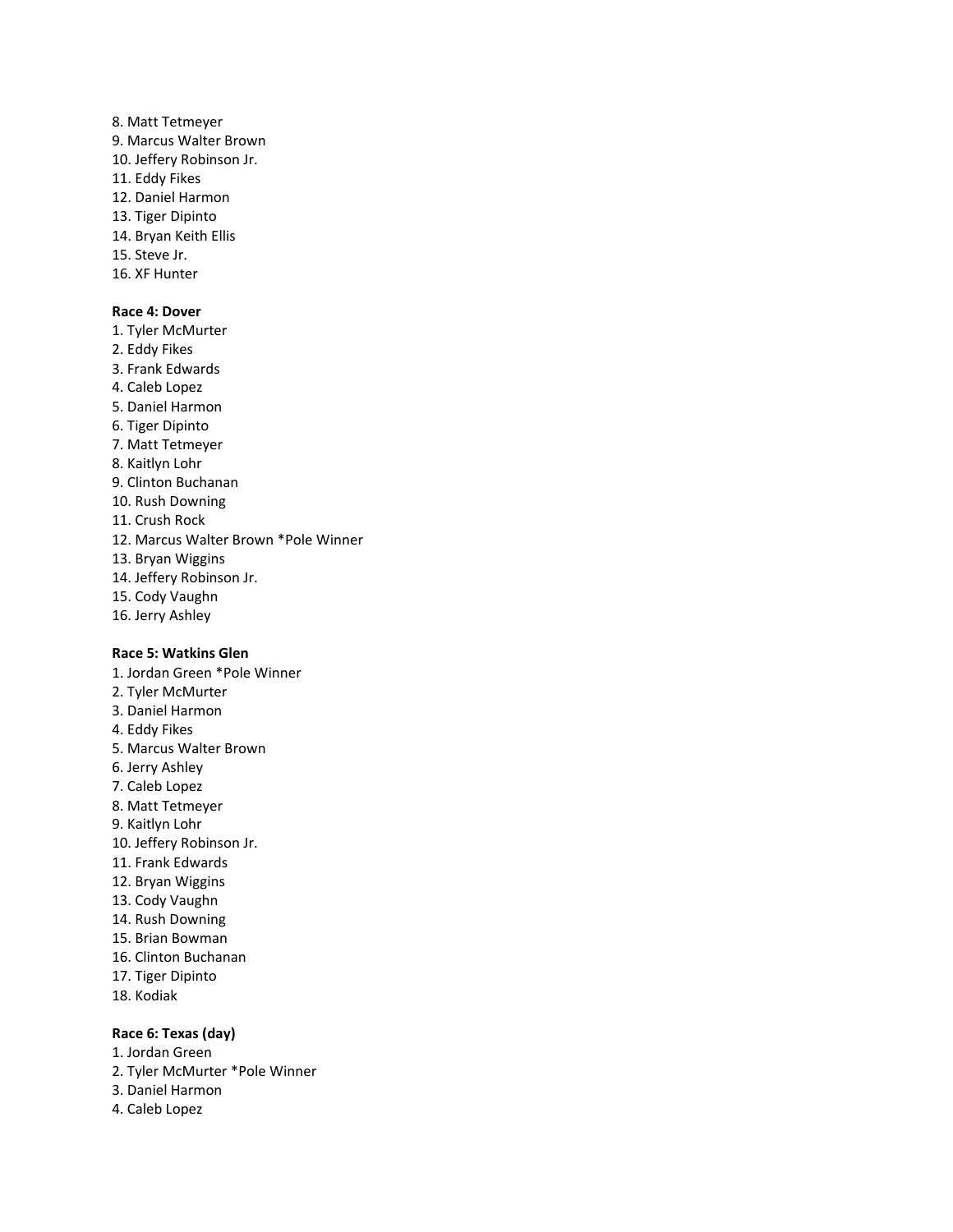- 5. Jerry Ashley 6. Kaitlyn Lohr 7. Jeffery Robinson Jr. 8. Frank Edwards 9. Bryan Wiggins 10. Matt Tetmeyer 11. Rush Downing 12. Don Tallinder 13. Marcus Walter Brown 14. Crush Rock 15. Clinton Buchanan
- 16. Cody Vaughn

# **Race 7: Bristol (day)**

- 1. Caleb Lopez 2. Jeffery Robinson Jr. 3. Tyler McMurter 4. Jordan Green \*Pole Winner 5. Daniel Harmon 6. Eddy Fikes 7. Aaron Manfredonia 8. Frank Edwards 9. Kaitlyn Lohr 10. BJ Thomas 11. Clinton Buchanen 12. Cody Vaughn 13. Rush Downing 14. Jerry Ashley 15. Matt Tetmeyer 16. Tiger Dipinto **Race 8: Pocono** 1. Jordan Green \*Pole Winner 2. Tyler McMurter
- 3. Caleb Lopez
- 4. Jeffery Robinson Jr.
- 5. Daniel Harmon
- 6. Aaron Manfredonia
- 7. Eddy Fikes
- 8. Frank Edwards
- 9. Matt Tetmeyer
- 10. Rush Downing
- 11. Clinton Buchanen
- 12. BJ Thomas
- 13. Cody Vaughn
- 14. Kaitlyn Lohr
- 15. Tiger Dipinto
- 16. Steve Jr.

# **Race 9: Indianapolis**

- 1. Jordan Green
- 2. Tyler McMurter
- 3. Daniel Harmon \*Pole Winner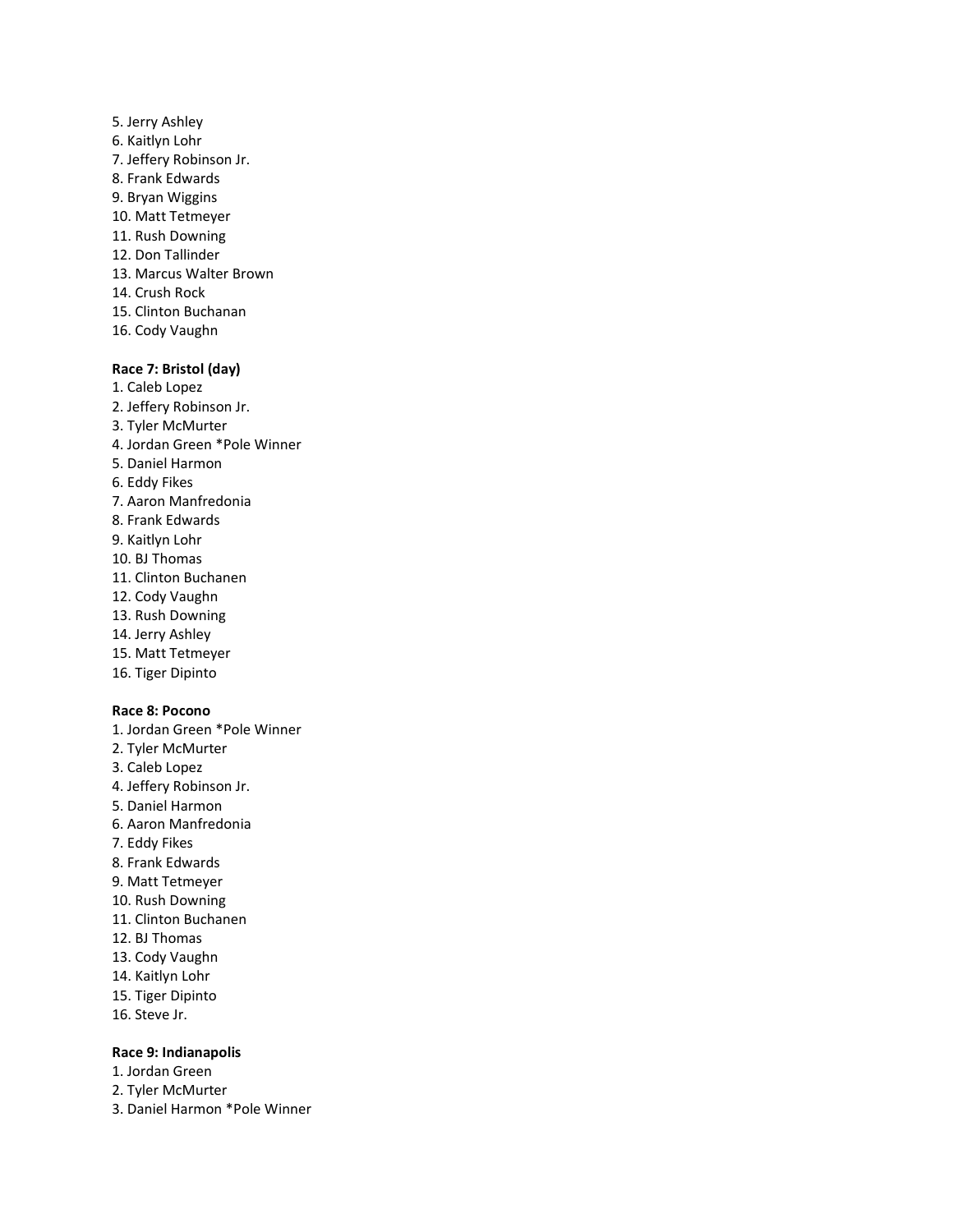- 4. Aaron Manfredonia 5. Matt Tetmeyer 6. Jeffery Robinson Jr. 7. Caleb Lopez 8. Cody Vaughn 9. Kaitlyn Lohr 10. Rush Downing 11. Clinton Buchanen 12. Eddy Fikes 13. Frank Edwards 14. Steve Jr.
- 15. BJ Thomas 16. Tiger Dipinto

## **Race 10: Darlington (night)**

- 1. Tyler McMurter
- 2. Jordan Green \*Pole Winner
- 3. Daniel Harmon
- 4. Bryan Wiggins
- 5. Matt Tetmeyer
- 6. Jerry Ashley
- 7. Caleb Lopez
- 8. Jeffery Robinson Jr.
- 9. Frank Edwards
- 10. Allen Richardson
- 11. Michael Shoemaker Rere
- 12. Kaitlyn Lohr
- 13. Rush Downing
- 14. Marcus Walter Brown
- 15. O.E. Ratt
- 16. Bryan Keith Ellis

#### **Race 11: Daytona (night)**

- 1. Daniel Harmon 2. Bryan Wiggins 3. Jeffery Robinson Jr. 4. Jordan Green 5. Tyler McMurter 6. Kaitlyn Lohr 7. Cody Vaughn 8. Clinton Buchanen 9. Frank Edwards 10. Michael Shoemaker Rere 11. Dustin McClintlock 12. Matt Tetmeyer 13. Caleb Lopez \*Pole Winner 14. Allen Richardson 15. Rush Downing
- 16. Jerry Ashley

# **Race 12: Charlotte (night)**

1. Gary Ladomirak Jr. 2. Jordan Green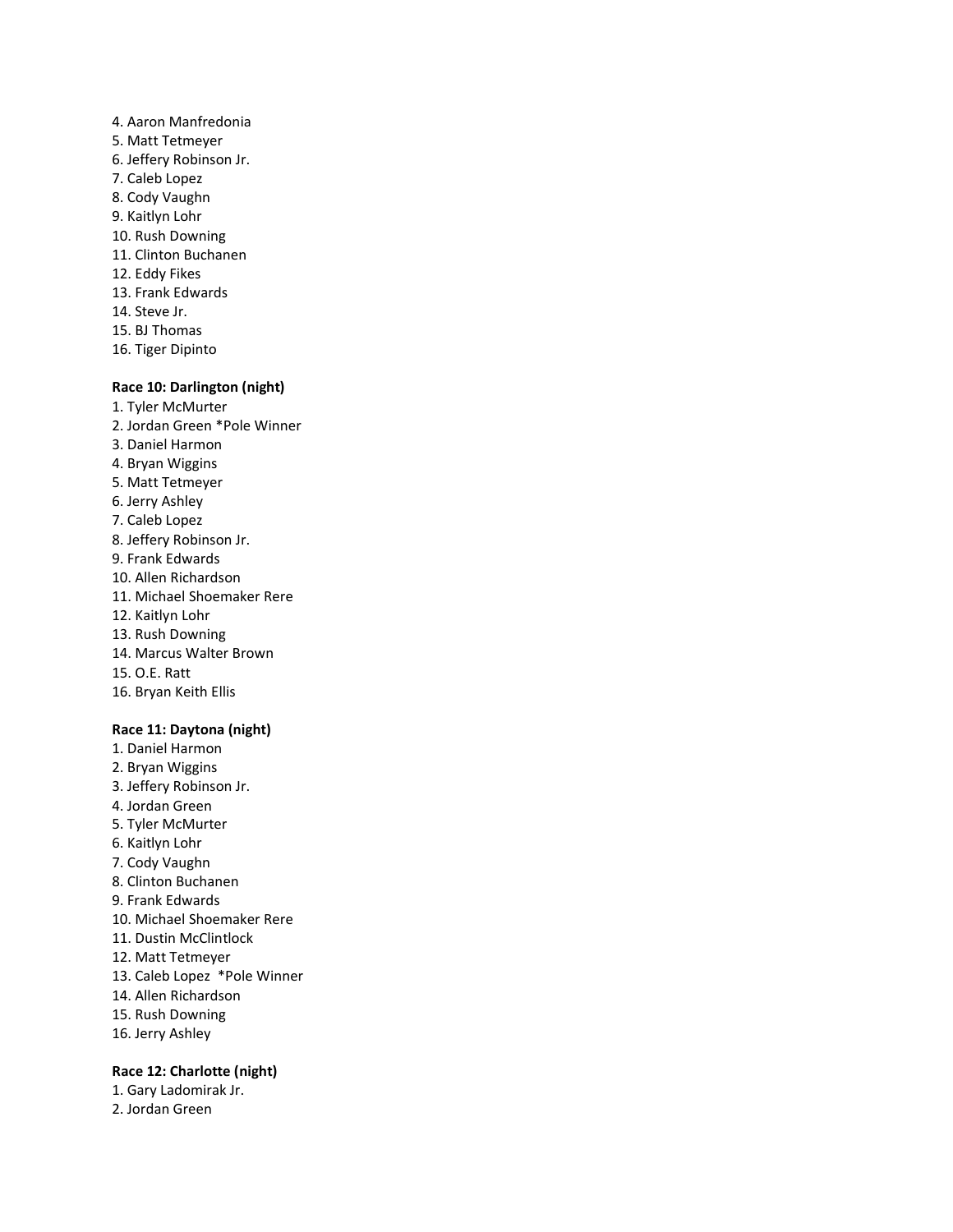3. Tyler McMurter \*Pole Winner 4. Bryan Wiggins 5. Eddy Fikes 6. Caleb Lopez 7. Dustin McClintlock 8. Daniel Harmon 9. Aaron Manfredonia 10. Frank Edwards 11. Matt Tetmeyer 12. Jeffery Robinson Jr. 13. Kaitlyn Lohr 14. Rush Downing 15. Michael Shoemaker Rere 16. Jerry Ashley

## **Race 13: Richmond (night)**

1. Tyler McMurter \*Pole Winner 2. Dustin McClintlock 3. Daniel Harmon 4. Jordan Green 5. Eddy Fikes 6. Caleb Lopez 7. Frank Edwards 8. Jerry Ashley 9. Jeffery Robinson Jr. 10. Ty Bond 11. Kaitlyn Lohr 12. Clinton Buchanen 13. Cody Vaughn 14. Matt Tetmeyer 15. Allen Richardson 16. O.E. Ratt

# **Race 14: Auto Club**

- 1. Jordan Green \*Pole Winner
- 2. Jeffery Robinson Jr.
- 3. Tyler McMurter
- 4. Bryan Wiggins
- 5. Dustin McClintlock
- 6. Eddy Fikes
- 7. Daniel Harmon
- 8. Caleb Lopez
- 9. Ty Bond
- 10. Jerry Ashley
- 11. Frank Edwards
- 12. Kaitlyn Lohr
- 13. Allen Richardson
- 14. Cody Vaughn
- 15. S. Edward
- 16. Steve Jr.

# **Race 15: New Hampshire**

1. Tyler McMurter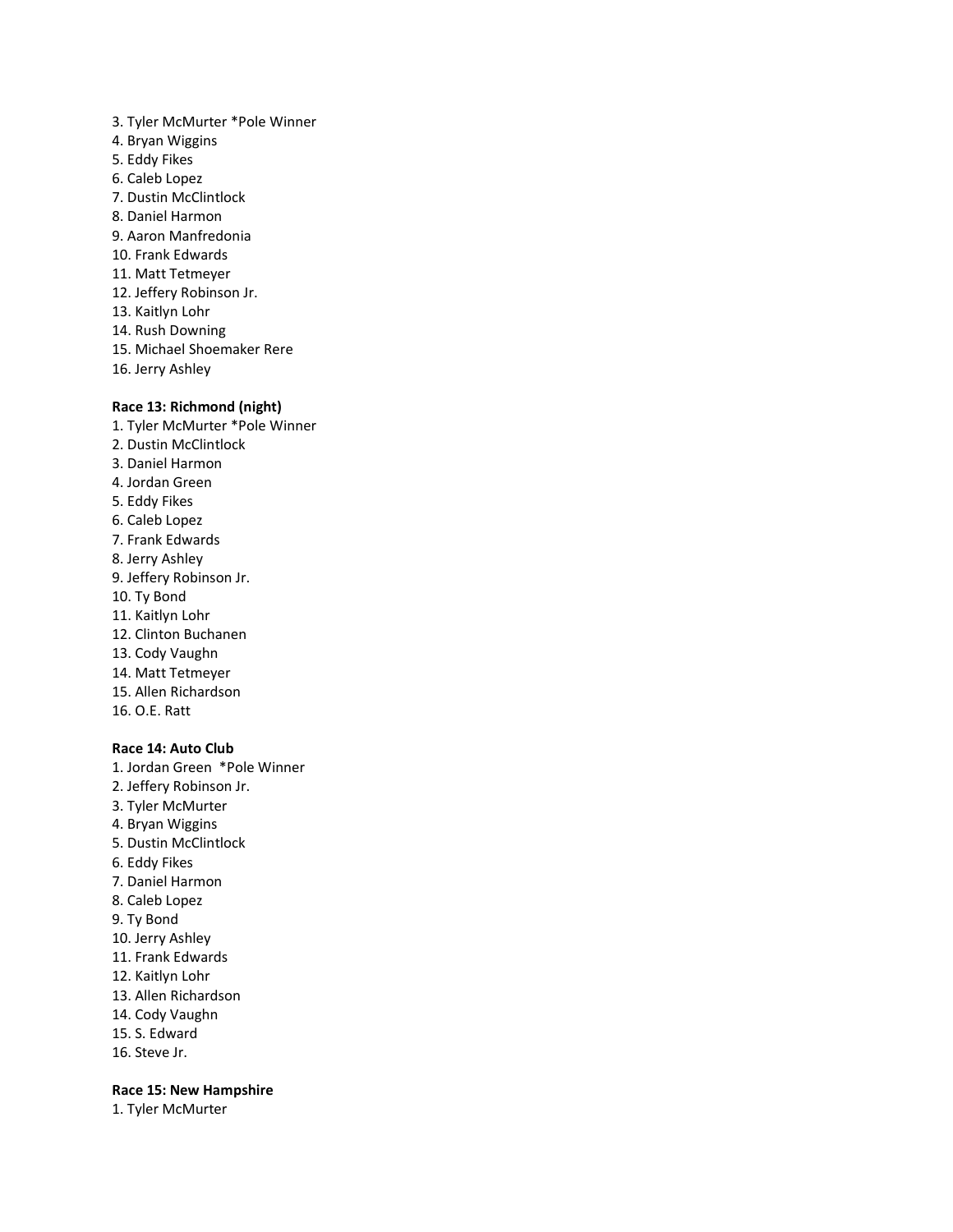- 2. Matt Tetmeyer 3. Jordan Green 4. Daniel Harmon \*Pole Winner 5. Caleb Lopez 6. Jeffery Robinson Jr. 7. Allen Richardson 8. Aaron Manfredonia 9. Frank Edwards 10. Jared Scott 11. Clinton Buchanen 12. Kaitlyn Lohr 13. Jerry Ashley 14. Kenny Adair 15. Bryan Wiggins 16. Rush Downing 17. Darrius McGill
- 18. Cliff Price

#### **Race 16: Las Vegas**

- 1. Tyler McMurter 2. Jordan Green \*Pole Winner 3. Frank Edwards 4. Matt Tetmeyer 5. Jeffery Robinson Jr. 6. Caleb Lopez 7. Kaitlyn Lohr 8. Daniel Harmon 9. Allen Richardson 10. Rush Downing 11. Kenny Adair 12. Jared Scott 13. Eddy Fikes 14. Jerry Ashley 15. Bryan Wiggins 16. Aaron Manfredonia 17. Clinton Buchanen 18. O.E. Ratt **Race 17: Talladega**
- 
- 1. Gary Ladomirak Jr.
- 2. Matt Tetmeyer \*Pole Winner
- 3. Kenny Adair
- 4. Caleb Lopez
- 5. Tyler McMurter
- 6. Allen Richardson
- 7. Jeffery Robinson Jr
- 8. Kaitlyn Lohr
- 9. Daniel Harmon
- 10. Jerry ashley
- 11. Rush Downing
- 12. Jordan Green
- 13. Eddy Fikes
- 14. Bryan Wiggins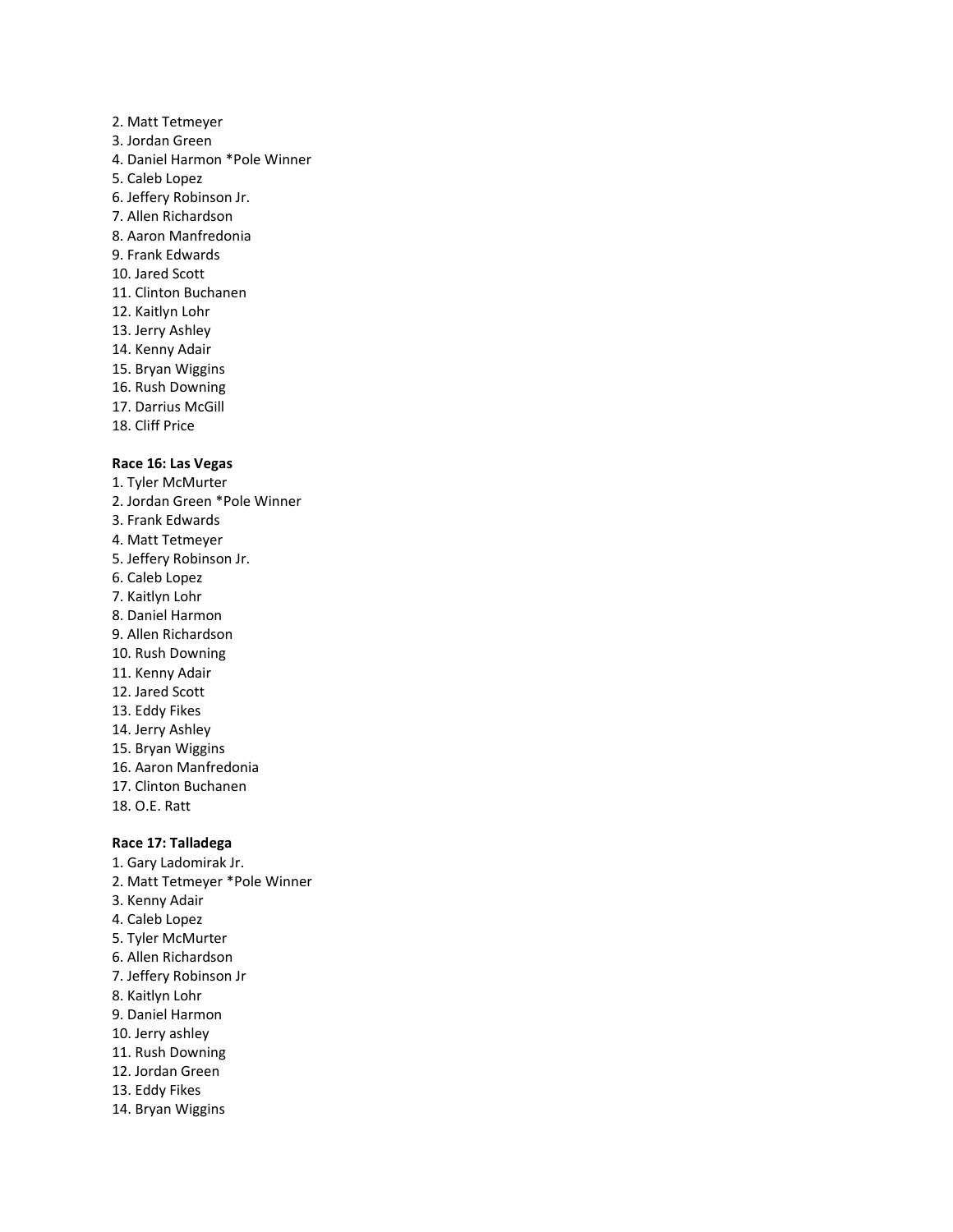15. O.E. Ratt 16. Tiger Dipinto

# **Race 18: Bristol (night) Nov. 14**

- 1. Jordan Green \*Pole Winner 2. Tyler McMurter 3. Daniel Harmon 4. Eddy Fikes 5. Bryan Wiggins 6. Jerry Ashley 7. Kaitlyn Lohr 8. Caleb Lopez 9. Jeffery Robinson Jr. 10. Matt Tetmeyer 11. Frank Edwards 12. Cody Vaughn 13. Michael Shoemaker Rere 14. Ty Bond 15. Kenny Adair
- 16. Rush Downing

#### **Race 19: Chicagoland Nov. 14**

- 1. Jordan Green \*Pole Winner 2. Tyler McMurter
- 3. Daniel Harmon
- 4. Matt Tetmeyer
- 5. Caleb Lopez
- 6. Michael Shoemaker Rere
- 7. Jeffery Robinson Jr.
- 8. Bryan Wiggins
- 9. Jerry Ashley
- 10. Kaitlyn Lohr
- 11. Gary Ladomirak Jr.
- 12. Ty Bond
- 13. Eddy Fikes
- 14. Cody Vaughn
- 15. Frank Edwards
- 16. Clinton Buchanen

### **Race 20: Sonoma Nov. 14**

- 1. Jordan Green \*Pole Winner
- 2. Gary Ladomirak Jr.
- 3. Tyler McMurter
- 4. Caleb Lopez
- 5. Jeffery Robinson Jr.
- 6. Daniel Harmon
- 7. Kaitlyn Lohr
- 8. Cody Vaughn
- 9. Jerry Ashley
- 10. Matt Tetmeyer
- 11. Ty Bond
- 12. Steve Jr.
- 13. Kodiak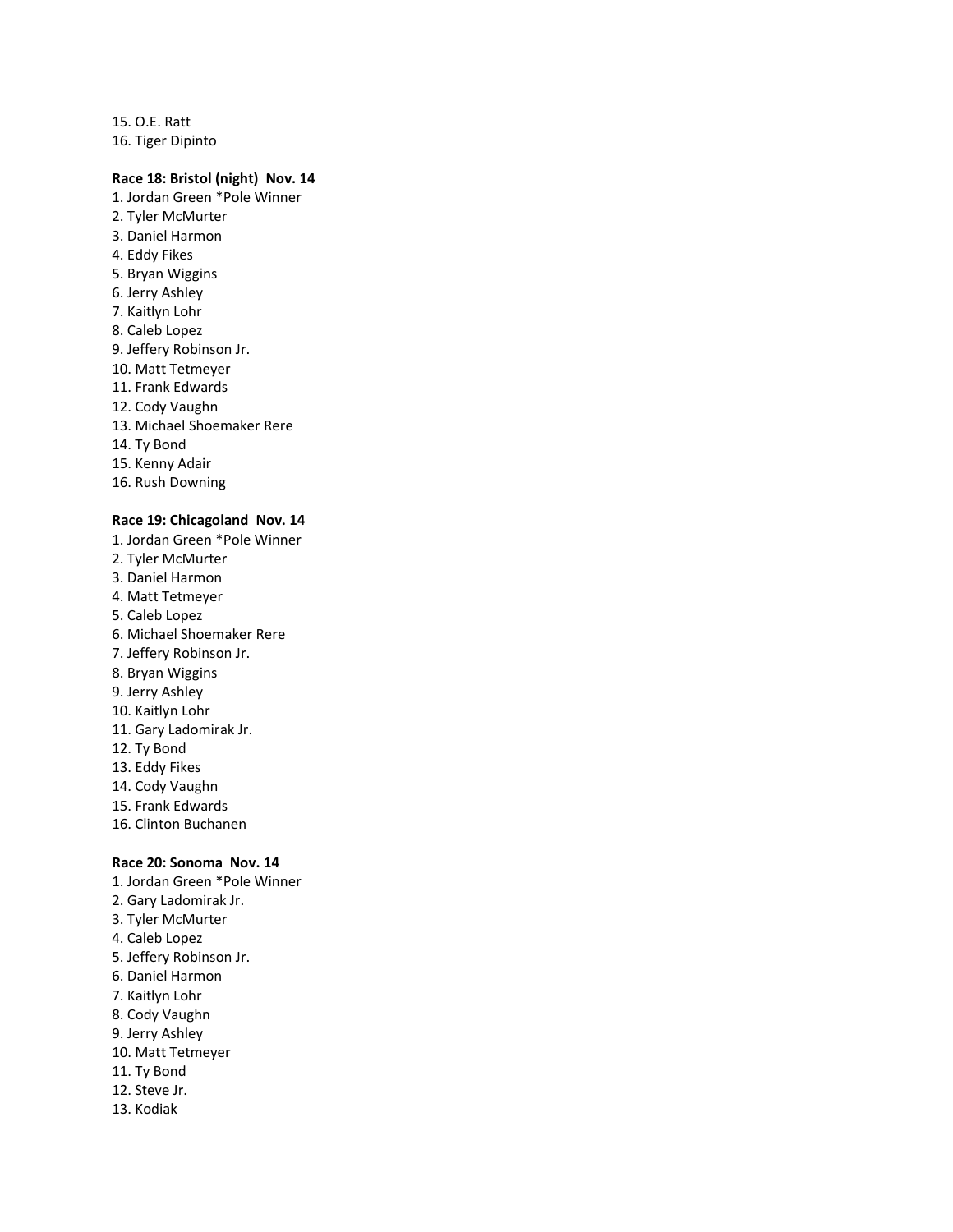### **\*All-Star Race at Charlotte\* Nov. 21**

- 1. Caleb Lopez
- 2. Dustin McClintlock
- 3. Bryan Wiggins
- 4. Matt Tetmeyer
- 5. Tyler McMurter
- 6. Kaitlyn Lohr
- 7. Michael Shoemaker Rere
- 8. Rickey Biehn
- 9. Daniel Harmon
- 10. Jeffery Robinson Jr.
- 11. RJ Haywood
- 12. Kenny Adair
- 13. Eddy Fikes
- 14. Cody Vaughn

# **Race 21: Michigan Nov. 14**

- 1. Gary Ladomirak Jr. \*Pole Winner 2. Eddy Fikes 3. Matt Tetmeyer
- 4. Rickey Biehn
- 5. Caleb Lopez
- 6. Michael Shoemaker Rere
- 7. Jeffery Robinson Jr.
- 8. Tyler McMurter
- 9. Daniel Harmon
- 10. Kaitlyn Lohr
- 11. Dustin McClintlock
- 12. O.E. Ratt
- 13. Kenny Adair
- 14. Bryan Wiggins
- 15. Ty Bond
- 16. Kodiak

# **Race 22: Kentucky Nov. 21**

- 1. Eddy Fikes 2. Tyler McMurter
- 3. Brett Baker \*Pole Winner
- 4. Daniel Harmon
- 5. Rickey Biehn
- 6. Caleb Lopez
- 7. Matt Tetmeyer
- 8. Jeffery Robinson Jr.
- 9. Kaitlyn Lohr
- 10. Michael Shoemaker Rere
- 11. O.E. Ratt
- 12. Cody Vaughn
- 13. Gary Ladomirak Jr.
- 14. Allen Richardson
- 15. Steve Jr.
- 16. Darrius McGill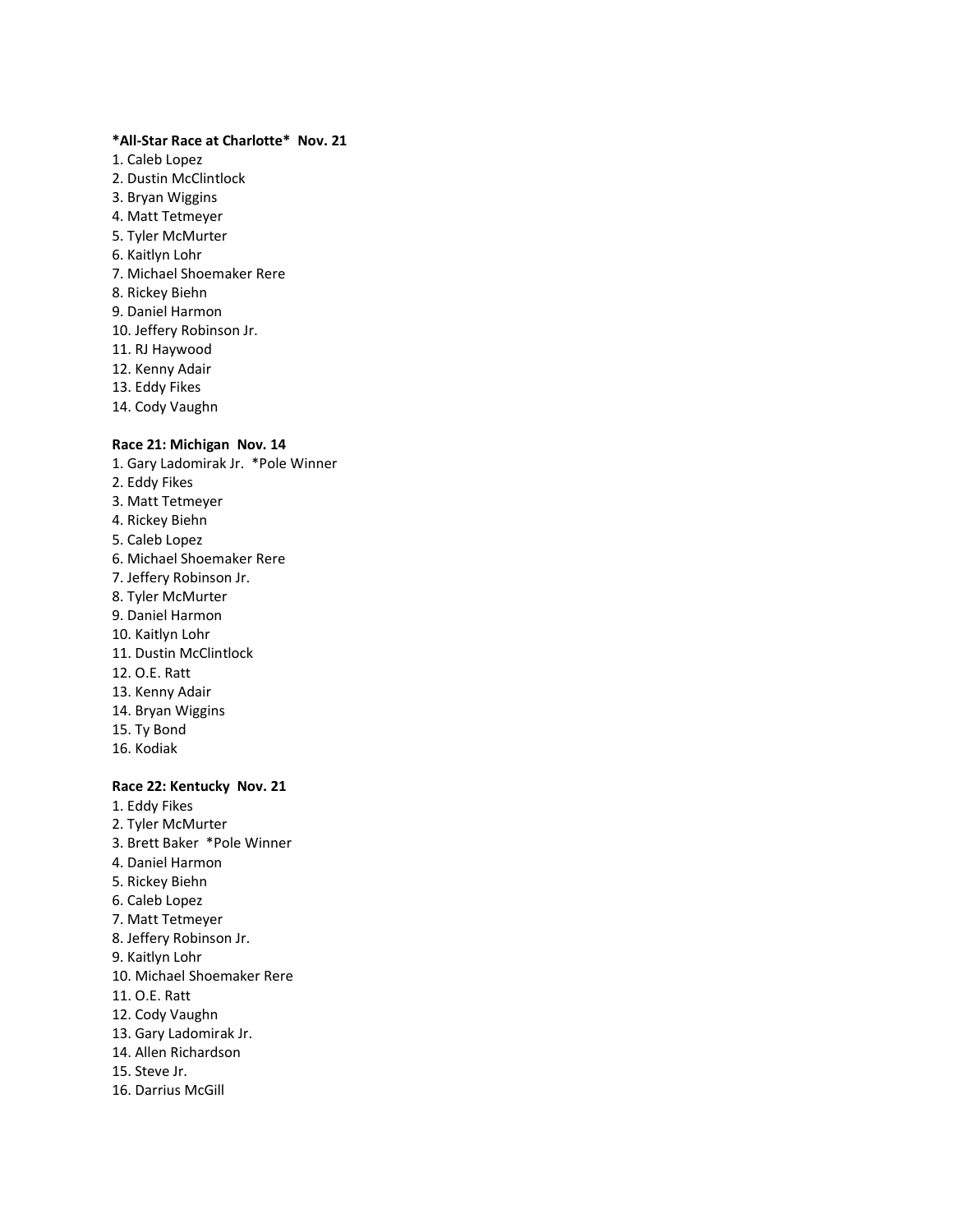#### **Race 23: Martinsville Nov. 21**

- 1. Tyler McMurter
- 2. Jordan Green \*Pole Winner
- 3. Daniel Harmon
- 4. Eddy Fikes
- 5. Ty Bond
- 6. Jerry Ashley
- 7. Caleb Lopez
- 8. Allen Richardson
- 9. Matt Tetmeyer
- 10. Jeffery Robinson Jr.
- 11. Kaitlyn Lohr
- 12. RJ Haywood
- 13. Kenny Adair
- 14. Rickey Biehn
- 15. Michael Shoemaker Rere
- 16. Kodiak

# **Race 24: Kansas (day) Nov. 28**

- 1. Tyler McMurter
- 2. Jordan Green \*Pole Winner
- 3. Gary Ladomirak Jr.
- 4. Bryan Wiggins
- 5. Caleb Lopez
- 6. Eddy Fikes
- 7. Matt Tetmeyer
- 8. Daniel Harmon
- 9. Jeffery Robinson Jr.
- 10. Kaitlyn Lohr
- 11. Jerry Ashley
- 12. Cody Vaughn
- 13. RJ Haywood
- 14. Allen Richardson
- 15. Ty Bond
- 16. Rickey Biehn
- 17. Kenny Adair
- 18. Kodiak

# **Race 25: Atlanta (day) Nov. 28**

- 1. Jordan Green
- 2. Eddy Fikes
- 3. Matt Tetmeyer
- 4. Daniel Harmon
- 5. Caleb Lopez
- 6. Tyler McMurter \*Pole Winner
- 7. Jeffery Robinson Jr.
- 8. Kaitlyn Lohr
- 9. Cody Vaughn
- 10. Rod Watts
- 11. Jerry Ashley
- 12. Elijah Reeves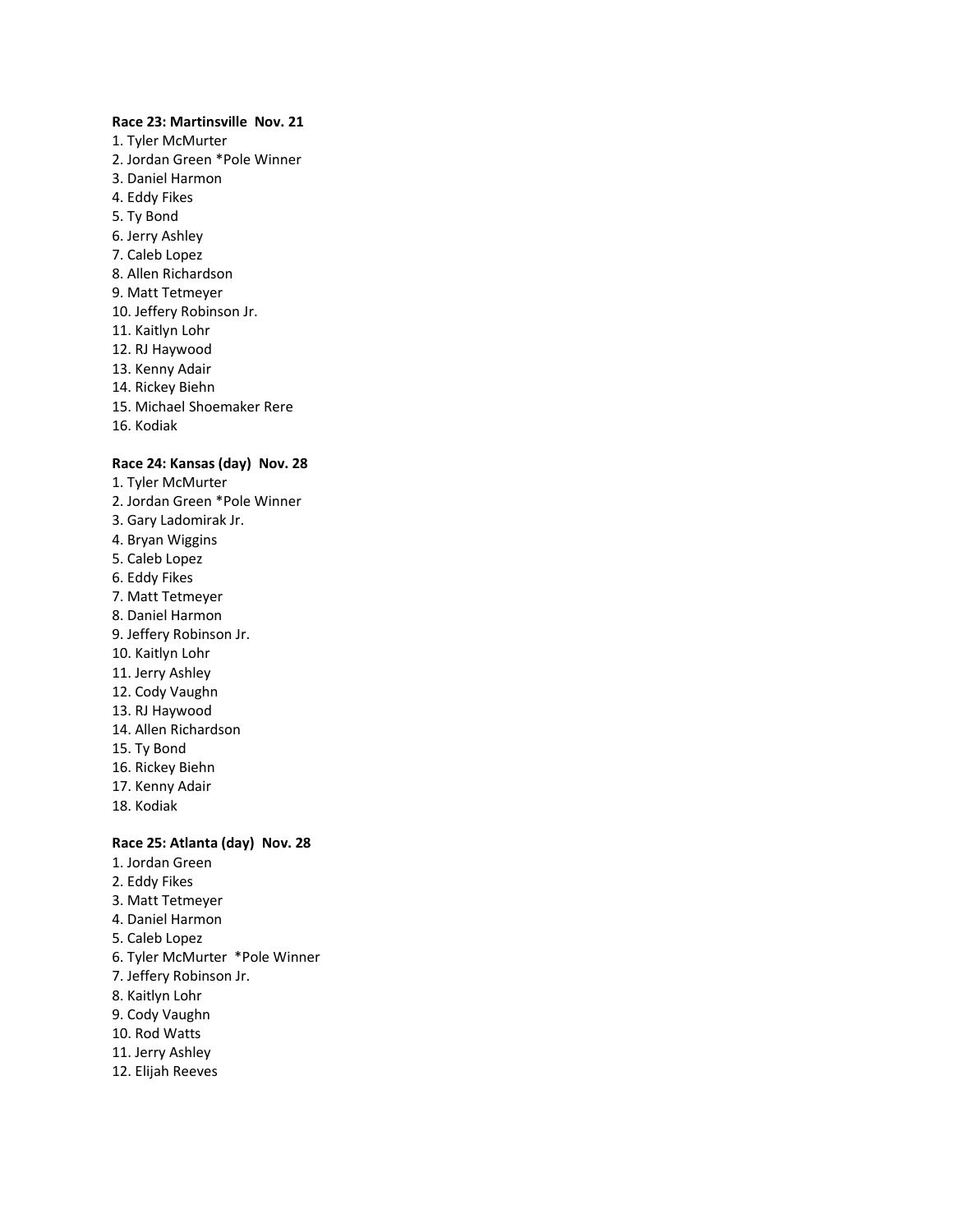# **Season 8 NOSSCAR X2 Series Final Standings**

1. Jordan Green: 206 \*9 wins 2. Tyler McMurter: 204 \*7 wins 3. Daniel Harmon: 172 \*1 win 4. Eddy Fikes: 168 \*1 win (R) \***Rookie of the Year** 5. Bryan Wiggins: 161 \*1 win 6. Matt Tetmeyer: 161 (R) 7. Caleb Lopez: 159 \*1 win 8. Jeffery Robinson Jr: 154 (R) 9. Gary Ladomirak Jr: 141 \*3 wins (R) 10. Kaitlyn Lohr: 136 \*1 win 11. Jerry Ashley: 135 12. Frank Edwards: 129 13. Marcus Walter Brown: 97 \*1 win 14. Aaron Manfredonia: 96 15. Allen Richardson: 95 (R) 16. Cody Vaughn: 95 (R) 17. Michael Shoemaker Rere: 90 18. Ty Bond: 89 19. Clinton Buchanen: 88 (R) 20. Rush Downing: 88 (R) 21. Dustin McClintlock: 78 22. Kenny Adair: 69 23. Tiger Dipinto: 63 (R) 24. Steve Jr: 55 (R) 25. O.E. Ratt: 50 26. Rickey Biehn: 49 27. Bryan Keith Ellis: 33 (R) 28. Kodiak: 31 29. BJ Thomas: 29 (R) 30. Jared Scott: 22 (R) 31. Brett Baker: 21 (R) 32. RJ Haywood: 19 33. Crush Rock: 19 (R) 34. Rod Watts: 11 (R) 35. Darrius McGill: 11 (R) 36. Don Tallinder: 10 (R) 37. Elijah Reeves: 10 ® 38. Harvick: 9 (R) 39. XF Hunter: 9 (R) 40. Brian Bowman: 7 41. S. Edward: 7 (R) 42. Billy Thomson: 5 (R) 43. Cliff Price: 5

# **2019 NOSSCAR X2 Series Race Results (Season 9)**

**Race 1: Daytona 100 Apr. 13** 1. Brett Baker \*Pole Winner 2. Bryan Wiggins 3. Allen Richardson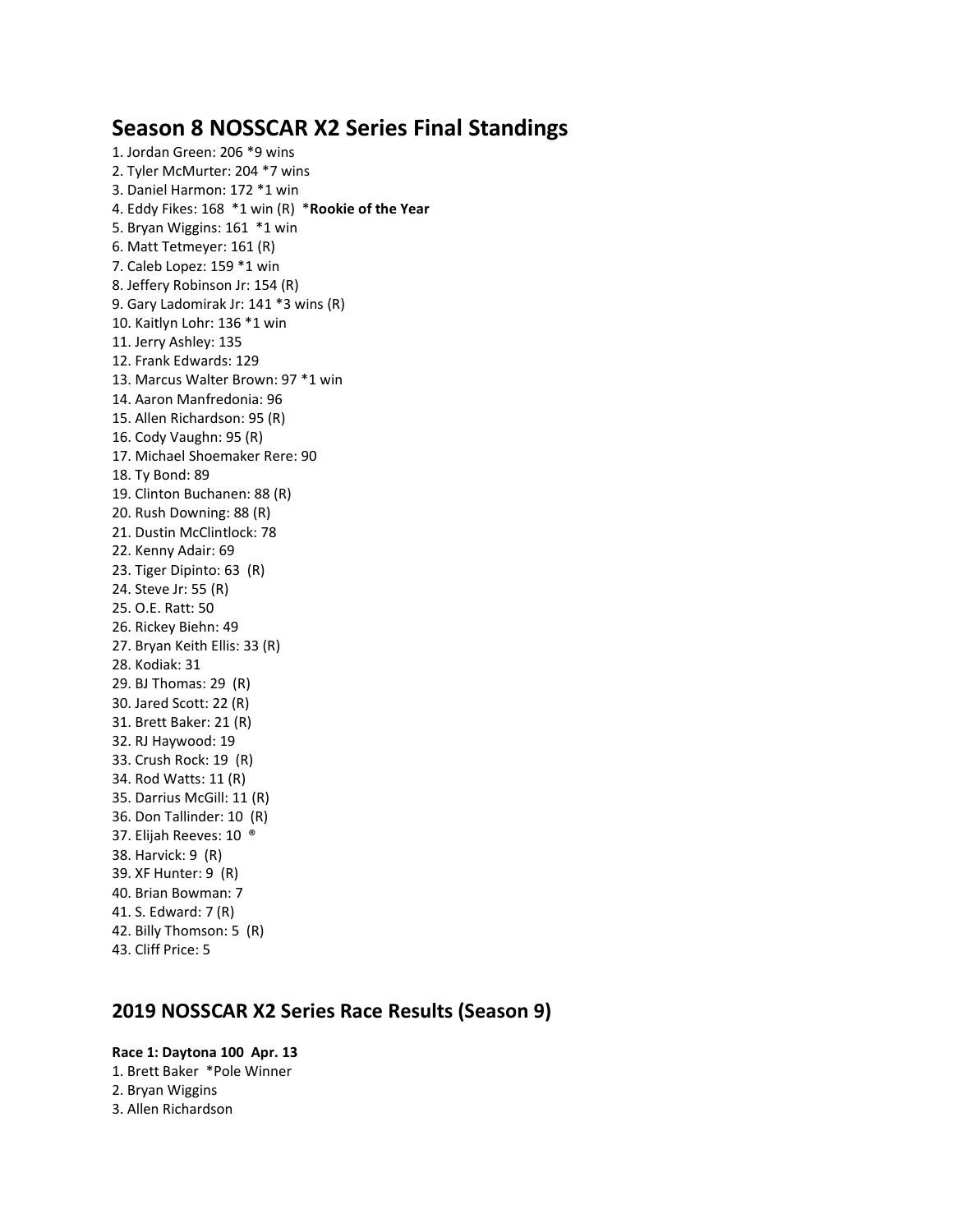- 4. Daniel Harmon
- 5. Tyler McMurter
- 6. Jordan Green
- 7. Matt Tetmeyer
- 8. Kevin Long-Isle

# **Race 2: Phoenix Apr. 13**

- 1. Tyler McMurter \*Pole Winner
- 2. Jordan Green
- 3. Daniel Harmon
- 4. Brett Baker
- 5. Kaitlyn Lohr
- 6. Allen Richardson
- 7. Elijah Reeves
- 8. Matt Tetmeyer
- 9. Michael Shoemaker Rere
- 10. Bryan Wiggins

# **Race 3: Kansas (night) Apr. 13**

- 1. Daniel Harmon
- 2. Jordan Green \*Pole Winner
- 3. Tyler McMurter
- 4. Brett Baker
- 5. Kaitlyn Lohr
- 6. Allen Richardson
- 7. Michael Shoemaker Rere
- 8. Matt Tetmeyer
- 9. Kevin Long-Isle
- 10. Elijah Reeves \*DQ

# **Race 4: Dover Apr. 13**

1. Jordan Green \*Pole Winner 2. Daniel Harmon 3. Tyler McMurter 4. Caleb Lopez 5. Kaitlyn Lohr 6. Michael Shoemaker Rere 7. RJ Haywood 8. Matt Tetmeyer 9. Brett Baker 10. Elijah Reeves \*DQ

### **Race 5: Watkins Glen Apr. 20**

- 1. Jordan Green \*Pole Winner
- 2. Tyler McMurter
- 3. Caleb Lopez
- 4. Jeffery Robinson Jr.
- 5. Volt Shocker
- 6. Allen Richardson
- 7. Kaitlyn Lohr
- 8. Shawn McNutt
- 9. Kevin Long-Isle
- 10. Brian Keith Ellis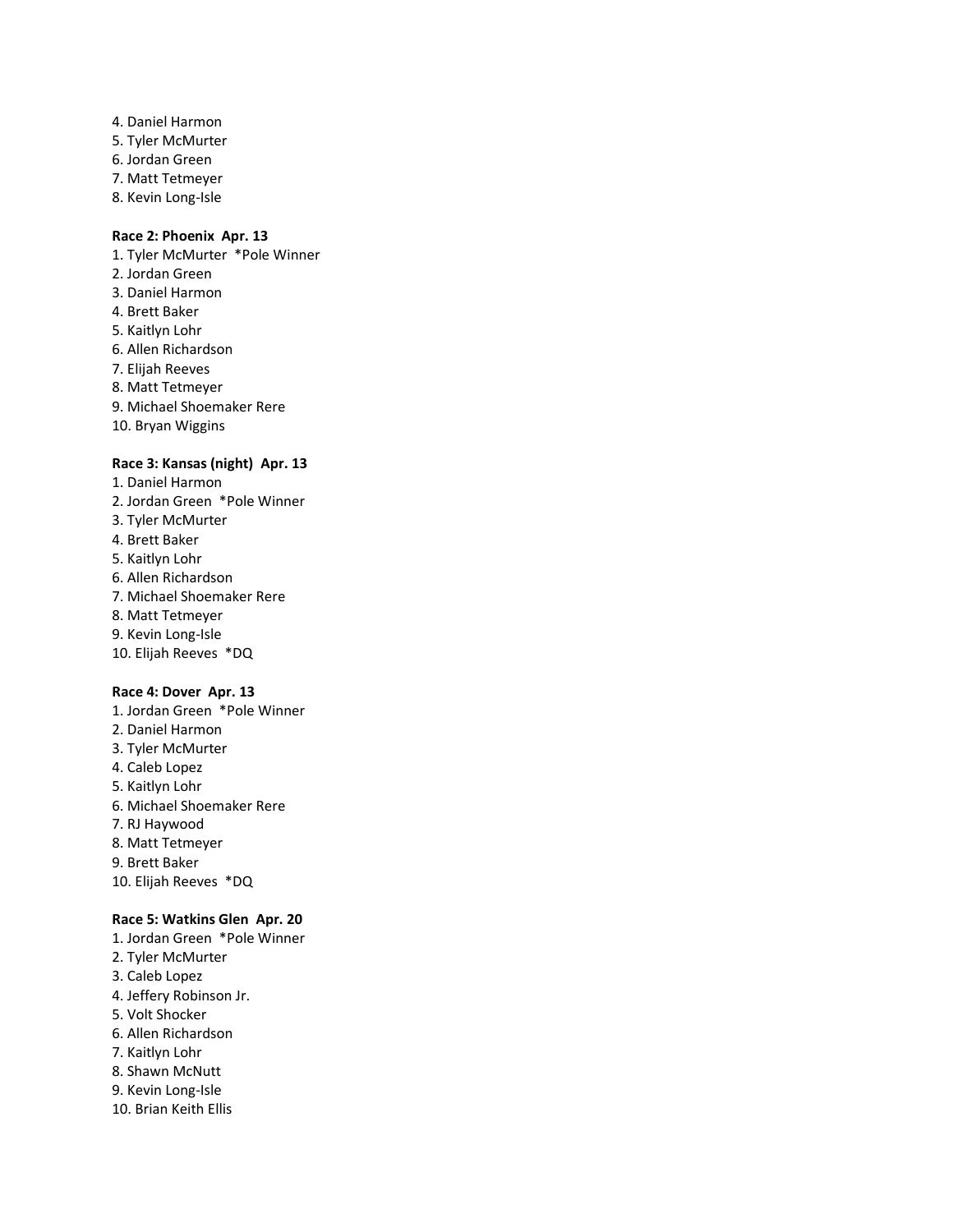11. Frank Edwards 12. Elijah Reeves \*DQ

# **Race 6: Texas (day) Apr. 20**

- 1. Jordan Green \*Pole Winner 2. Allen Richardson 3. Tyler McMurter 4. Jeffery Robinson Jr. 5. Kevin Long-Isle 6. Allen Richardson 7. Frank Edwards 8. Caleb Lopez 9. Kaitlyn Lohr 10. Brian Keith Ellis 11. RJ Haywood 12. Mitz Fitz 13. Eddy Fikes 14. Volt Shocker 15. Elijah Reeves \*DQ
- 

### **Race 7: Bristol (day) Apr. 20**

1. Tyler McMurter \*Pole Winner 2. Jordan Green 3. Caleb Lopez 4. Allen Richardson 5. Frank Edwards 6. Eddy Fikes 7. Kaitlyn Lohr 8. RJ Haywood 9. Brian Keith Ellis 10. Shawn McNutt 11. Jeffery Robinson Jr. 12. Volt Shocker 13. Elijah Reeves \*DQ

#### **Race 8: Pocono Apr. 27**

1. Jordan Green \*Pole Winner 2. Tyler McMurter 3. Allen Richardson 4. Caleb Lopez 5. Jeffery Robinson Jr. 6. Shawn Lucas 7. Kevin Long-Isle 8. Brian Keith Ellis 9. RJ Haywood 10. Shawn McNutt 11. Frank Edwards 12. Mitz Fitz 13. Volt Shocker 14. Elijah Reeves \*DQ

# **Race 9: Indianapolis Apr. 27**

1. Eddy Fikes \*Pole Winner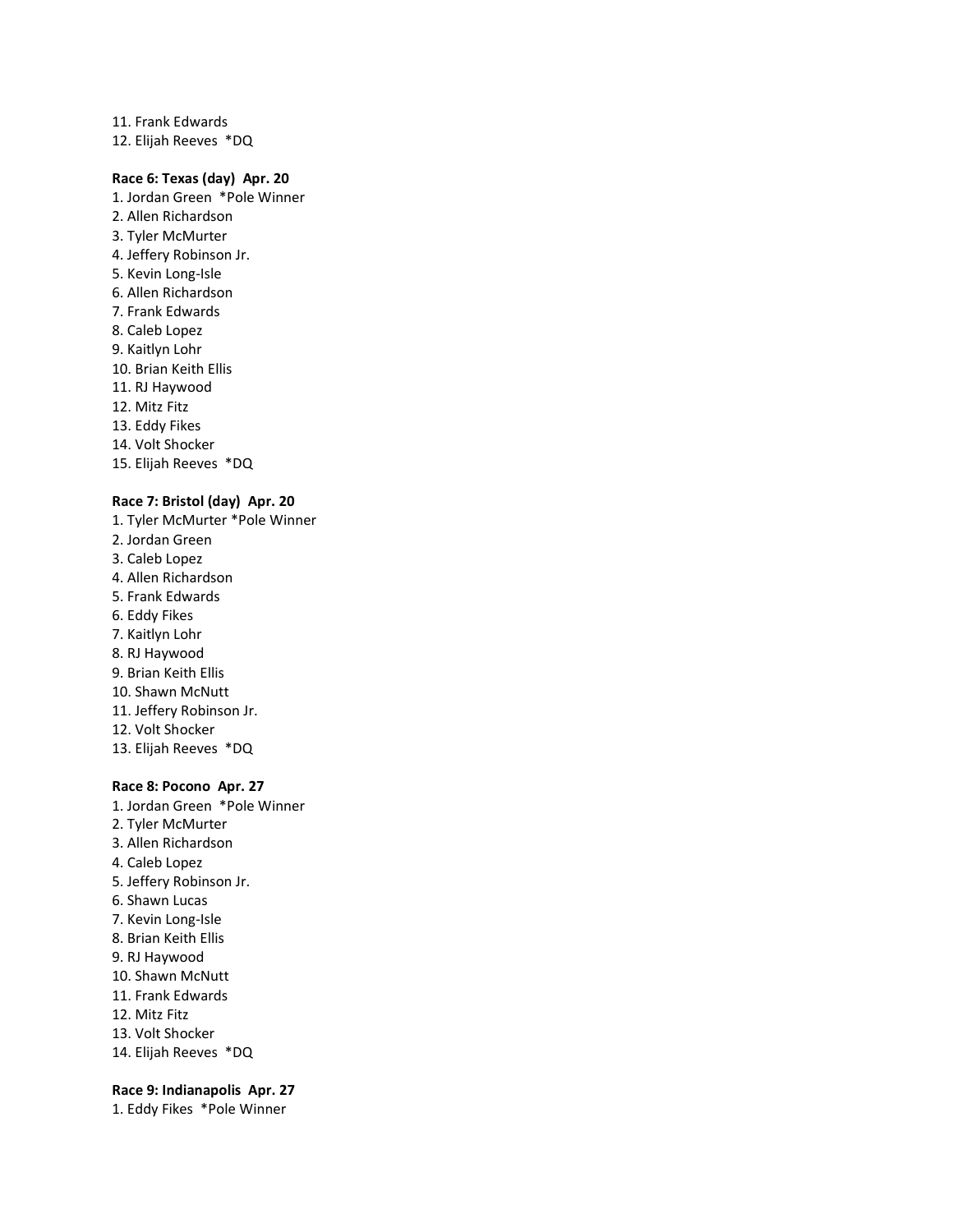- 2. Tyler McMurter 3. Jordan Green 4. Jeffery Robinson Jr. 5. Kevin Long-Isle 6. Caleb Lopez 7. Allen Richardson 8. Brian Keith Ellis 9. Shawn Lucas 10. RJ Haywood
- 11. Elijah Reeves \*DQ

# **Race 10: Darlington (night) Apr. 27**

1. Jordan Green \*Pole Winner 2. Tyler McMurter 3. Caleb Lopez 4. Kevin Long-Isle 5. Eddy Fikes 6. Allen Richardson 7. Kaitlyn Lohr 8. Jeffery Robinson Jr. 9. RJ Haywood 10. Brian Keith Ellis 11. Matthew Lambert \*DQ 12. Elijah Reeves \*DQ

#### **Race 11: Daytona (night) Apr. 27**

1. Tyler McMurter 2. Jordan Green 3. Allen Richardson \*Pole Winner 4. Caleb Lopez 5. RJ Haywood 6. Kevin Long-Isle 7. Brian Keith Ellis 8. Jeffery Robinson Jr. 9. Kaitlyn Lohr 10. Eddy Fikes 11. Elijah Reeves \*DQ 12. Matthew Lambert \*DQ

# **Race 12: Charlotte (night) Apr. 27**

1. Jordan Green \*Pole Winner 2. Tyler McMurter 3. Caleb Lopez 4. Eddy Fikes 5. Kevin Long-Isle 6. Brian Keith Ellis 7. Kaitlyn Lohr 8. RJ Haywood 9. Jeffery Robinson Jr. 10. Allen Richardson 11. Matthew Lambert \*DQ 12. Elijah Reeves \*DQ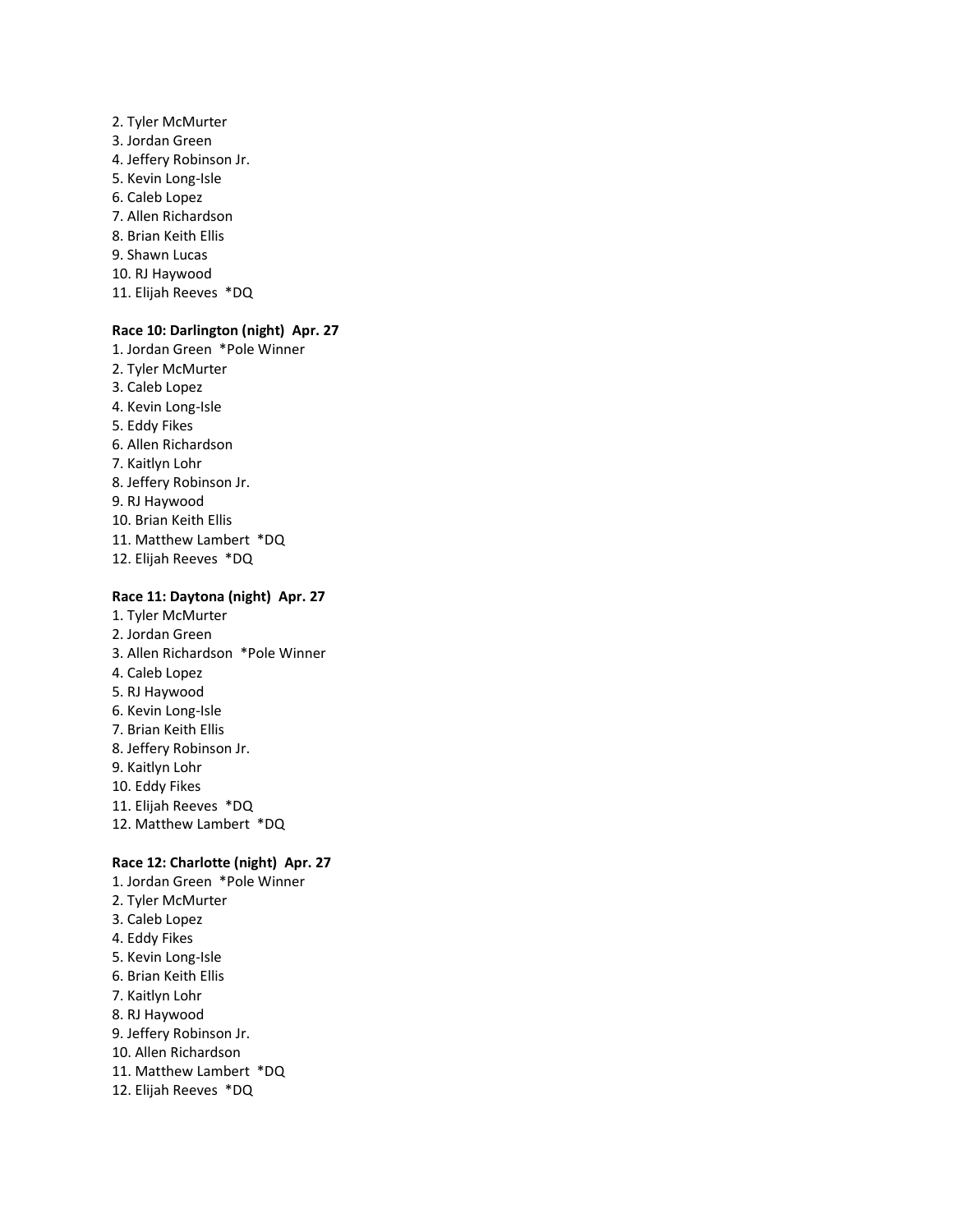#### **Race 13: Richmond (night) May 4**

1. Tyler McMurter \*Pole Winner 2. Norc King 3. Volt Shocker 4. Allen Richardson 5. Frank Edwards 6. Jeffery Robinson Jr. 7. Shawn McNutt 8. Caleb Lopez 9. Bryan Wiggins 10. Brian Keith Ellis 11. Jordan Green 12. Matthew Lambert \*DQ 13. Elijah Reeves \*DQ

#### **Race 14: Auto Club May 4**

- 1. Tyler McMurter 2. Jordan Green 3. Norc King 4. Frank Edwards 5. Bryan Wiggins
- 6. Allen Richardson
- 7. Kevin Long-Isle
- 8. D. Gloves
- 9. Caleb Lopez
- 10. Brian Keith Ellis
- 11. Shawn McNutt
- 12. Volt Shocker
- 13. Jeffery Robinson Jr.
- 14. Gary Ladomirak Jr \*Pole Winner
- 15. Matthew Lambert \*DQ
- 16. Elijah Reeves \*DQ

# **Race 15: New Hampshire May 4**

1. Tyler McMurter \*Pole Winner 2. Norc King 3. Frank Edwards 4. Gary Ladomirak Jr. 5. Allen Richardson 6. Volt Shocker 7. Brian Keith Ellis 8. Kevin Long-Isle 9. Silver Fox 10. D. Gloves 11. Caleb Lopez 12. Elijah Reeves \*DQ

#### **Race 16: Las Vegas May 4**

- 1. Volt Shocker
- 2. Frank Edwards
- 3. Caleb Lopez
- 4. Bryan Wiggins
- 5. Allen Richardson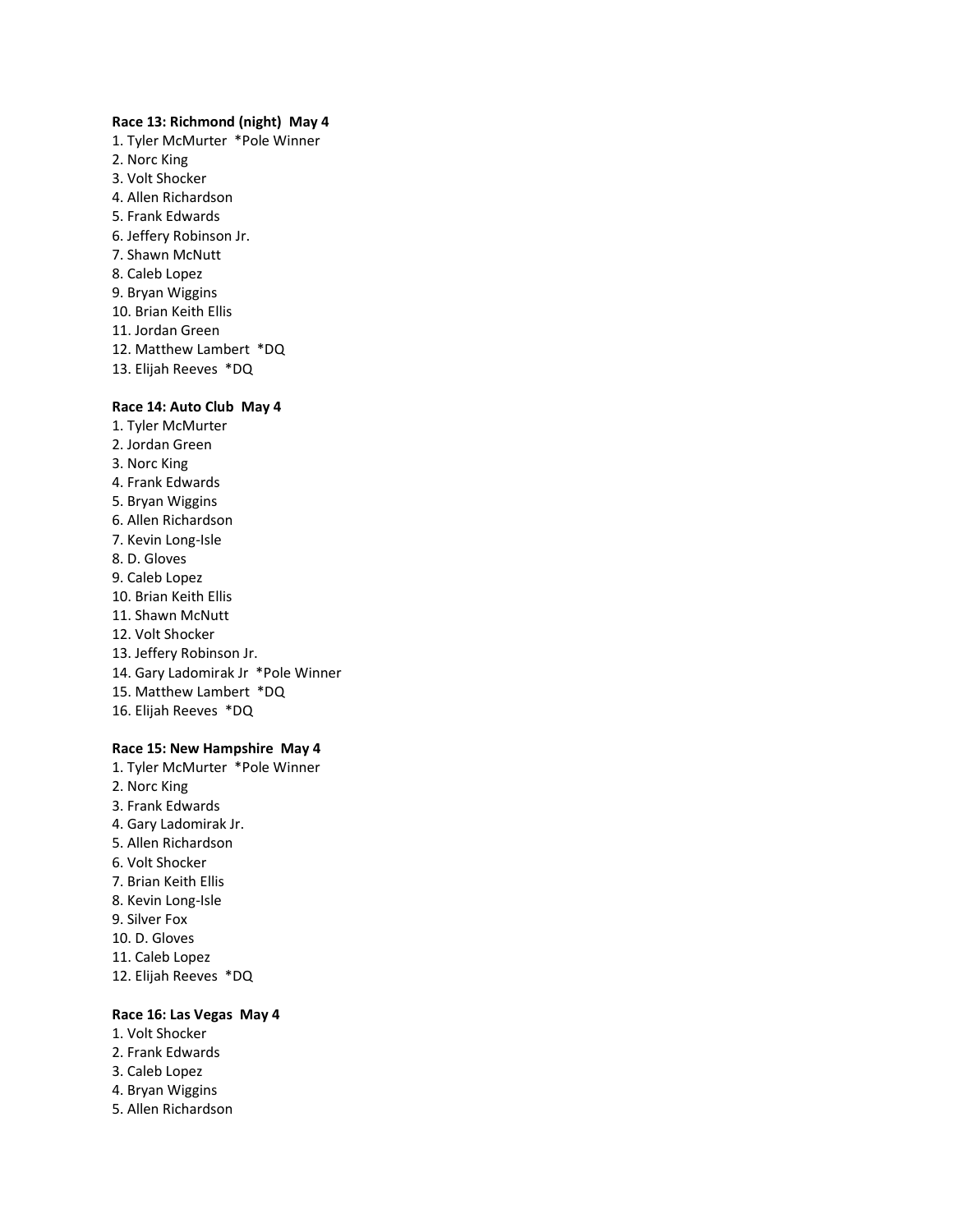6. Tyler McMurter 7. Brian Keith Ellis 8. Silver Fox 9. Gary Ladomirak Jr. \*Pole Winner 10. D. Gloves 11. Norc King 12. Elijah Reeves \*DQ

# **Race 17: Talladega May 11**

1. Tyler McMurter 2. Kaitlyn Lohr 3. Brian Keith Ellis 4. Allen Richardson \*Pole Winner 5. D. Gloves 6. Volt Shocker 7. Bryan Wiggins 8. Payton Larson 9. Frank Edwards 10. Elijah Reeves \*DQ 11. Matthew Lambert \*DQ

#### **Race 18: Bristol (night) May 11**

1. Tyler McMurter \*Pole Winner 2. Bryan Wiggins 3. Jeffery Robinson Jr. 4. Allen Richardson 5. Frank Edwards 6. Kaitlyn Lohr 7. Brian Keith Ellis 8. D. Gloves 9. Matthew Lambert \*DQ 10. Elijah Reeves \*DQ **Race 19: Chicagoland May 11**

1. Tyler McMurter 2. Gary Ladomirak Jr. \*Pole Winner 3. Frank Edwards 4. Brian Keith Ellis 5. Jeffery Robinson Jr. 6. Kaitlyn Lohr 7. Allen Richardson 8. Bryan Wiggins 9. Matthew Lambert \*DQ 10. Elijah Reeves \*DQ

# **Race 20: Sonoma May 11**

- 1. Gary Ladomirak Jr.
- 2. Tyler McMurter
- 3. Caleb Lopez \*Pole Winner
- 4. Jeffery Robinson Jr.
- 5. Volt Shocker
- 6. Allen Richardson
- 7. Kaitlyn Lohr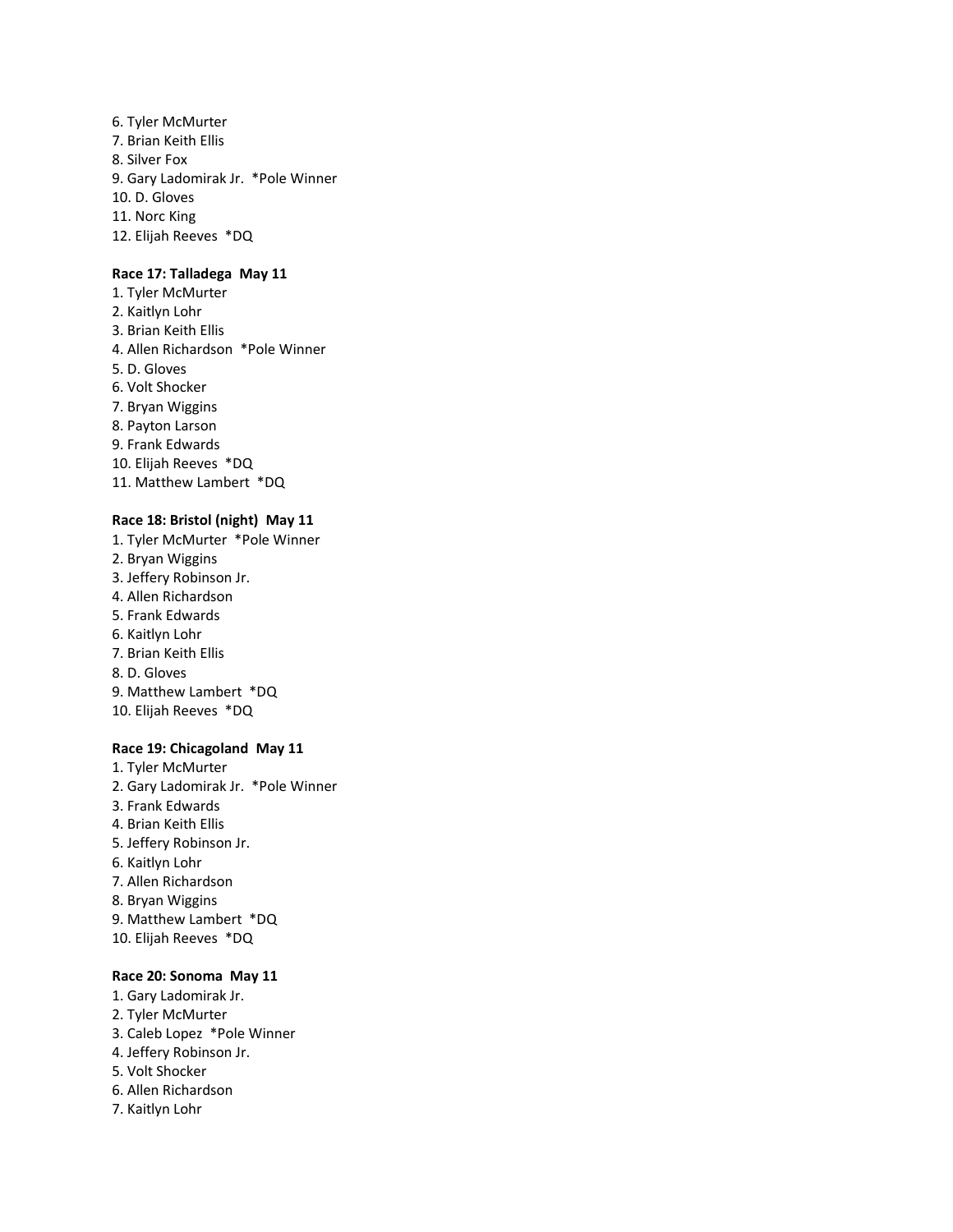8. Frank Edwards 9. Brian Keith Ellis 10. Kevin Long-Isle 11. Matthew Lambert \*DQ 12. Elijah Reeves \*DQ

# **Race 21: Michigan May 11**

- 1. Volt Shocker \*Pole Winner 2. Tyler McMurter 3. Jeffery Robinson Jr. 4. Bryan Wiggins 5. Brian Keith Ellis 6. Kaitlyn Lohr 7. Frank Edwards 8. Gary Ladomirak Jr. 9. Allen Richardson
- 10. Matthew Lambert \*DQ
- 11. Elijah Reeves \*DQ

# **\*All-Star Race at Charlotte\* May 18**

- 1. Allen Richardson
- 2. Tyler McMurter \*Pole Winner
- 3. Kaitlyn Lohr
- 4. Jordan Green
- 5. Frank Edwards
- 6. Kevin Long-Isle

# **Race 22: Kentucky May 18**

- 1. Jordan Green
- 2. Tyler McMurter \*Pole Winner
- 3. Volt Shocker
- 4. Grukat
- 5. Kevin Long-Isle
- 6. Caleb Lopez
- 7. Allen Richardson
- 8. Daniel Harmon
- 9. Frank Edwards
- 10. Kaitlyn Lohr

# **Race 23: Martinsville May 18**

- 1. Jordan Green \*Pole Winner
- 2. Volt Shocker
- 3. Daniel Harmon
- 4. Tyler McMurter
- 5. Frank Edwards
- 6. Allen Richardson
- 7. Caleb Lopez
- 8. Kevin Long-Isle
- 9. Snake Blitzkin
- 10. Silver Fox
- 11. Grukat
- 12. Kaitlyn Lohr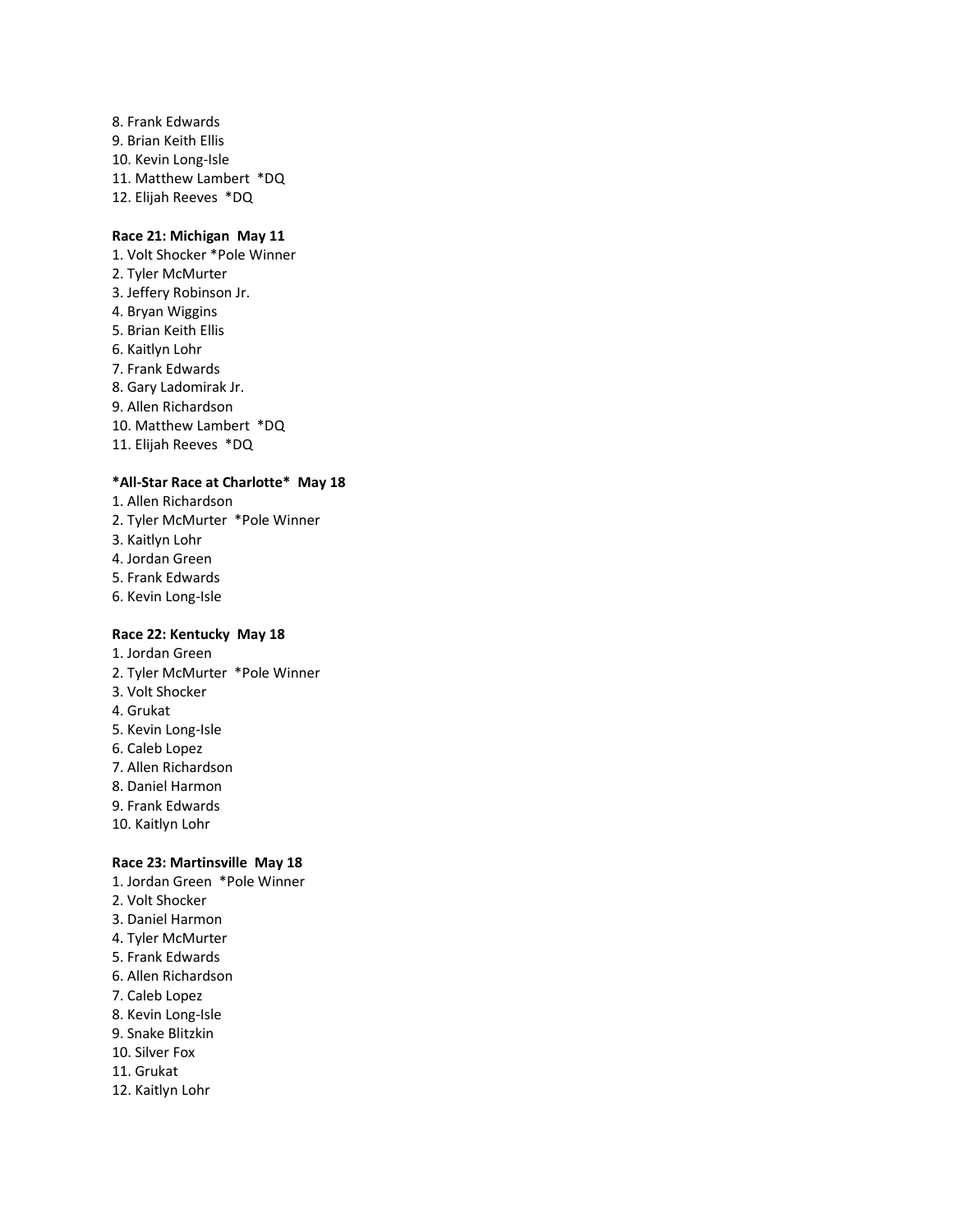#### **Race 24: Kansas (day) May 18**

1. Jordan Green \*Pole Winner 2. Daniel Harmon 3. Tyler McMurter 4. Frank Edwards 5. Allen Richardson 6. Caleb Lopez 7. Kevin Long-Isle 8. Kaitlyn Lohr 9. Silver Fox 10. Snake Blitzkin 11. Volt Shocker 12. B. Get-Sum

# **Race 25: Atlanta (day) May 18**

- 1. Caleb Lopez
- 2. Jordan Green
- 3. Silver Fox
- 4. Kevin Long-Isle
- 5. Frank Edwards
- 6. Allen Richardson
- 7. Kaitlyn Lohr \*Pole Winner
- 8. Snake Blitzkin
- 9. RJ Haywood
- 10. Tyler McMurter

## **2019 NOSSCAR X2 Series Points Standings (Season 9)**

1. #96 Jordan Green: 205 pts \*9 wins 2. #24 Tyler McMurter: 200 pts \*9 wins 3. #8 Volt Shocker: 157 pts \*2 wins 4. #95 Caleb Lopez: 156 pts \*1 win 5. #74 Allen Richardson: 148 pts 6. #62 Daniel Harmon: 145 pts \*1 win 7. #18 Frank Edwards: 143 pts 8. #42 Jeffery Robinson Jr: 135 pts 9. #5 Bryan Wiggins: 131 pts 10. #35 Kevin Long-Isle: 131 pts 11. #48 Kaitlyn Lohr: 130 pts 12. #99 Brian Keith Ellis: 127 pts 13. #88 RJ Haywood: 117 pts 14. #9 Eddy Fikes: 105 pts \*1 win 15. #9 Gary Ladomirak Jr: 105 pts \*1 win 16. #12 Brett Baker: 75 pts \*1 win (R) 17. #00 Shawn McNutt: 72 pts 18. #94 Silver Fox: 71 pts (R) 19. #8 Norc King: 68 pts (R) 20. #48 D. Gloves: 63 pts (R) 21. #3 Matt Tetmeyer: 56 pts 22. #56 Michael Shoemaker Rere: 42 pts 23. #12 Snake Blitzkin: 39 pts (R) 24. #20 Grukat: 30 pts (R)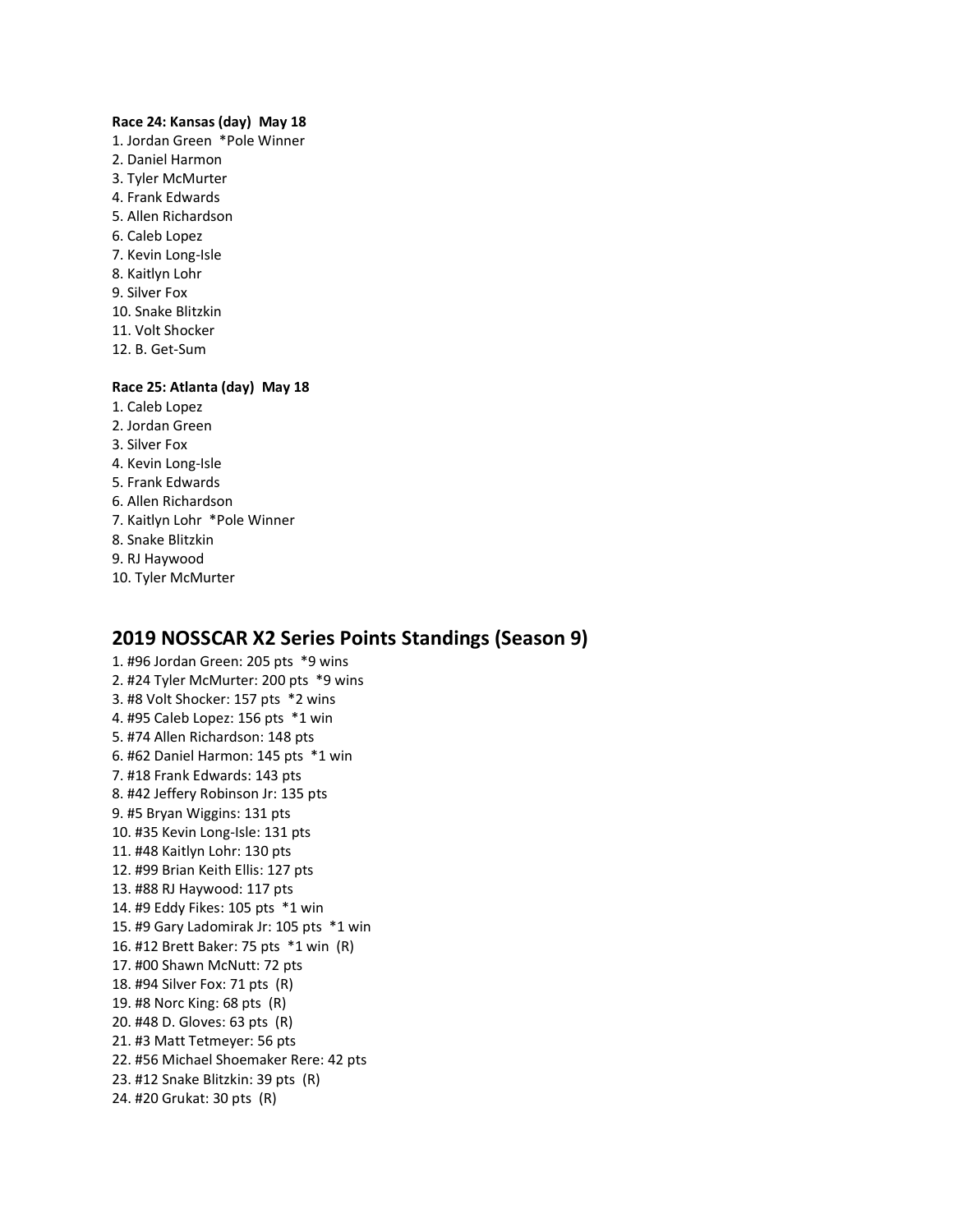25. #75 Shawn Lucas: 27 pts 26. #21 Mitz Fitz: 18 pts (R) 27. #49 Payton Larson: 13 pts (R) 28. #4 Matthew Lambert: 0 pts \*DQ 29. #14 Elijah Reeves: 0 pts \*DQ

# **2019 NOSSCAR X2 Series Race Results (Season 10)**

### **Race 1: Daytona 100 Oct. 23**

- 1. Matt Tetmeyer
- 2. Allen Richardson
- 3. Charles Jackson
- 4. Jeffery Robinson Jr. \*Pole
- 5. Michel Jackson
- 6. Michael Shoemaker
- 7. Kodiak
- 8. Voltshocker

### **Race 2: Phoenix Oct. 23**

- 1. Charles Jackson \*Pole
- 2. Matt Tetmeyer
- 3. Michel Jackson
- 4. Jeffery Robinson Jr.
- 5. Allen Richardson
- 6. Michael Shoemaker

### **Race 3: Kansas (night) Oct. 23**

- 1. Charles Jackson \*Pole
- 2. Matt Tetmeyer
- 3. Jeffery Robinson Jr.
- 4. Michel Jackson
- 5. Michael Shoemaker
- 6. Allen Richardson

### **Race 4: Dover Oct. 23**

- 1. Jeffery Robinson Jr. \*Pole
- 2. Matt Tetmeyer
- 3. Charles Jackson
- 4. Allen Richardson
- 5. Michael Shoemaker
- 6. Michel Jackson

### **Race 5: Watkins Glen Oct. 30**

- 1. Charles Jackson
- 2. Jeffery Robinson Jr. \*Pole
- 3. Michel Jackson
- 4. Allen Richardson
- 5. NASCAR\_23
- 6. Matt Tetmeyer

**Race 6: Texas (day) Oct. 30**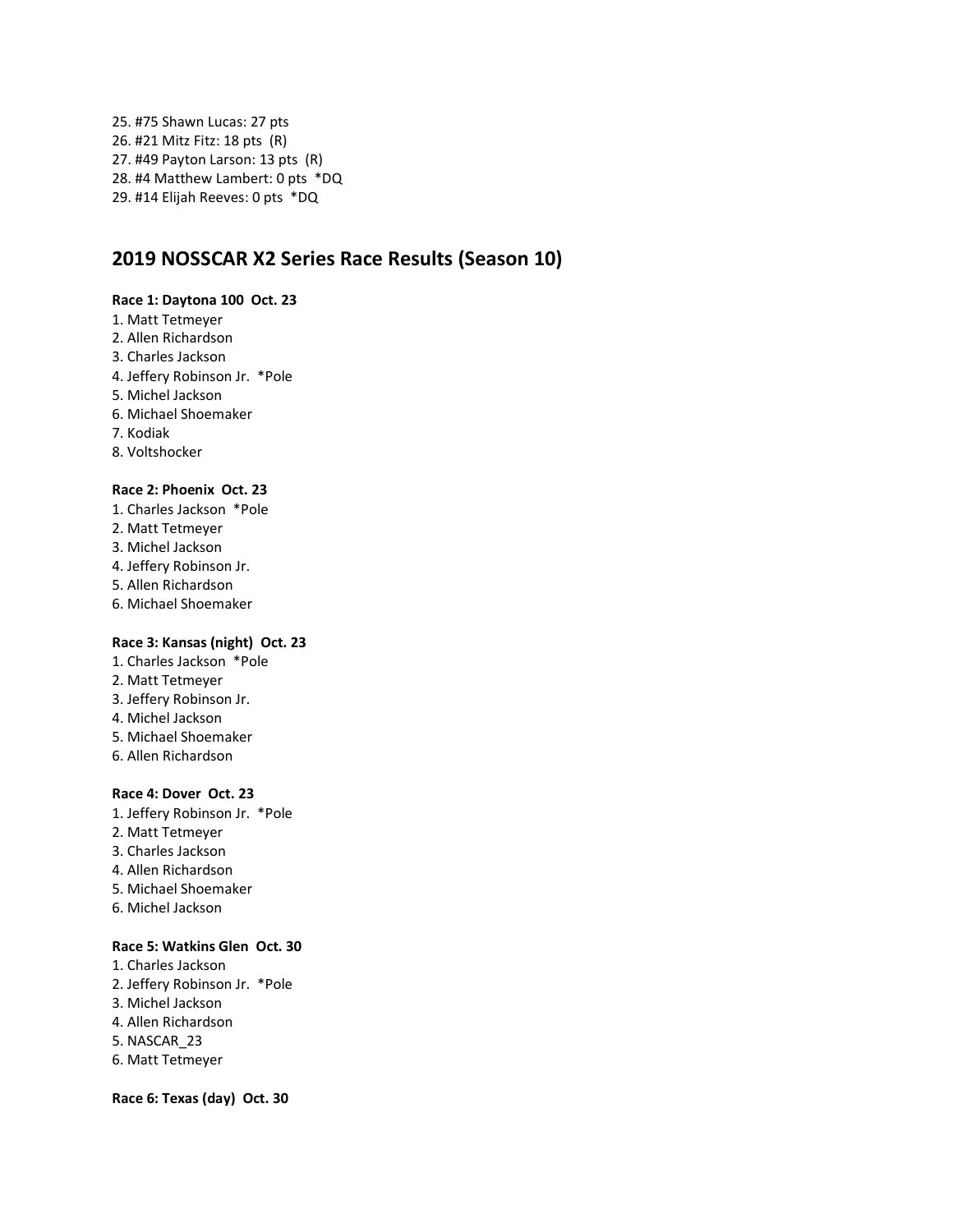- 1. Charles Jackson
- 2. Allen Richardson \*Pole
- 3. Michael Jackson
- 4. Jeffery Robinson Jr.
- 5. NASCAR\_23
- 6. Matt Tetmeyer

#### **Race 7: Bristol (day) Oct. 30**

- 1. Matt Tetmeyer \*Pole
- 2. Allen Richardson
- 3. Charles Jackson
- 4. Jeffery Robinson Jr.

### **Race 8: Pocono Oct. 30**

- 1. Charles Jackson 2. Jeffery Robinson Jr. 3. Michel Jackson 4. Matt Tetmeyer \*Pole
- 5. Allen Richardson

#### **Race 9: Indianapolis Oct. 30**

- 1. Charles Jackson
- 2. Jeffery Robinson Jr.
- 3. Michel Jackson
- 4. Matt Tetmeyer \*Pole
- 5. Allen Richardson

### **Race 10: Darlington (night) Nov. 13**

1. Allen Richardson 2. Jeffery Robinson Jr. 3. Tyler McMurter \*Pole 4. Michel Jackson 5. Matt Tetmeyer 6. ManCaveRacing 7. Kaitlyn Lohr 8. Alexander F. Coop 9. Michael Shoemaker 10. Jerry Ashley 11. CD-Derby 12. Rob Oglesby

### **Race 11: Charlotte (night) Nov. 13**

1. Tyler McMurter 2. Matt Tetmeyer 3. ManCaveRacing 4. Allen Richardson 5. Kaitlyn Lohr 6. Alexander F. Coop 7. Michael Shoemaker 8. CD-Derby 9. Jeffery Robinson Jr. \*Pole 10. Jerry Ashley 11. Rob Oglesby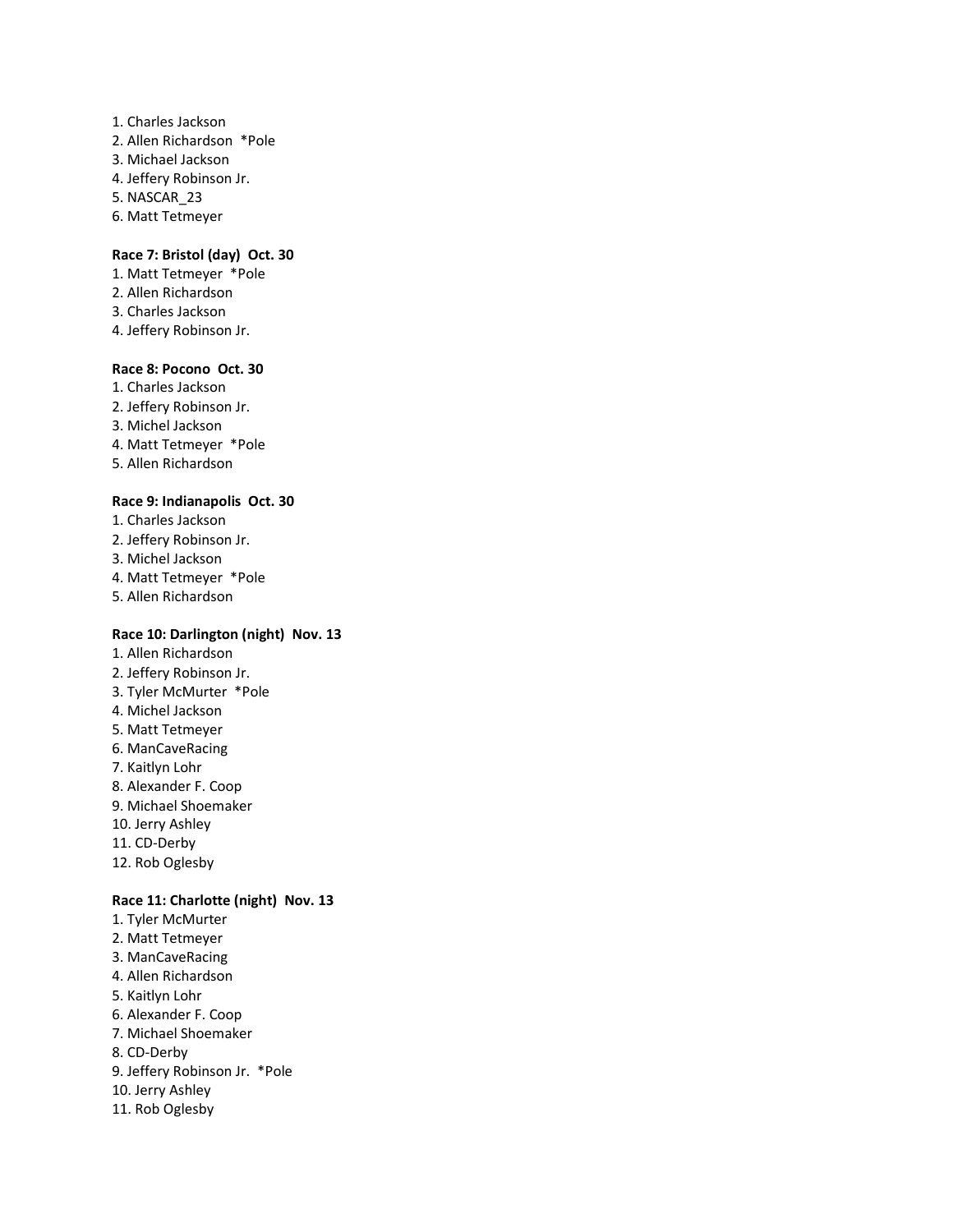12. Rickey Biehn 13. Michel Jackson

#### **Race 12: Richmond (night) Nov. 13**

- 1. Allen Richardson \*Pole 2. Kaitlyn Lohr 3. Matt Tetmeyer 4. CD-Derby
- 
- 5. Alexander F. Coop 6. ManCaveRacing
- 7. Michael Shoemaker
- 8. Rob OGlesby
- 9. Michel Jackson
- 10. Jerry Ashley
- 11. Rickey Biehn

#### **Race 13: Martinsville Nov. 13**

- 1. Allen Richardson \*Pole
- 2. Michel Jackson
- 3. Matt Tetmeyer
- 4. Alexander F. Coop
- 5. ManCaveRacing
- 6. Kaitlyn Lohr
- 7. CD-Derby
- 8. Michael Shoemaker

### **Race 14: Chicagoland Nov. 20**

- 1. Allen Richardson \*Pole
- 2. ManCaveRacing
- 3. Alexander F. Coop
- 4. Michel Jackson
- 5. Matt Tetmeyer
- 6. Jeffery Robinson Jr.

#### **Race 15: Atlanta Nov. 20**

- 1. Matt Tetmeyer 2. Allen Richardson 3. Alexander F. Coop \*Pole 4. Michel Jackson 5. ManCaveRacing
- 6. Michael Shoemaker

#### **Race 16: Kentucky Nov. 20**

1. Matt Tetmeyer 2. Allen Richardson \*Pole 3. ManCaveRacing 4. Michel Jackson 5. Alexander F. Coop

#### **Race 17: Homestead Nov. 20**

- 1. Matt Tetmeyer
- 2. Allen Richardson \*Pole
- 3. Michel Jackson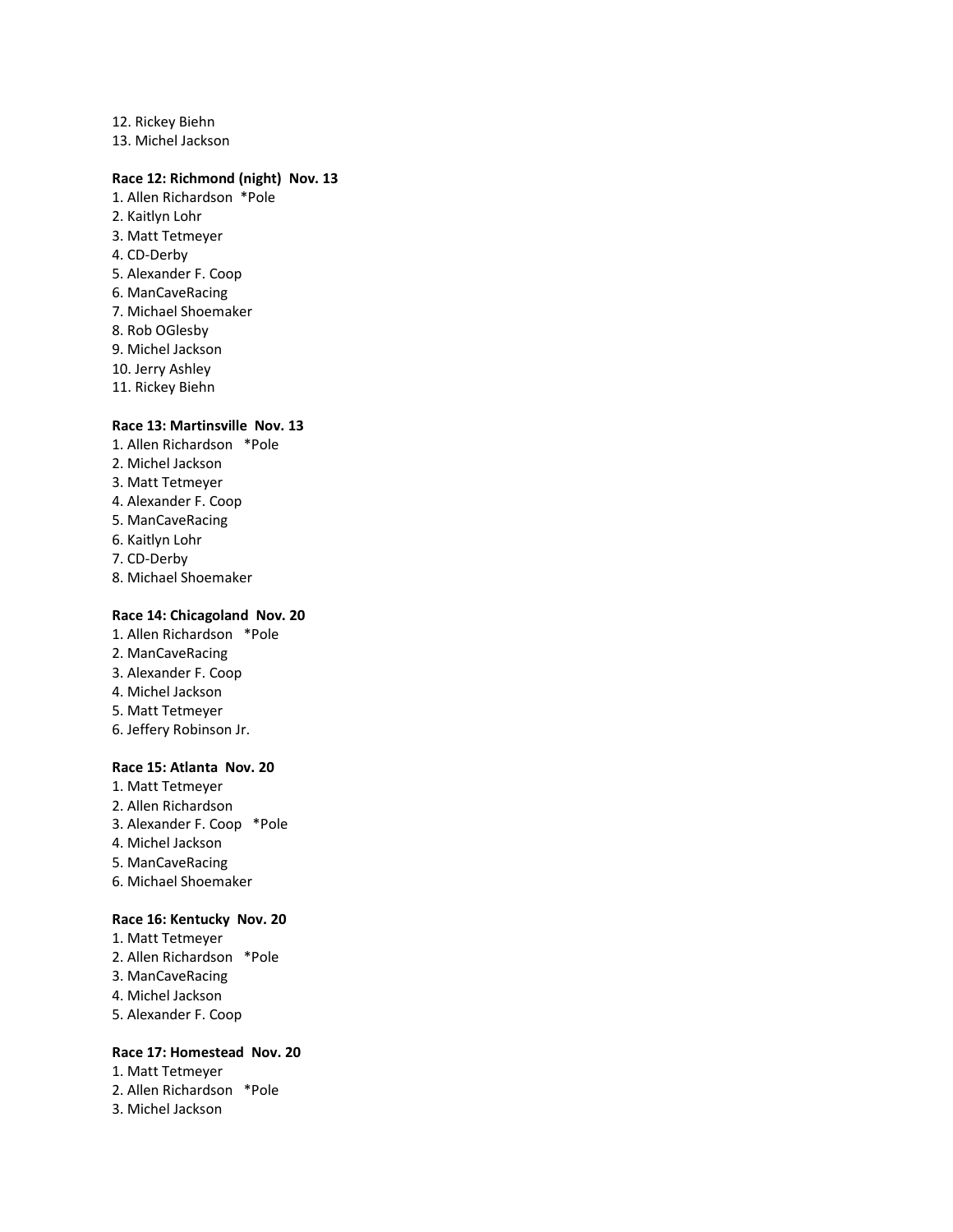- 4. ManCaveRacing 5. Alexander F. Coop
- 

### **Race 18: Talladega Nov. 27**

- 1. Brett Baker
- 2. Matt Tetmeyer \*Pole
- 3. Allen Richardson
- 4. Michel Jackson
- 5. Capt. Nice
- 6. Michael Shoemaker

#### **Race 19: Martinsville Nov. 27**

- 1. Allen Richardson \*Pole
- 2. Brett Baker
- 3. Michel Jackson
- 4. Matt Tetmeyer
- 5. Michael Shoemaker
- 6. Capt. Nice

#### **Race 20: Sonoma Nov. 27**

- 1. Brett Baker \*Pole
- 2. Allen Richardson
- 3. Matt Tetmeyer
- 4. Capt. Nice
- 5. Michael Shoemaker

### **Race 21: Phoenix Nov. 27**

- 1. Brett Baker \*Pole
- 2. Allen Richardson
- 3. Matt Tetmeyer
- 4. Capt. Nice
- 5. Michael Shoemaker

# **2019 NOSSCAR X2 Series Final Standings (Season 10)**

1. #22 Allen Richardson: 191 pts \*5 wins **\*CHAMPION** 2. #3 Matt Tetmeyer: 191 pts \*5 wins 3. #7 Charles Jackson: 190 pts \*6 wins 4. #18 Jeffery Robinson Jr: 169 pts \*1 win 5. #85 Michel Jackson: 162 pts 6. #3x ManCaveRacing: 146 pts 7. #54 Alexander F. Coop: 139 pts (R) **\*ROTY** 8. #56 Michael Shoemaker: 133 pts 9. #12 Brett Baker: 97 pts \*3 wins 10. #48 Kaitlyn Lohr: 70 pts 11. #36 Capt-Nice: 69 pts (R) 12. #88 CD-Derby: 58 pts (R) 13. #84 Tyler McMurter: 45 pts \*1 win 14. #15 Jerry Ashley: 36 pts 15. #6 Rob OGlesby: 35 pts (R) 16. #17 NASCAR\_23: 34 pts 17. #51 Rickey Biehn: 21 pts 18. #5 Kodiak: 15 pts